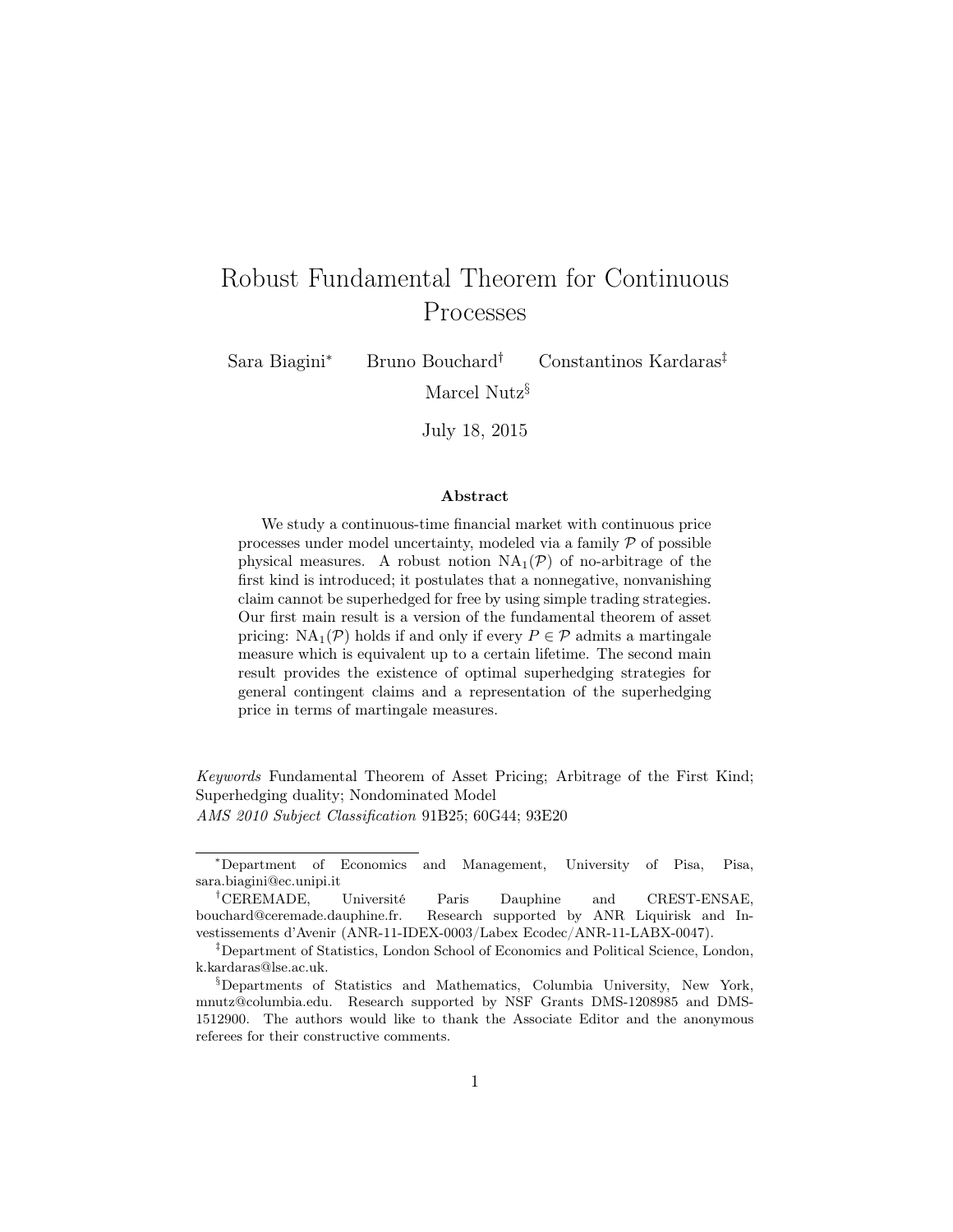# 1 Introduction

We consider a financial market where stocks are traded in continuous time. The (discounted) stock price process  $S$  is assumed to be continuous, but its distribution in the sense of a stochastic model is not necessarily known. Rather, the market is considered under a family  $P$  of probability measures: each  $P \in \mathcal{P}$  is understood as a possible model for the real-world dynamics of S. Two fundamental questions are studied in this context: the absence of arbitrage and its relation to linear pricing rules (fundamental theorem of asset pricing), and the range of arbitrage-free prices (superhedging theorem).

We introduce a robust notion of market viability, called no-arbitrage of the first kind and denoted  $NA_1(\mathcal{P})$ . Given a contingent claim  $f \geq 0$  at maturity T, let  $v^{\text{simp}}(f)$  be the minimal initial capital necessary to superhedge f simultaneously under all models  $P \in \mathcal{P}$ ,

$$
v^{\text{simp}}(f) := \inf \left\{ x : \exists H \text{ with } x + H \bullet S_T \ge f \text{ P-a.s. for all } P \in \mathcal{P} \right\}.
$$

In the above, we allow only simple trading strategies  $H$ , so that there are no limitations related to defining the stochastic integral  $H \cdot S$ —no semimartingale assumption is made. Our condition  $NA_1(\mathcal{P})$  then postulates that

$$
v^{\text{simp}}(f) = 0
$$
 implies  $f = 0$  P-a.s. for all  $P \in \mathcal{P}$ .

To state the same in reverse, the price  $v^{\text{simp}}(f)$  should be strictly positive if  $P\{f > 0\} > 0$  holds for some  $P \in \mathcal{P}$ . This condition corresponds to [\[26,](#page-30-0) Definition 1.1 when  $P$  is a singleton; it will turn out to be a notion of market viability that is well suited for model uncertainty in continuous time.

The main goal of the fundamental theorem is to deduce the existence of martingale measures, or linear pricing rules, from the absence of arbitrage opportunities. In the classical case [\[11,](#page-29-0) [13\]](#page-29-1), this measure is equivalent to the physical measure  $P$ . In the case of model uncertainty in a discretetime market, the fundamental theorem of  $[7]$  yields a family  $\mathcal Q$  of martingale measures such that each  $P \in \mathcal{P}$  is dominated by a martingale measure; the families  $P$  and  $Q$  are equivalent in the sense that they have the same polar sets. In the present setting with continuous processes, we find a result which is stronger in the sense that each  $P$  admits an equivalent martingale measure Q. On the other hand, equivalence needs to be defined in a weaker way: it is necessary to allow for a loss of mass in our martingale deflators; thus, the measures  $Q$  may allocate mass outside the support of  $\mathcal{P}$ . As a result, the equivalence of measures holds only up to a random time  $\zeta$ , and so does the martingale property. More precisely, we suppose that our model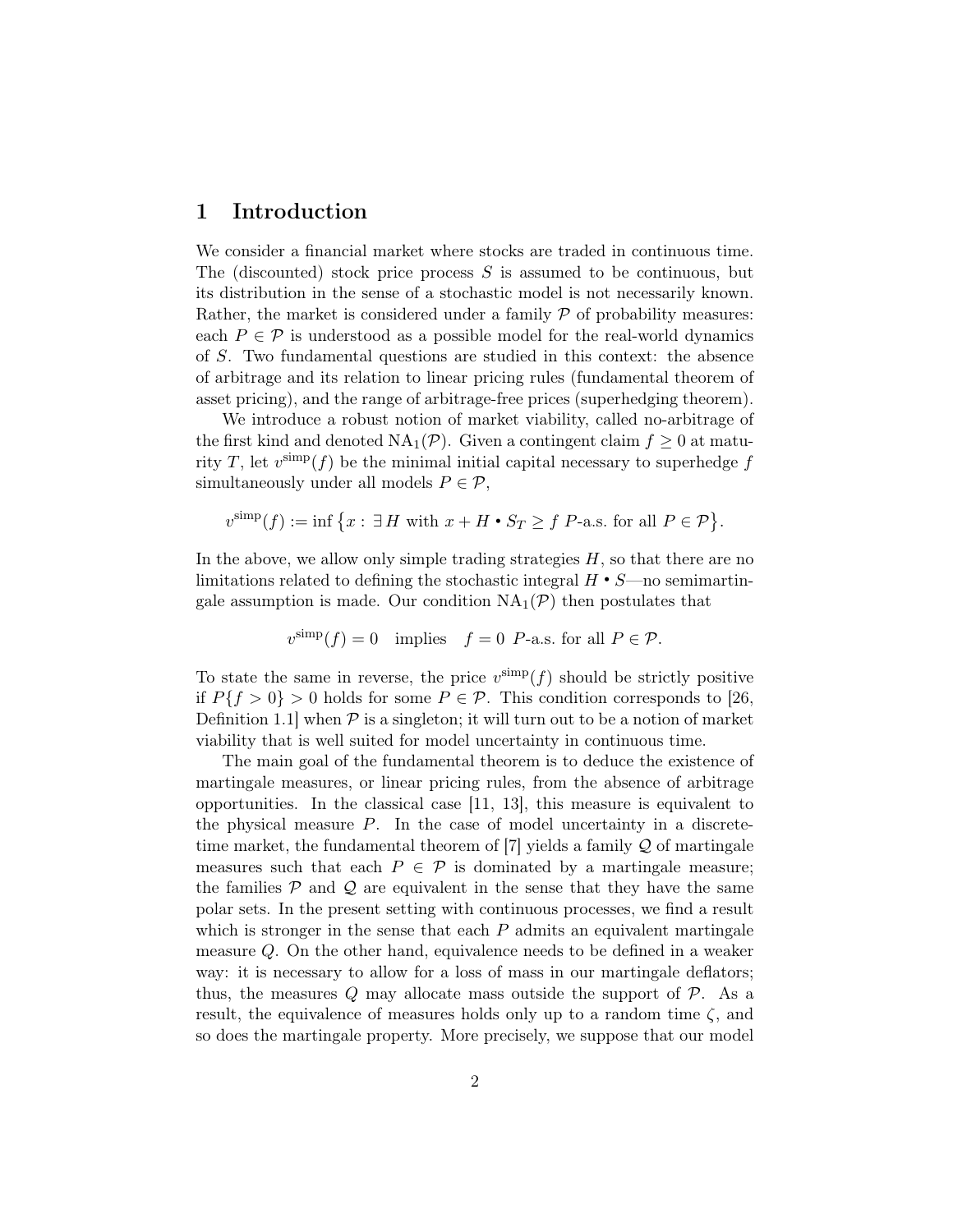is set on a canonical space  $\Omega$  of paths which are continuous before possibly jumping to a cemetery state, and  $\zeta$  is the time of this jump. This "lifetime" is infinite and thus invisible under all  $P \in \mathcal{P}$ , but may be finite under some  $Q \in \mathcal{Q}$ . With these notions in place, our version of the fundamental theorem then states that  $NA_1(\mathcal{P})$  holds if and only if for every  $P \in \mathcal{P}$  there exists a local martingale measure Q such that Q and P are equivalent prior to  $\zeta$ . See Definition [3.3](#page-5-0) and Theorem [3.4](#page-6-0) for the precise statements.

A related setting is considered in [\[17\]](#page-29-3) where S is the canonical process in the space of continuous paths. Roughly speaking, the market model considered there corresponds to declaring all paths to be possible for the stock price, or including all measures in  $P$ . There is, then, no necessity for a definition of arbitrage; in some sense, the absence of the latter is implicit in the fact that all paths are possible. Nevertheless, the duality result stated in [\[17\]](#page-29-3) implies a conclusion in the direction of the fundamental theorem; namely, it follows that there must exist at least one martingale measure under the conditions of that result. A similar result on Skorokhod space is reported in [\[18\]](#page-29-4). We also refer to [\[12\]](#page-29-5) for a discussion of different notions of arbitrage in the context of traded options. For versions of the robust fundamental theorem for discrete-time frictionless markets, see [\[1,](#page-28-0) [7,](#page-29-2) [8,](#page-29-6) [43\]](#page-31-0); for discrete-time markets with transaction costs, see [\[2,](#page-28-1) [3,](#page-28-2) [6,](#page-29-7) [19\]](#page-29-8).

The second main result of the present paper is a superhedging theorem in our setting. Assume that  $NA_1(\mathcal{P})$  holds and let  $f \geq 0$  be a contingent claim, measurable at time  $T$ . Then, we establish the duality

$$
\sup_{Q \in \mathcal{Q}} E^{Q}[f \mathbf{1}_{\zeta > T}]
$$
  
= inf {x :  $\exists H$  with  $x + H \cdot S_T \ge f$  P-a.s. for all  $P \in \mathcal{P}$ };

moreover, we construct an optimal superhedging strategy  $H$ —naturally, this necessitates continuous trading. See Theorem [5.1](#page-18-0) for the precise statement.

The line of argument in the proof is similar to [\[34\]](#page-30-1) where it is assumed that  $P$  consists of martingale measures in the first place. In the present case, the martingale property holds only prior to  $\zeta$  which necessitates a number of additional considerations. Generally speaking, the superhedging theorem is fairly well studied in the situation where  $P$  consists of martingale measures; cf. [\[5,](#page-28-3) [16,](#page-29-9) [20,](#page-29-10) [30,](#page-30-2) [36,](#page-30-3) [38,](#page-30-4) [39,](#page-30-5) [41,](#page-31-1) [44,](#page-31-2) [45\]](#page-31-3), among others, or when all paths are considered possible for the stock and options are also traded; see, e.g., [\[10,](#page-29-11) [12,](#page-29-5) [17,](#page-29-3) [18,](#page-29-4) [23,](#page-29-12) [25\]](#page-30-6). We also refer to [\[1,](#page-28-0) [3,](#page-28-2) [7,](#page-29-2) [19,](#page-29-8) [35\]](#page-30-7) for discrete-time markets. Finally, in the forthcoming independent work [\[9\]](#page-29-13), absence of a duality gap will be established by functional analytic methods in a market more general than ours, under a condition that is stronger than  $NA_1(\mathcal{P})$ .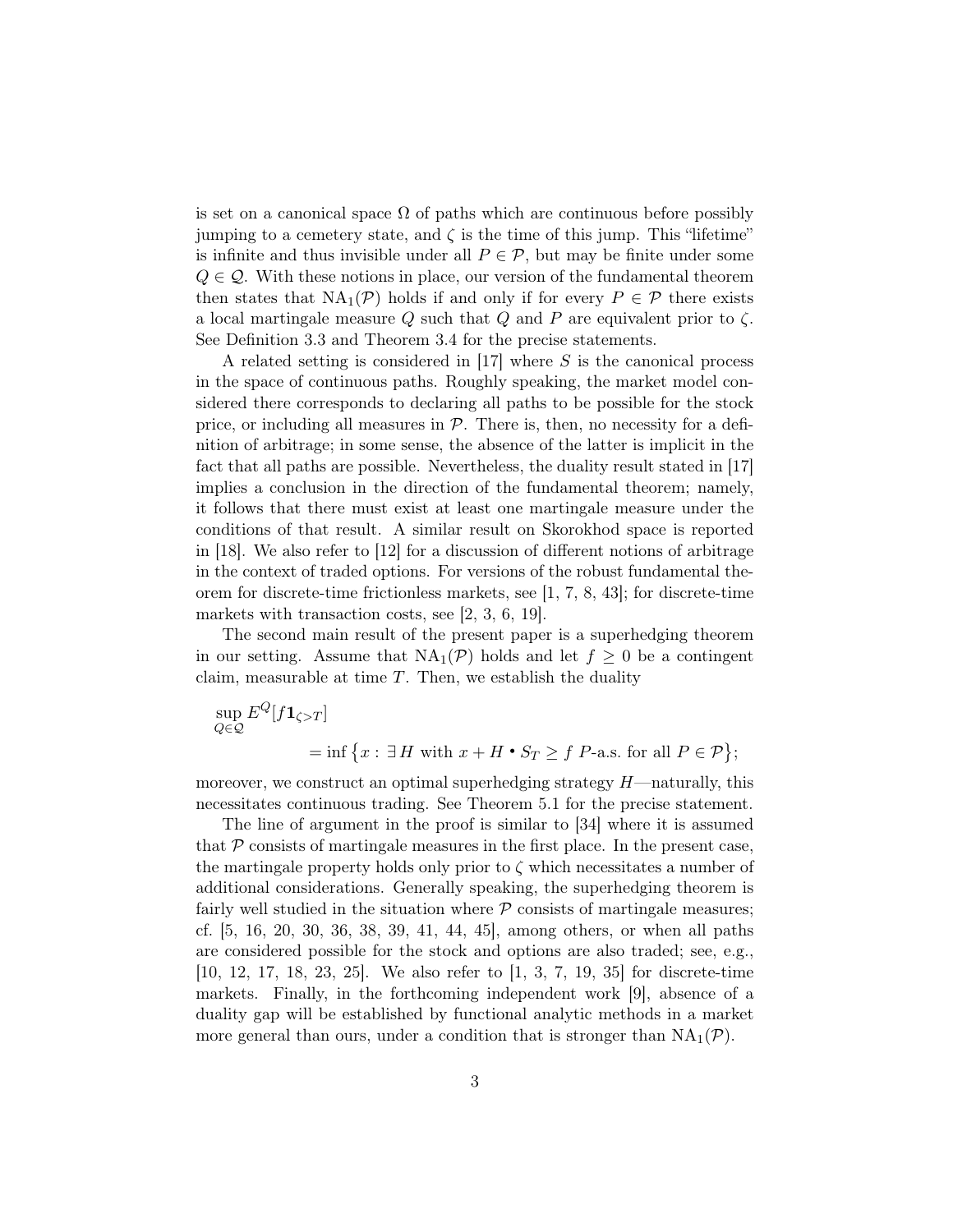The remainder of this paper is organized as follows. The setup is detailed in Section [2,](#page-3-0) where we also define  $NA_1(\mathcal{P})$ . In Section [3,](#page-5-1) we discuss our version of the fundamental theorem of asset pricing. Section [4](#page-8-0) provides some technical results on prior-to- $\zeta$  equivalent martingale measures; these are used in Section [5,](#page-17-0) where we study the superhedging theorem. Finally, the Appendix collects auxiliary results on Föllmer's exit measure and the particular path space that are used in the body of this paper.

## <span id="page-3-0"></span>2 Setup

#### 2.1 Measurable Space and Model Uncertainty

We first construct the underlying measurable space  $(\Omega, \mathcal{F})$  used throughout the paper. Let E be a Polish space and let  $d_E$  be a complete metric consistent with the topology of E. Adjoining an isolated "cemetery" state  $\triangle$ , we shall work with  $E := E \cup {\{\triangle\}}$ . It is easy to see that E is again a Polish space under the metric

$$
d_{\bar{E}}(x,y) := 1 \wedge d_E(x,y) \mathbf{1}_{\{\Delta \notin \{x,y\}\}} + \mathbf{1}_{\{\Delta \in \{x,y\}\} \cap \{x \neq y\}}, \quad x, y \in \bar{E}.
$$

We then define  $\Omega$  to be the space of all paths  $\omega : \mathbb{R}_+ \to \overline{E}$  which start at a given point  $x_* \in E$ , are càdlàg on  $[0, \zeta(\omega))$  and constant on  $[\zeta(\omega), \infty)$ , where

$$
\zeta(\omega) := \inf\{t \ge 0 : \omega_t = \triangle\}
$$

is the "lifetime" of  $\omega$ . The function  $\zeta$  takes values in  $(0, \infty]$  since  $x_* \in E$  and the paths are right-continuous. It is shown in Lemma [A.7](#page-27-0) in the Appendix that  $\Omega$  carries a natural Polish topology.

We denote by  $B = (B_t)_{t \in \mathbb{R}_+}$  the canonical process, defined by  $B_t(\omega) =$  $\omega_t$ , and by  $\mathbb{F} = (\mathcal{F}_t)_{t \in \mathbb{R}_+}$  its the natural filtration,  $\mathcal{F}_t = \sigma(B_s, s \leq t)$ , and finally  $\mathcal{F} = \sigma(B_s, s \in \mathbb{R}_+).$  The set of F-stopping times is denoted by  $\mathcal T$ . The minimal right-continuous filtration containing  $\mathbb F$  is denoted by  $\mathbb{F}_+ = (\mathcal{F}_{t+})_{t \in \mathbb{R}_+}$ , while  $\mathcal{T}_+$  is the set of all  $\mathbb{F}_+$ -stopping times. With these notions in place, we observe that  $\{\zeta \leq t\} = \{B(t) = \Delta\} \in \mathcal{F}_t$  for all  $t \in \mathbb{R}_+$ and hence that  $\zeta \in \mathcal{T}$ .

To represent model uncertainty, we shall work with a (nonempty) family P of probability measures on  $(\Omega, \mathcal{F})$ , rather than a single measure. Each element  $P \in \mathcal{P}$  is interpreted as a possible model for the real-world dynamics; no domination assumption is made. We say that a property holds P-quasi-surely (or P-q.s.) if it holds P-a.s. for all  $P \in \mathcal{P}$ . We shall assume throughout that

$$
\zeta = \infty \quad \mathcal{P}\text{-q.s.}
$$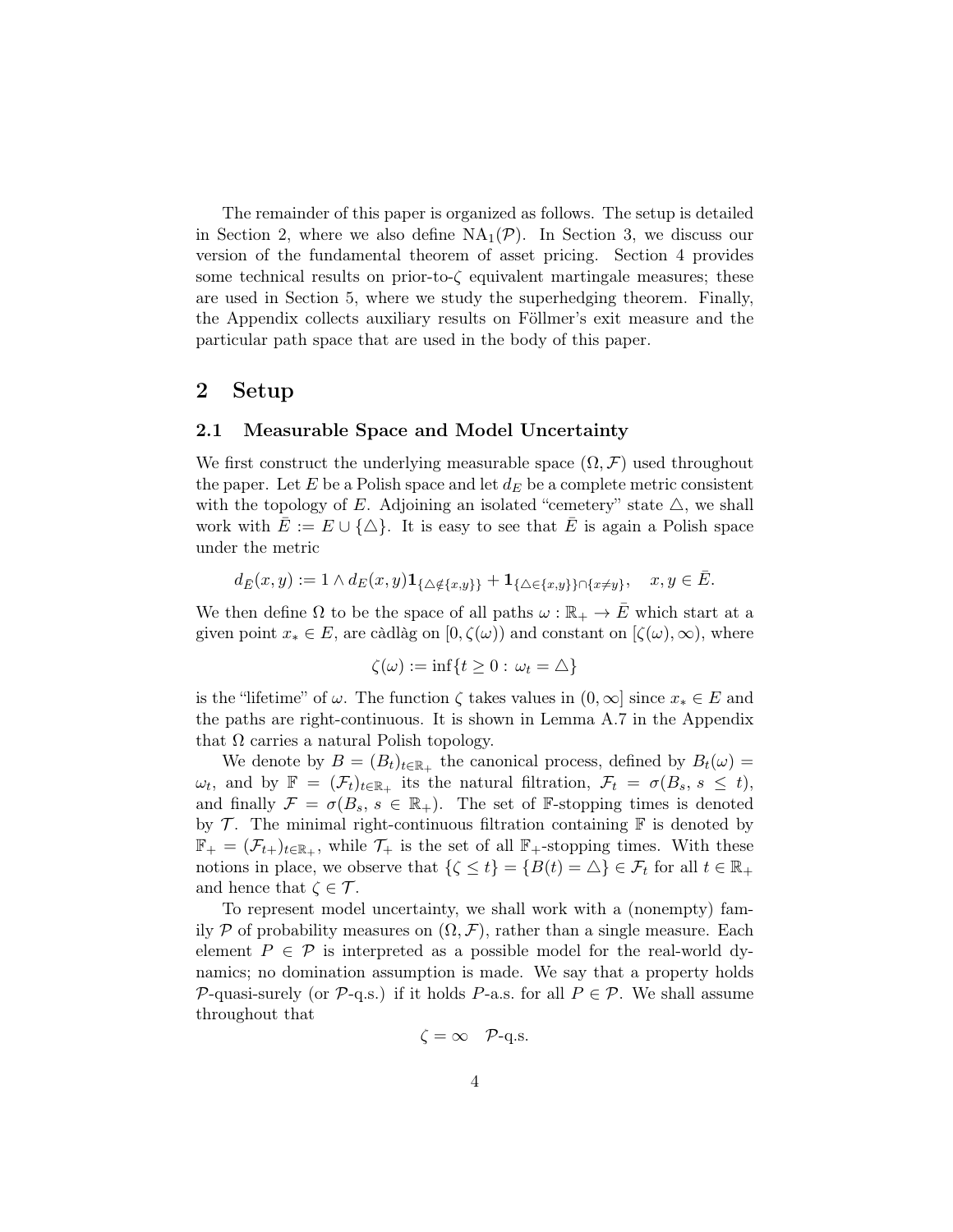Thus, the cemetery state is actually invisible under the real-world models; its role will be to absorb the residual mass of certain martingale measures.

Given a  $\sigma$ -field  $\mathcal{G} \subseteq \mathcal{F}$ , we denote by  $\mathbf{L}^0_+(\mathcal{G})$  the set of all  $[0,\infty]$ -valued,  $\mathcal{G}$ -measurable random variables that are  $\mathcal{P}$ -q.s. finite.

#### 2.2 Trading and Arbitrage

The tradable assets are modeled by an  $\mathbb{R}^d$ -valued, F-adapted and rightcontinuous process  $S : \mathbb{R}_+ \times \Omega \to \mathbb{R}^d$  such that

the paths of  $S$  are  $P$ -q.s. continuous.

No other assumption is made on  $S$  at this stage; in particular, no semimartingale property is assumed. However, structural properties will follow later as a consequence of our no-arbitrage condition.

A simple predictable<sup>[1](#page-4-0)</sup> strategy is a process  $H = \sum_{i=1}^{n} h_i \mathbf{1}_{\left] \tau_{i-1}, \tau_i \right]}$ , where  $h_i = (h_i^j)$  $\mathcal{F}_{\tau_{i-1}+}$ -measurable for all  $i \leq n$ , and  $(\tau_i)_{i \leq n}$  is a nondecreasing  $\mathcal{T}_+$ -valued sequence with  $\tau_0 = 0$ . Given an initial capital  $x \in \mathbb{R}_+$  and a simple predictable strategy  $H$ , we define the associated wealth process

$$
X^{x,H} = x + H \cdot S = x + \sum_{i=1}^{n} \sum_{j=1}^{d} h_i^j \left( S_{\tau_i \wedge \cdot}^j - S_{\tau_{i-1} \wedge \cdot}^j \right).
$$

Moreover, we define  $\mathcal{H}^{\text{simp}}(x)$  as the class of all simple predictable processes H such that  $X^{x,H}$  remains nonnegative  $\mathcal{P}\text{-q.s.}$  (The superscript "simp" acts as a mnemonic for "simple" in what follows.) Given  $T \in \mathbb{R}_+$  and  $f \in \mathbf{L}^0_+(\mathcal{F}_T)$ , let

$$
v^{\text{simp}}(T,f) := \inf \left\{ x \in \mathbb{R}_+ : \exists H \in \mathcal{H}^{\text{simp}}(x) \text{ with } X_T^{x,H} \ge f \mathcal{P}\text{-q.s.} \right\}
$$

be the superhedging price of the claim  $f$  over the class of simple strategies. We can then introduce our notion of no-arbitrage of the first kind, stating that the superhedging price is null if and only if the claim is null  $P$ -q.s.

<span id="page-4-1"></span>**Definition 2.1.** We say that  $NA_1(\mathcal{P})$  holds if

$$
\forall T \in \mathbb{R}_+ \text{ and } f \in \mathbf{L}_+^0(\mathcal{F}_T), \quad v^{\text{simp}}(T, f) = 0 \implies f = 0 \text{ P-q.s.}
$$

<span id="page-4-0"></span>This condition coincides with [\[26,](#page-30-0) Definition 1.1] when  $\mathcal P$  is a singleton.

<sup>&</sup>lt;sup>1</sup>We define simple predictable strategies with respect to the filtration  $\mathbb{F}_+$ ; however, we recall that the class of predictable processes on  $(\Omega, \mathbb{F})$  coincides with the class of predictable processes on  $(\Omega, \mathbb{F}_+)$ . The symbol  $]\!] \tau_{i-1}, \tau_i]\!]$  denotes the stochastic interval.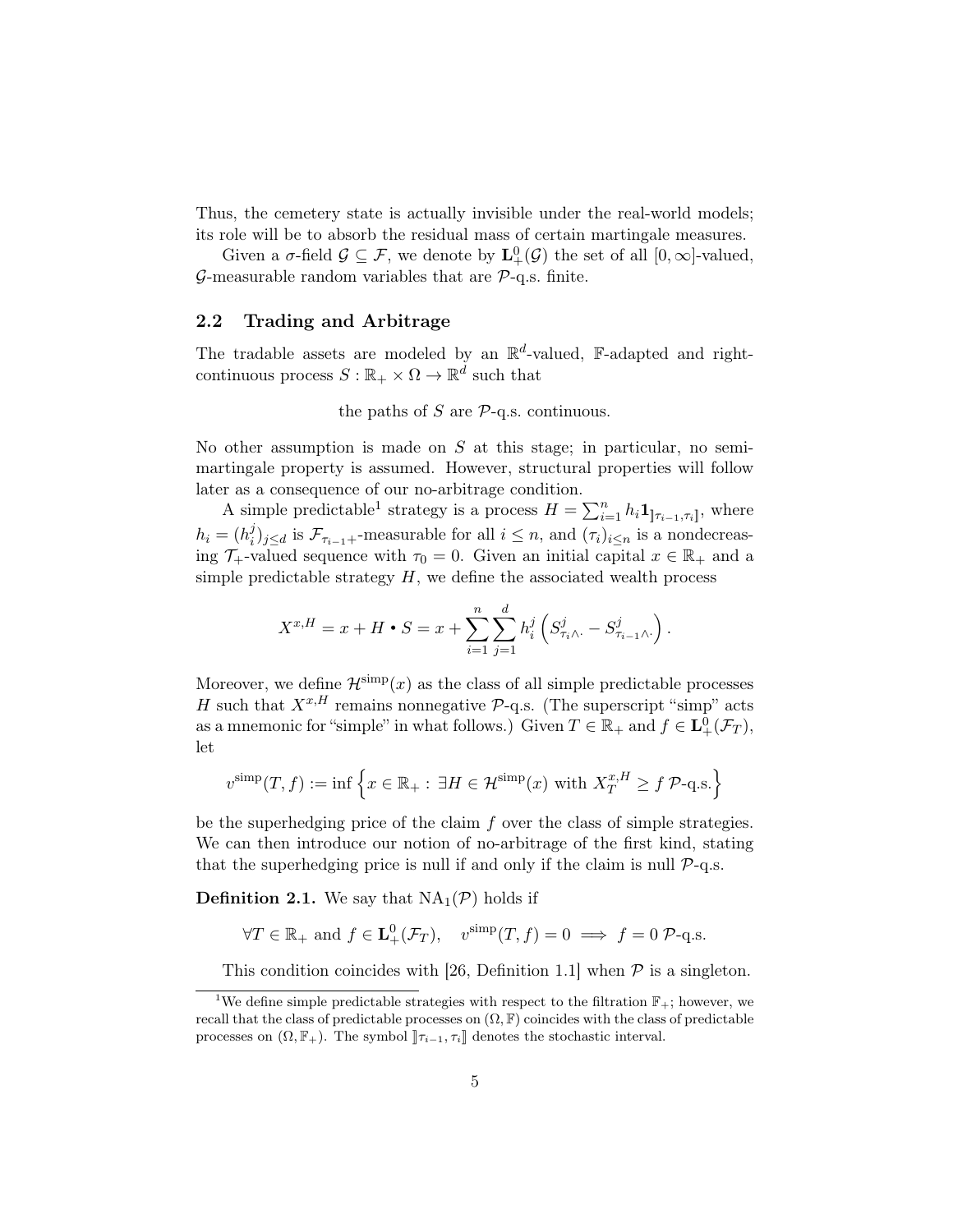# <span id="page-5-1"></span>3 Fundamental Theorem of Asset Pricing

In order to state our version of the fundamental theorem of asset pricing, we first need to introduce the concept of prior-to- $\zeta$  equivalence.

<span id="page-5-2"></span>**Definition 3.1.** Given two measures P and Q on  $(\Omega, \mathcal{F})$ , we say that Q is prior-to- $\zeta$  absolutely continuous with respect to P, if  $Q \ll P$  holds on the space  $({t < \zeta}, \mathcal{F}_t \cap {t < \zeta})$  for all  $t \in \mathbb{R}_+$ . This relation is denoted by  $Q \ll_{\zeta} P$ . If  $Q \ll_{\zeta} P$  and  $P \ll_{\zeta} Q$ , we say that P and Q are prior-to- $\zeta$ equivalent and denote this fact by  $Q \sim_{\mathcal{C}} P$ .

In this definition, equivalence is used in the sense of unnormalized measures. Namely, even if the measures are probabilities on  $(\Omega, \mathcal{F})$ , they need not be probabilities on  $({t < \zeta}, \mathcal{F}_t \cap {t < \zeta})$ , and  $Q \sim_{\zeta} P$  does not mean that  $P(A) = 1$  implies  $Q(A) = 1$ , even if  $A \in \mathcal{F}_t \cap \{t < \zeta\}$ . A second remark is that local (on  $\mathcal{F}_t$ , for all  $t \in \mathbb{R}_+$ ) equivalence of two probabilities trivially implies prior-to- $\zeta$  equivalence, but the converse fails. The following simple example demonstrates these phenomena.

**Example 3.2.** Suppose that E is a singleton. Then,  $\mathbb{F}$  is the smallest filtration that makes  $\zeta$  a stopping time and  $\mathcal{F}_t \cap \{t \leq \zeta\} = \{\emptyset, \{t \leq \zeta\}\}\$ holds for all  $t \in \mathbb{R}_+$ . It follows that prior-to- $\zeta$  equivalence for any two probabilities P and Q on  $(\Omega, \mathcal{F})$  is tantamount to checking that  $P\{\zeta > t\} > 0$  if and only if  $Q\{\zeta > t\} > 0$ , for all  $t \in \mathbb{R}_+$ . On  $(\Omega, \mathcal{F})$ , one can prescribe probabilities endowing any given law to  $\zeta$ ; letting P be such that  $P\{\zeta < \infty\} = 0$  and Q be such that  $Q\{\zeta > t\} = \exp(-t)$  for  $t \in \mathbb{R}_+$ , it follows that P is a probability on  $({t < \zeta}, \mathcal{F}_t \cap {t < \zeta})$  for all  $t \in (0, \infty)$ , while Q is a strict sub-probability. Note also that the probabilities P and Q fail to be equivalent on  $\mathcal{F}_t$  whenever  $t \in (0,\infty)$ ; indeed,  $P\{\zeta \leq t\} = 0$  and  $Q\{\zeta \leq t\} > 0$  hold for all  $t \in (0,\infty)$ .

We refer to Section [A.2](#page-24-0) for further discussions on prior-to- $\zeta$  equivalence and proceed with the relevant concept of a local martingale measure.

<span id="page-5-0"></span>**Definition 3.3.** Fix  $P \in \mathcal{P}$ . A probability Q on  $(\Omega, \mathcal{F})$  is a prior-to- $\zeta$ equivalent local martingale measure corresponding to P if  $Q \sim_{\mathcal{C}} P$  and there exists a nondecreasing sequence  $(\tau_n)_{n\in\mathbb{N}}\subset\mathcal{T}_+$  such that

- (i)  $\tau_n < \zeta$  for all  $n \in \mathbb{N}$  and  $\lim_{n \to \infty} \tau_n = \zeta$  hold  $Q$ -a.s.,
- (ii)  $(S_{t \wedge \tau_n})_{t \in \mathbb{R}_+}$  is an  $(\mathbb{F}_+, Q)$ -martingale for all  $n \in \mathbb{N}$ .

The class of all such probabilities Q will be denoted by  $\mathcal{Q}^P$ .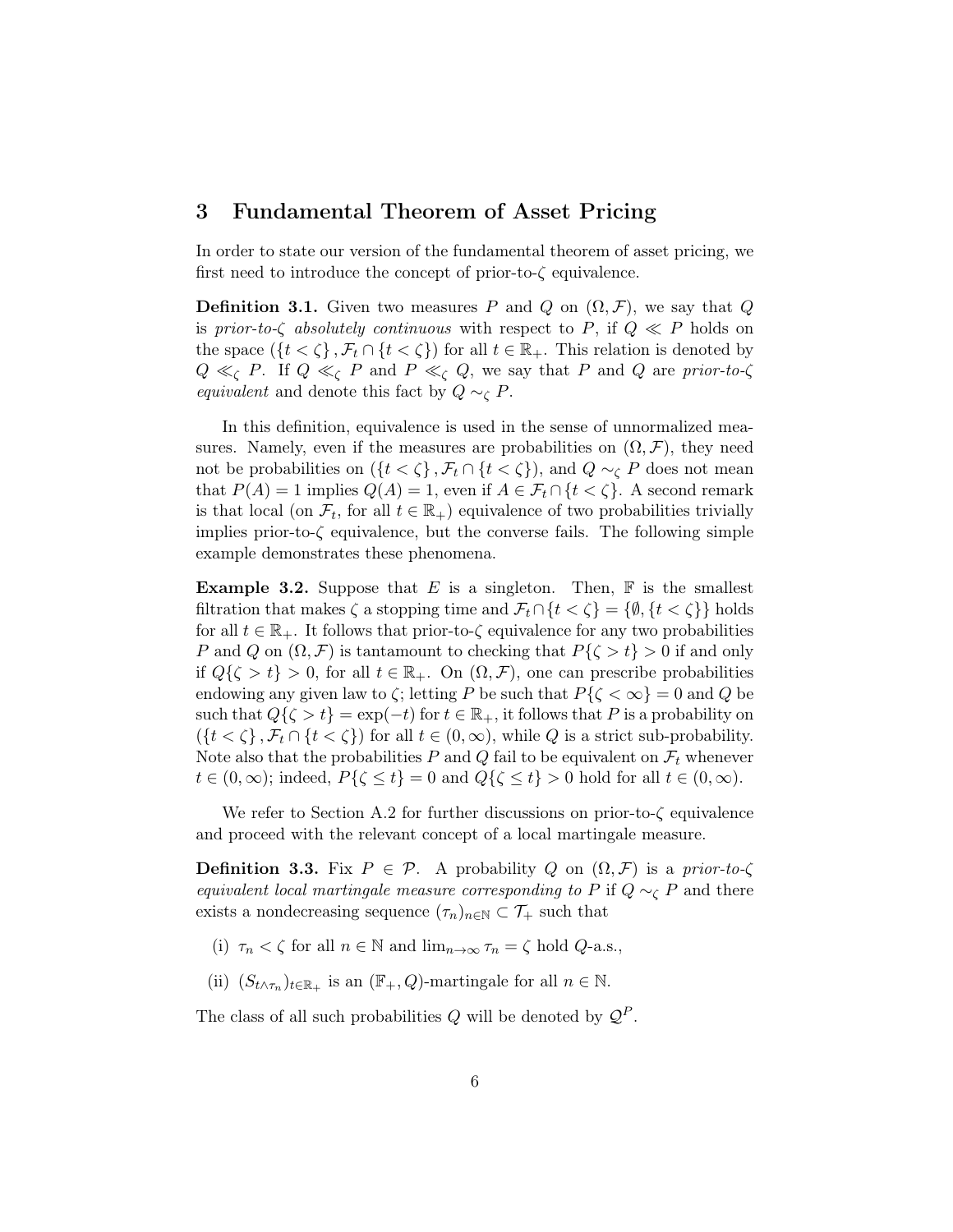What follows is the main result of this section, the fundamental theorem of asset pricing. In the present incarnation, it states that the condition  $NA_1(\mathcal{P})$  of Definition [2.1](#page-4-1) holds if and only if we can find (at least) one priorto- $\zeta$  equivalent local martingale measure for each possible model  $P \in \mathcal{P}$ .

<span id="page-6-0"></span>**Theorem 3.4.** Condition  $NA_1(\mathcal{P})$  holds if and only if  $\mathcal{Q}^P \neq \emptyset$  for all  $P \in \mathcal{P}$ .

We emphasize that this result necessitates the continuity of  $S$ ; it is to be compared to the discrete-time case of [\[7\]](#page-29-2). The following is a direct consequence of the theorem, but will actually be established in the course of its proof.

<span id="page-6-1"></span>**Corollary 3.5.** Let  $NA_1(\mathcal{P})$  hold. Then S is a semimartingale under each  $P \in \mathcal{P}$ .

To be precise, we should indicate a filtration in the above statement. In fact, the P-semimartingale property holds equivalently in any of the filtrations  $\mathbb{F}, \mathbb{F}_+$  or  $\mathbb{F}_+^P$  (the P-augmentation of  $\mathbb{F}_+$ ), or more generally in any intermediate filtration  $\mathbb{F} \subset \mathbb{G} \subset \mathbb{F}_+^P$ ; see, e.g., [\[31,](#page-30-8) Proposition 2.2]. We shall use this fact in Section [5.](#page-17-0)

Proof of Theorem [3.4.](#page-6-0) Step 1. We first prove the easy implication; that is, we assume that  $\mathcal{Q}^P \neq \emptyset$  for all  $P \in \mathcal{P}$ . Fix  $T \in \mathbb{R}_+$  and  $f \in \mathbf{L}^0_+(\mathcal{F}_T)$  with  $v^{\text{simp}}(T, f) = 0$ . Moreover, let  $P \in \mathcal{P}$  be arbitrary but fixed; we need to show that  $f = 0$  P-a.s.

Indeed, let  $\mathcal{X}^{\text{simp}}$  be the class of all processes of the form  $X^{x,H}$  for  $x \in \mathbb{R}_+$ and  $H \in \mathcal{H}^{\text{simp}}(x)$ . By assumption, there exists some  $Q \in \mathcal{Q}^P$ . Let  $(\tau_n)_{n \in \mathbb{N}}$ be the localizing sequence appearing in Definition [3.3.](#page-5-0) Since the stopped process  $S_{\cdot \wedge \tau_n}$  is a Q-martingale, it follows that  $X_{\cdot \wedge \tau_n}$  is a local Q-martingale for all  $X \in \mathcal{X}^{\text{simp}}$  and  $n \in \mathbb{N}$ . A straightforward argument then shows that  $X1_{[0,\zeta[}$  is a Q-supermartingale for all  $X \in \mathcal{X}^{\text{simp}}$ .

Let  $X^n \in \mathcal{X}^{\text{simp}}$  be such that  $X_0^n = 1/n$  and  $X_T^n \geq f$   $\mathcal{P}\text{-q.s.,}$  then the above supermartingale property yields that

$$
E^{Q}[f\mathbf{1}_{T<\zeta}] \leq E^{Q}[X_T^n \mathbf{1}_{T<\zeta}] \leq E^{Q}[X_0^n] = 1/n, \quad n \geq 1.
$$

Therefore,  $E^Q[f\mathbf{1}_{T<\zeta}] = 0$  which implies that  $Q\{f > 0, T < \zeta\} = 0$ . Since  $Q \sim_{\mathcal{C}} P$  and  $\zeta = \infty$  P-a.s., it follows that  $P\{f > 0\} = 0$ . This completes the proof of the "if" implication in Theorem [3.4.](#page-6-0)

Step 2. The converse implication will be established through a third equivalent condition. To this end, consider  $NA_1(P) := NA_1({P})$  for a fixed  $P \in \mathcal{P}$ ; that is, the condition that

$$
\forall T \in \mathbb{R}_+ \text{ and } f \in \mathbf{L}_+^0(\mathcal{F}_T), \quad v^{\text{simp}, P}(T, f) = 0 \implies f = 0 \text{ P-a.s.},
$$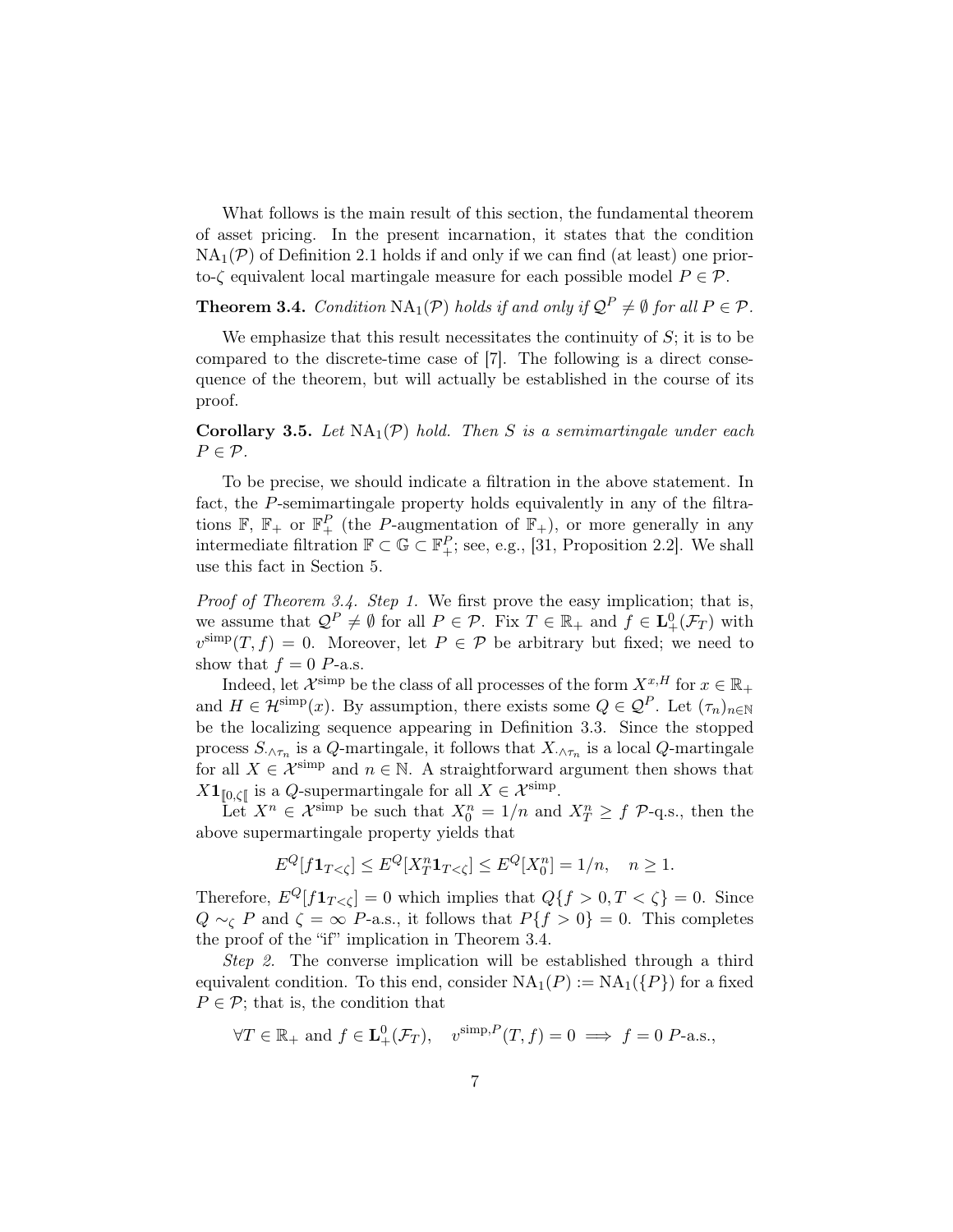where

$$
v^{\text{simp},P}(T,f) = \inf \left\{ x \in \mathbb{R}_+ : \exists H \in \mathcal{H}^{\text{simp},P}(x) \text{ with } X_T^{x,H} \ge f \text{ P-a.s.} \right\}
$$

and  $\mathcal{H}^{\text{simp},P}(x)$  is the class of all simple predictable processes H such that  $X^{x,H}$  is nonnegative P-a.s. We claim that

<span id="page-7-0"></span>
$$
NA_1(\mathcal{P})
$$
 holds if and only if  $NA_1(P)$  holds for all  $P \in \mathcal{P}$ . (3.1)

Indeed, the observation that  $\mathcal{H}^{\text{simp}}(x) \subseteq \mathcal{H}^{\text{simp},P}(x)$  shows that the validity of  $NA_1(P)$  for all  $P \in \mathcal{P}$  implies  $NA_1(\mathcal{P})$ . To see the converse, suppose that there exists  $P \in \mathcal{P}$  such that  $NA_1(P)$  fails. Then, there are  $T \in \mathbb{R}_+$  and  $g \in \mathbf{L}^0_+(\mathcal{F}_T)$  such that  $v^{\text{simp},P}(T,g) = 0$  and  $P\{g > 0\} > 0$ . That is, for any  $n \in \mathbb{N}$  there exists  $H^n \in \mathcal{H}^{\text{simp},P}(1/n)$  such that  $X_T^{1/n,H^n} \geq g$  P-a.s. Define

$$
\tau^{n} = \inf \left\{ t \in \mathbb{R}_{+} : X_{t}^{1/n, H^{n}} < 0 \right\} \in \mathcal{T}_{+}, \quad G^{n} = H^{n} \mathbf{1}_{[0, \tau^{n}]}.
$$

Then  $\tau^n \in \mathcal{T}_+$  as the paths of S are right-continuous and thus  $G^n$  is a simple predictable strategy. Since  $\tau^n = \infty$  P-a.s., we have  $G^n = H^n$  P-a.s.; in particular,  $G^n$  still satisfies  $X_T^{1/n, G^n} \geq g$  P-a.s. In addition, the definition of  $\tau^n$  guarantees that  $X^{1/n, G^{n}}$  is nonnegative P-q.s.—the continuity of S is crucial in this step. Consider

$$
f := \inf_{n \in \mathbb{N}} X_T^{1/n, G^n} \in \mathbf{L}_+^0(\mathcal{F}_T)
$$

and note that  $v^{\text{simp}}(T, f) = 0$  holds by definition. Moreover, we have  $f \ge g$ P-a.s. and thus  $P\{f > 0\} > 0$ , contradicting NA<sub>1</sub>(P). Therefore, [\(3.1\)](#page-7-0) has been established.

Step 3. In view of [\(3.1\)](#page-7-0), it remains to show that  $NA_1(P)$  implies  $Q^P \neq \emptyset$ , for arbitrary but fixed  $P \in \mathcal{P}$ . Thus, we are essentially in the realm of classical stochastic analysis and finance; in particular, we may use the tools in the Appendix as well as [\[26,](#page-30-0) [27\]](#page-30-9).

Define  $\mathcal{X}^{\text{simp},P}$  as the class of all processes of the form  $X^{x,H}$  for  $x \in \mathbb{R}_+$ and  $H \in \mathcal{H}^{\text{simp},P}(x)$ . The set  $\{X \in \mathcal{X}^{\text{simp},P} : X_0 = 1\}$  has the essential properties of [\[27,](#page-30-9) Definition 1.1] needed to conclude that  $\mathcal{X}^{\text{simp},P}$  consists of P-semimartingales, see [\[27,](#page-30-9) Theorem 1.3], and that (the immediate extension of) condition  $NA_1(P)$  is also valid for the closure  $\mathcal{X}^P$  of  $\mathcal{X}^{\text{simp},P}$ in the P-semimartingale topology; see [\[27,](#page-30-9) Remark 1.10]. In particular, a standard localization and integration argument (using local boundedness of S under  $P$ ) shows that S is itself a P-semimartingale.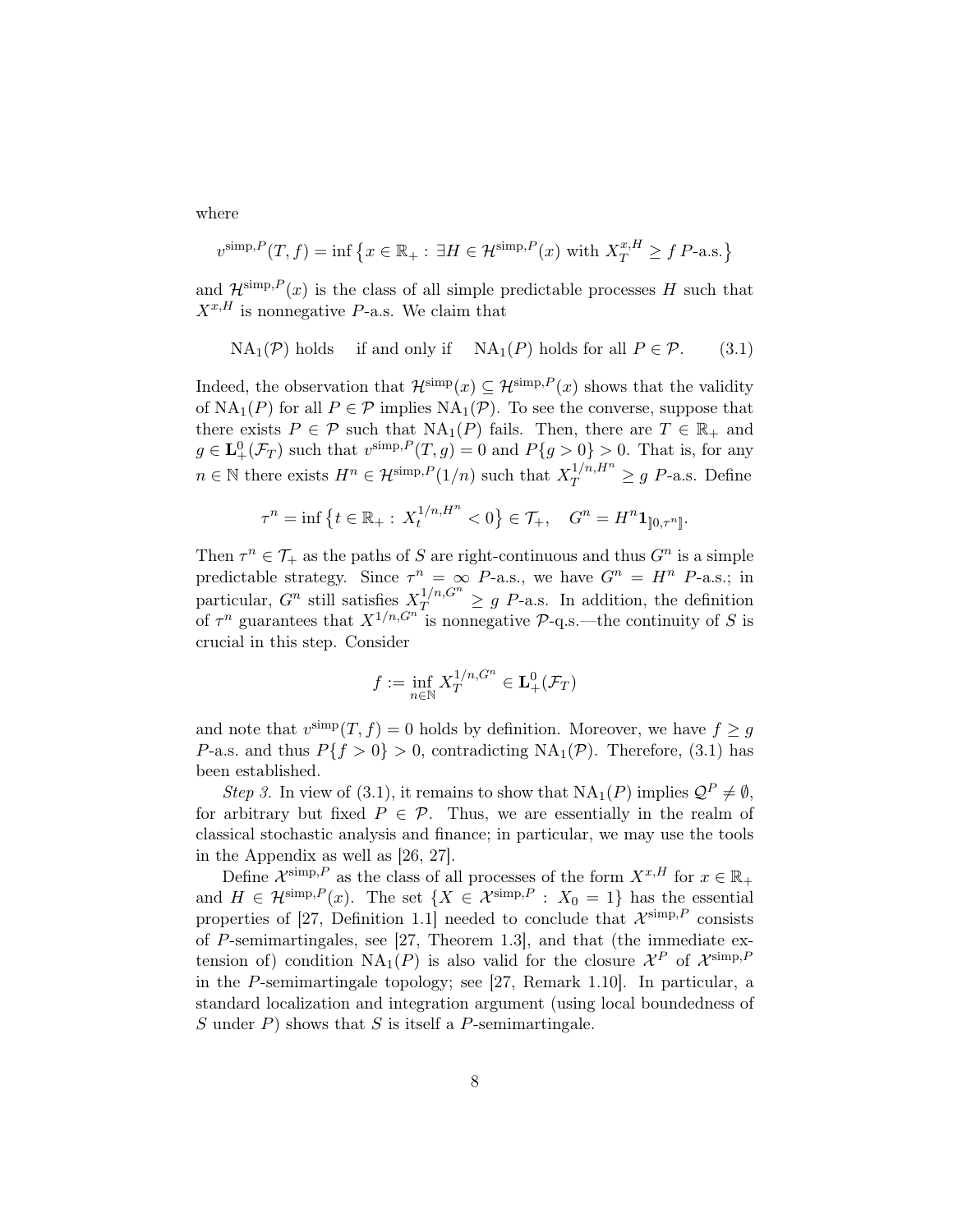The set  $\mathcal{X}^P$  coincides with the class of all P-a.s. nonnegative stochastic integrals of S under P, using general predictable and S-integrable integrands. This is seen by using density (in the semimartingale topology) of simple stochastic integrals with respect to general stochastic integrals, as well as a stopping argument which again uses that  $S$  has continuous paths  $P$ -a.s. As a result, using condition  $\operatorname{NA}_1(P)$  for  $\mathcal{X}^P$ , we infer the existence of a strictly positive  $(\mathbb{F}_{+}, P)$ -local martingale Y with  $Y_0 = 1$  such that YS is an  $(\mathbb{F}_{+}, P)$ local martingale; cf. [\[26,](#page-30-0) Theorem 4]. We can now use Theorem [A.6](#page-26-0) in the Appendix to construct a probability  $Q \sim_{\zeta} P$  such that Y is the prior-to- $\zeta$ density of Q with respect to P. Using the facts that  $YS$  is an  $(\mathbb{F}_{+}, P)$ local martingale,  $\zeta$  is foretellable under Q (for the latter, see Definition [A.4](#page-25-0) and Theorem [A.6](#page-26-0) in the Appendix) and Remark [A.2,](#page-25-1) we can construct the required  $\mathcal{T}_+$ -valued sequence  $(\tau_n)_{n\in\mathbb{N}}$  such that  $S_{\cdot\wedge\tau_n}$  is an  $(\mathbb{F}_+,Q)$ -martingale for all  $n \in \mathbb{N}$ . The last fact translates to  $Q \in \mathcal{Q}^P$  and concludes the proof.

# <span id="page-8-0"></span>4 Dynamic Programming Properties of Prior-to-ζ Supermartingale Measures

For our proof of the superhedging theorem in Section [5,](#page-17-0) it will be crucial to know that the set of (super-)martingale measures satisfies certain dynamic programming properties. In this section, we impose assumptions on the set  $P$ which is the primary object of our model, and show how these properties are inherited by the corresponding set of supermartingale measures.

#### 4.1 Additional Assumptions and Notation

From now on, we assume that the Polish space  $E$  is a topological vector space and that the paths  $\omega \in \Omega$  start at the point  $x_* = 0 \in E$ .

For  $x, y \in \overline{E}$ , we use the convention  $x + y = \Delta$  if  $x = \Delta$  or  $y = \Delta$ . Let  $t \geq 0$ . Given  $\omega, \tilde{\omega} \in \Omega$ , we set

$$
(\omega \otimes_t \tilde{\omega})_s = \omega_s \mathbf{1}_{[0,t)}(s) + (\omega_t + \tilde{\omega}_{s-t}) \mathbf{1}_{[t,\infty)}(s).
$$

Given also a process  $Z$ , we define

$$
Z_s^{t,\omega}(\tilde{\omega}) := Z_{t+s}(\omega \otimes_t \tilde{\omega}), \quad s \geq 0;
$$

note that a shift in the time variable is part of our definition. We view a random variable  $\xi$  as a process which is constant in time, so that

$$
\xi^{t,\omega}(\tilde{\omega}) := \xi(\omega \otimes_t \tilde{\omega}).
$$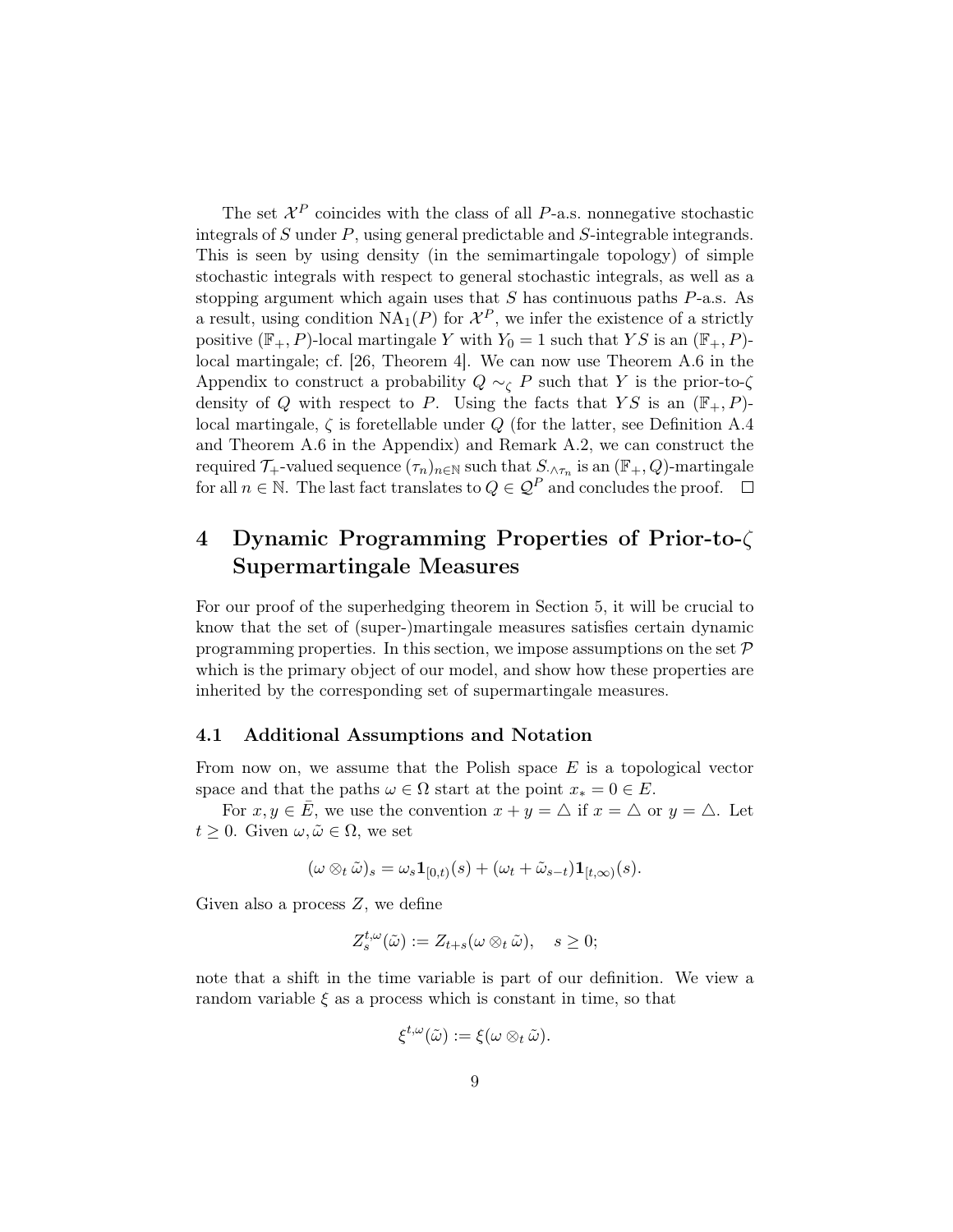We denote by  $\mathfrak{P}(\Omega)$  the collection of all probability measures on  $\Omega$ , equipped with the topology of weak convergence. Given a probability  $R \in \mathfrak{P}(\Omega)$ , we define  $R^{t,\omega}$  by

$$
R^{t,\omega}(A) = R_t^{\omega} \{ \omega \otimes_t \tilde{\omega} : \tilde{\omega} \in A \}, \quad A \in \mathcal{F},
$$

where  $R_t^{\omega}$  is a regular conditional distribution of R given  $\mathcal{F}_t$  satisfying

$$
R_t^{\omega}\{\omega' \in \Omega : \omega' = \omega \text{ on } [0, t]\} = 1, \quad \omega \in \Omega.
$$

The existence of  $R_t^{\omega}$  is guaranteed by the fact that  $\mathcal{F}_t$  is countably generated; cf. Lemma [A.7](#page-27-0) and [\[46,](#page-31-4) Theorem 1.1.8 and p. 34]. It then follows that

<span id="page-9-2"></span>
$$
E^{R^{t,\omega}}[\xi^{t,\omega}] = E^{R_t^{\omega}}[\xi] = E^R[\xi|\mathcal{F}_t](\omega) \quad \text{for } R\text{-a.e. } \omega \in \Omega. \tag{4.1}
$$

We shall assume that our set  $P$  admits a family of  $(t, \omega)$ -conditional models. More precisely, we start with a family  $\{\mathcal{P}_t(\omega): t \in \mathbb{R}_+, \omega \in \Omega\}$ of subsets of  $\mathfrak{P}(\Omega)$  which is adapted in the sense that  $\mathcal{P}_t(\omega) = \mathcal{P}_t(\tilde{\omega})$  if  $\omega|_{[0,t]} = \tilde{\omega}|_{[0,t]}$ . In particular,  $\mathcal{P}_0 = \mathcal{P}_0(\omega)$  is independent of  $\omega$ . We impose the following structural conditions—compare with [\[30,](#page-30-2) [37\]](#page-30-10) in the case  $\zeta \equiv \infty$ .

<span id="page-9-1"></span>**Definition 4.1.** An adapted family  $\{\mathcal{R}_t(\omega): t \in \mathbb{R}_+, \omega \in \Omega\}$  of subsets of  $\mathfrak{P}(\Omega)$  is analytic and stable prior to  $\zeta$  if the following hold for all  $t \geq s \geq 0$ ,  $\bar{\omega} \in \Omega$  and  $R \in \mathcal{R}_s(\bar{\omega})$ .

- (A1)  $\{(R', \omega) : \omega \in \Omega, R' \in \mathcal{R}_t(\omega)\} \subset \mathfrak{P}(\Omega) \times \Omega$  is analytic<sup>[2](#page-9-0)</sup>.
- (A2)  $R^{t-s,\omega} \in \mathcal{R}_t(\bar{\omega} \otimes_s \omega)$  for  $R$ -a.e.  $\omega \in {\{\zeta^{s,\bar{\omega}} > t\}}$ .
- (A3) If  $\nu : \Omega \mapsto \mathfrak{P}(\Omega)$  is an  $\mathcal{F}_{t-s}$ -measurable kernel and  $\nu(\omega) \in \mathcal{R}_t(\bar{\omega} \otimes_s \omega)$ for R-a.e.  $\omega \in {\{\zeta^{s,\bar{\omega}} > t\}}$ , then the measure defined by

$$
\bar{R}(A) := \iint (\mathbf{1}_A)^{t-s,\omega} (\omega') \, \nu^R(d\omega';\omega) \, R(d\omega), \quad A \in \mathcal{F},
$$
\n
$$
\text{where} \quad \nu^R(\omega) := \nu(\omega) \mathbf{1}_{\{\zeta^{s,\bar{\omega}} > t\}}(\omega) + R^{t-s,\omega} \mathbf{1}_{\{\zeta^{s,\bar{\omega}} \le t\}}(\omega),
$$

belongs to  $\mathcal{R}_s(\bar{\omega})$ .

Condition (A1) is of technical nature; it will be used for measurable selection arguments. Conditions (A2) and (A3) are natural consistency conditions, stating that the family is stable under "conditioning" and "pasting."

<span id="page-9-0"></span><sup>&</sup>lt;sup>2</sup>The definition of an analytic set is recalled in Section [A.1](#page-23-0) of the Appendix.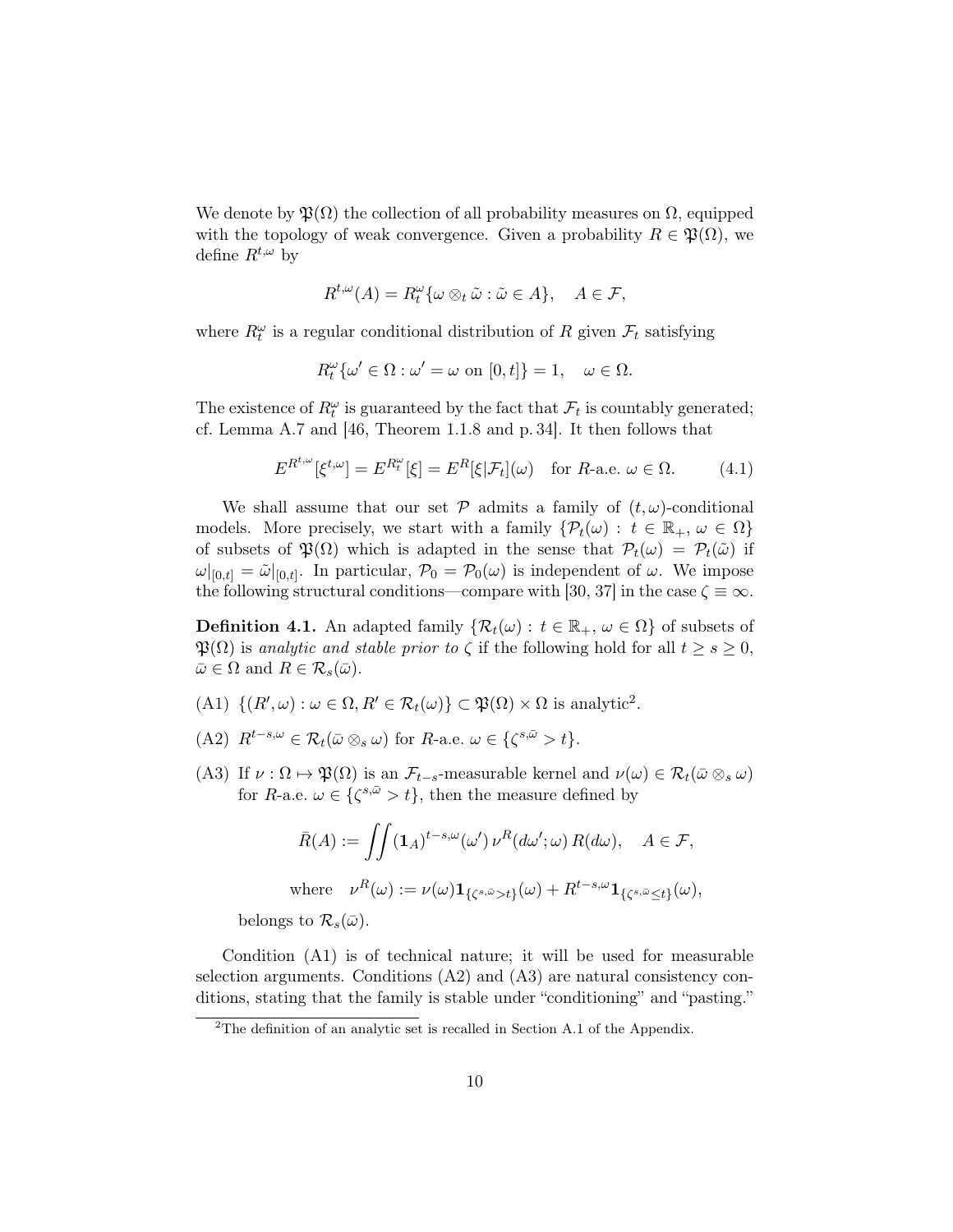<span id="page-10-1"></span>**Assumption 4.2.** We have  $\mathcal{P} = \mathcal{P}_0$  for a family  $\{\mathcal{P}_t(\omega): t \in \mathbb{R}_+, \omega \in \Omega\}$ which is analytic and stable prior to  $\zeta$ . Moreover,  $S^{t,\omega}$  is  $\mathcal{P}_t(\omega)$ -q.s. continuous prior to  $\zeta^{t,\omega} - t$ , for all  $t \in \mathbb{R}_+$  and  $\omega \in \Omega$ .

A canonical example of such a set  $P$  is the collection of all laws P of Itô semimartingales  $\int_0^{\cdot} \alpha_u du + \int_0^{\cdot} \sigma_u dW_u$ , each one situated on its own probability space with a Brownian motion W, drift rate  $\alpha$  valued in a given measurable set  $A \subset \mathbb{R}^d$ , and volatility  $\sigma$  such that  $\sigma \sigma^{\top}$  is valued in a given measurable set  $\Sigma$  of positive definite  $d \times d$  matrices. In this case, we can take  $\mathcal{P}_t(\omega) = \mathcal{P}$  for all  $(t, \omega)$  because the sets A and  $\Sigma$  are constant; cf. [\[32\]](#page-30-11). The continuity condition is clearly satisfied for the canonical choice  $S = B$ and then  $NA_1(\mathcal{P})$  holds, for instance, when A and  $\Sigma$  are compact.

## 4.2 Prior-to-ζ Supermartingale Measures

For technical reasons, it will be convenient to work with supermartingale (rather than local martingale) measures in what follows. The purpose of this section is to define a specific family of supermartingale measures satisfying the conditions of Definition [4.1;](#page-9-1) it will be used to construct the optimal strategy in the superhedging theorem (Theorem [5.1\)](#page-18-0). We first need to define a conditional notion of prior-to- $\zeta$  absolute continuity.

**Definition 4.3.** Let  $(t, \omega) \in \mathbb{R}_+ \times \Omega$  and  $P, Q \in \mathfrak{P}(\Omega)$ . We write  $Q \ll_{\zeta^{t, \omega}} P$ (with some abuse of notation) if

$$
Q \ll P \quad \text{on} \quad \mathcal{F}_s \cap \{ s < \zeta^{t,\omega} - t \}, \quad s \in \mathbb{R}_+.
$$

We also need to consider wealth processes conditioned by  $(t, \omega) \in \mathbb{R}_+ \times \Omega$ . More precisely, let

<span id="page-10-0"></span>
$$
\mathcal{X}_t^{\text{simp}}(\omega) := \left\{ 1 + \left( H \bullet S^{t,\omega} \right)^{\tau_{H,S^{t,\omega}}^n} : H \in \mathcal{H}^{\text{simp}}, n \in \mathbb{N} \right\},\qquad(4.2)
$$

where  $\mathcal{H}^{\text{simp}}$  is the set of all simple predictable processes and

$$
\tau^n_{H,S^{t,\omega}} := \inf\big\{s \ge 0 : (H \bullet S^{t,\omega})_s \notin (-1,n)\big\}.
$$

Here the stopping at  $-1$  corresponds to the nonnegativity of the wealth process, whereas the stopping at  $n$  is merely for technical convenience. The point in this specific definition of  $\mathcal{X}^{\text{simp}}_t$  $t_t^{\text{simp}}(\omega)$  is to have a tractable dependence on  $\omega$ ; in this respect, we note that the set  $\mathcal{H}^{\text{simp}}$  is independent of  $\omega$ .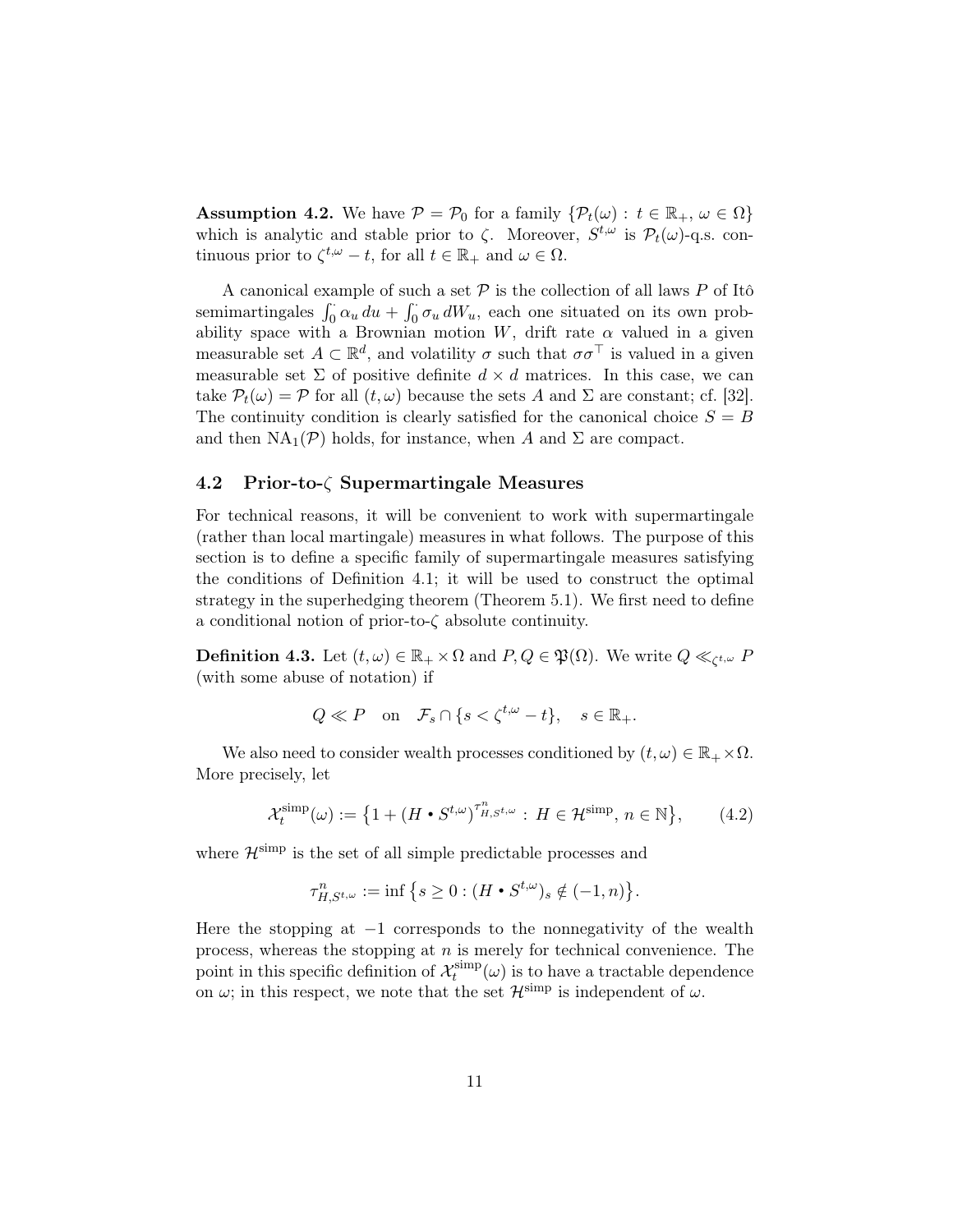**Definition 4.4.** Let  $(t, \omega) \in \mathbb{R}_+ \times \Omega$  and  $P \in \mathfrak{P}(\Omega)$ . We introduce the sets

$$
\mathfrak{P}_{\zeta^{t,\omega}}(P) = \{Q \in \mathfrak{P}(\Omega) : Q \ll_{\zeta^{t,\omega}} P\},\
$$

$$
\mathcal{Y}_t(\omega) = \big\{ Q \in \mathfrak{P}(\Omega) : X \mathbf{1}_{[0,\zeta^{t,\omega}-t[} \text{ is a } Q\text{-supermartingale } \forall X \in \mathcal{X}_t^{\text{simp}}(\omega) \big\},
$$
  

$$
\mathcal{Q}_t(\omega, P) = \mathfrak{P}_{\zeta^{t,\omega}}(P) \cap \mathcal{Y}_t(\omega),
$$
  

$$
\mathcal{Q}_t(\omega) = \bigcup_{P \in \mathcal{P}_t(\omega)} \mathcal{Q}_t(\omega, P).
$$

The elements of  $\mathcal{Q}_t(\omega)$  are called prior-to- $\zeta$  absolutely continuous supermartingale measures given  $(t, \omega)$ .

We observe that the family  $\{Q_t(\omega): t \in \mathbb{R}_+, \omega \in \Omega\}$  is adapted. Fur-thermore, we recall from Theorem [3.4](#page-6-0) that  $\mathcal{Q}_0 \neq \emptyset$  under  $NA_1(\mathcal{P})$ . In the rest of this subsection, we show that the family  $\{Q_t(\omega)\}\$ inherits from  $\{\mathcal{P}_t(\omega)\}\$ the properties of Definition [4.1.](#page-9-1)

<span id="page-11-2"></span>**Proposition 4.5.** The family  $\{Q_t(\omega)\}\$  satisfies  $(A1)$ – $(A3)$ .

The proof is split into the subsequent lemmas. For ease of reference, we first state the following standard result.

<span id="page-11-0"></span>**Lemma 4.6.** Let A be a Borel space and let  $(a, \omega) \in A \times \Omega \mapsto \xi(a, \omega) \in$  $\mathbb{R}_+$  be Borel-measurable. Then,  $(a, R) \in A \times \mathfrak{P}(\Omega) \mapsto E^R[\xi(a, \cdot)]$  is Borelmeasurable.

Proof. See, e.g., Step 1 in the proof of [\[37,](#page-30-10) Theorem 2.3].

<span id="page-11-1"></span>**Lemma 4.7.** There exist a countable set  $\tilde{\mathcal{H}} \subset \mathcal{H}^{\text{simp}}$  and a countable set  $\tilde{\mathcal{T}} \subset \mathcal{T}$  of bounded stopping times with the following property:

 $\Box$ 

Given  $(t, \omega) \in \mathbb{R}_+ \times \Omega$  and  $Q \in \mathfrak{P}(\Omega)$  such that  $S^{t, \omega}$  is  $Q$ -a.s. continuous prior to  $\zeta^{t,\omega}-t$ , we have equivalence between

- (i)  $X\mathbf{1}_{\llbracket 0,\zeta^{t,\omega}-t\llbracket}$  is a Q-supermartingale for all  $X \in \mathcal{X}_t^{\text{simp}}(\omega)$ ,
- (ii)  $X\mathbf{1}_{\llbracket 0,\zeta^{t,\omega}-t\rrbracket}$  is a Q-supermartingale for all  $X \in \tilde{\mathcal{X}}_t(\omega)$ ,

$$
(iii) \ E^Q[X_{\sigma} \mathbf{1}_{\sigma < \zeta^{t,\omega}-t}] \ge E^Q[X_{\tau} \mathbf{1}_{\tau < \zeta^{t,\omega}-t}] \text{ for } X \in \tilde{\mathcal{X}}_t(\omega) \text{ and } \sigma \le \tau \text{ in } \tilde{\mathcal{T}},
$$

where  $\tilde{\mathcal{X}}_t(\omega)$  is defined like [\(4.2\)](#page-10-0) but using only integrands  $H \in \tilde{\mathcal{H}}$ . Moreover, if  $S^{t,\omega} \mathbf{1}_{[0,\zeta^{t,\omega}-t]}$  is a semimartingale under Q, the above are equivalent to

(iv)  $X\mathbf{1}_{\llbracket 0,\zeta^{t,\omega}-t\rrbracket}$  is a Q-supermartingale for all  $X \in \mathcal{X}_t(\omega)$ ,

where  $\mathcal{X}_t(\omega)$  is defined like [\(4.2\)](#page-10-0) but using arbitrary predictable integrands.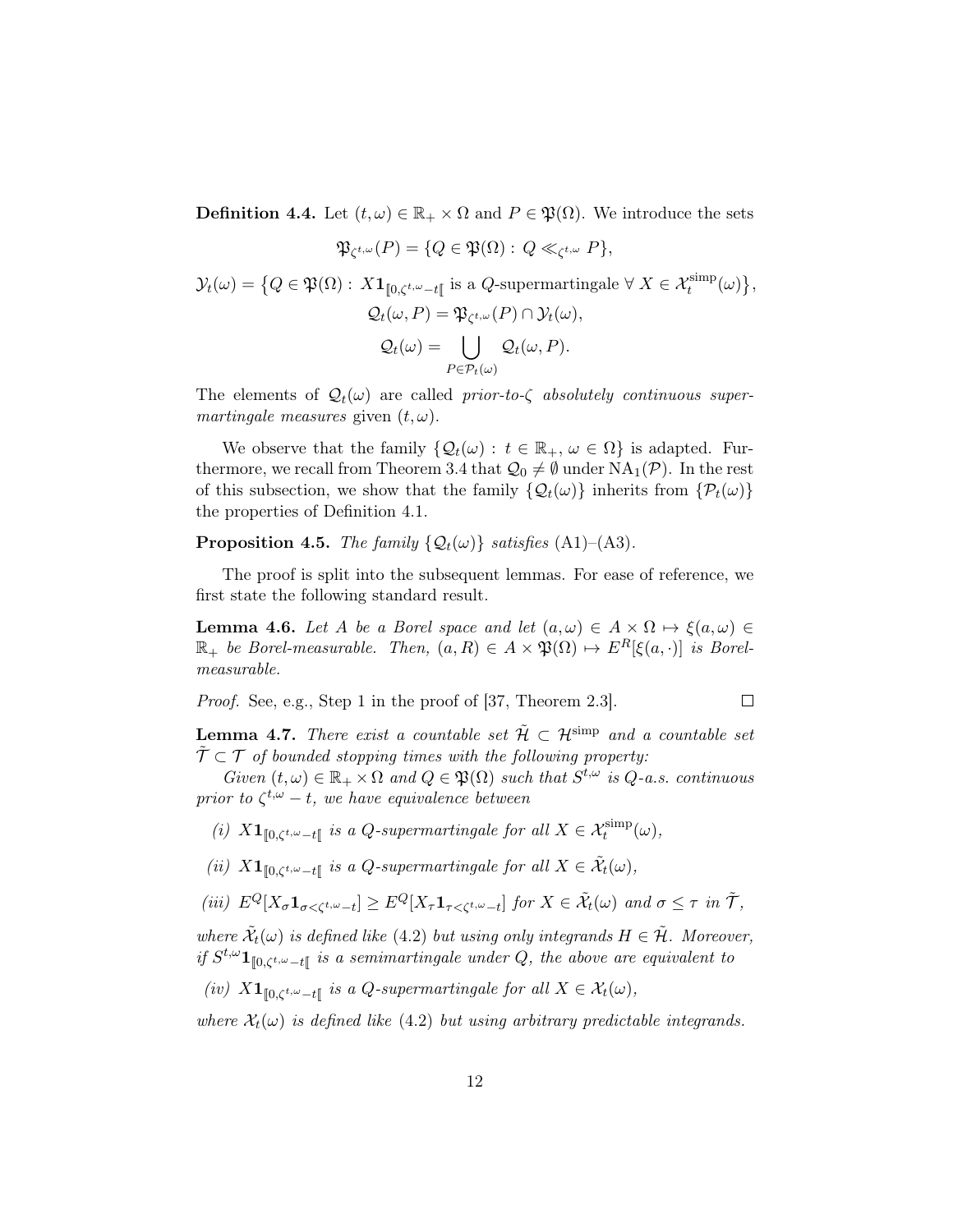*Proof.* For each  $s \geq 0$ , let  $\tilde{\mathcal{F}}_s$  be a countable algebra generating  $\mathcal{F}_s$ ; cf. Lemma [A.7.](#page-27-0) Let  $\tilde{\mathcal{T}}$  be the set of all stopping times

$$
\tau = \sum_{j=1}^n t_j \mathbf{1}_{A_j},
$$

where  $n \in \mathbb{N}$ ,  $t_j \in \mathbb{Q}_+$  and  $A_j \in \tilde{\mathcal{F}}_{t_j}$ . Moreover, let  $\tilde{\mathcal{H}} \subset \mathcal{H}^{\text{simp}}$  be the set of all processes

$$
H = \sum_{j=0}^{n} \alpha_j \mathbf{1}_{[t_j, t_{j+1}]},
$$

where  $n \in \mathbb{N}$ ,  $0 = t_0 \le t_1 \le \cdots \le t_n \in \mathbb{Q}_+$  and each random variable  $\alpha_j$  is of the form

$$
\alpha_j = \sum_{i=0}^n a_j^i \mathbf{1}_{A_j^i}
$$

for some  $a_j^i \in \mathbb{Q}^d$  and  $A_j^i \in \tilde{\mathcal{F}}_{t_j}$ .

It is clear that (i)⇒(ii)⇒(iii). To see that (iii) implies (i), fix  $Q \in \mathfrak{P}(\Omega)$ and  $X \in \mathcal{X}^{\text{simp}}_t(\omega)$ . We first observe that it suffices to show that

(i') 
$$
E^Q[X_{\sigma} \mathbf{1}_{\sigma \leq \zeta^{t,\omega}-t}] \geq E^Q[X_{\tau} \mathbf{1}_{\tau \leq \zeta^{t,\omega}-t}]
$$
 for all  $X \in \mathcal{X}_t^{\text{simp}}(\omega)$  and all  $\sigma \leq \tau$  in  $\tilde{\mathcal{T}}$ .

Indeed, since  $\tilde{\mathcal{T}}$  contains all stopping times of the form  $\tau = u\mathbf{1}_A + v\mathbf{1}_{A^c}$  and  $\sigma = u$ , where  $u \le v \in \mathbb{Q}_+$  and  $A \in \tilde{\mathcal{F}}_u$ , it readily follows that (i') implies the supermartingale property of  $X1_{[0,\zeta^{t,\omega}-t]}$  at rational times, and then the supermartingale property on  $\mathbb{R}_+$  follows by right-continuity.

To show that (iii) implies (i'), fix  $\sigma \leq \tau$  and let  $T \in \mathbb{R}_+$  be such that  $\tau \leq T$ . The claim will follow by passing to suitable limits in the inequality

<span id="page-12-0"></span>
$$
E^{Q}[X_{\sigma} \mathbf{1}_{\sigma < \zeta^{t,\omega}-t}] \geq E^{Q}[X_{\tau} \mathbf{1}_{\tau < \zeta^{t,\omega}-t}];\tag{4.3}
$$

we confine ourselves to a sketch of the proof. Let  $X \in \mathcal{X}^{\text{simp}}_t(\omega)$  be given and recall that  $S^{t,\omega}$  is (*Q*-a.s.) continuous prior to  $\zeta^{t,\omega} - t$ .

Using a stopping argument and monotone convergence, we may reduce to the case where  $\bar{X} := X\mathbf{1}_{\llbracket 0,\zeta^{t,\omega}-t\rrbracket}$  is uniformly bounded. Then, using dominated convergence and another stopping argument, we may reduce to the case where  $\bar{X}$  is also uniformly bounded away from zero prior to  $\zeta^{t,\omega} - t$ . Using standard arguments we can find a sequence  $(H<sup>k</sup>)$  of simple predictable integrands with deterministic jump times such that  $X^k := 1 + H^k \bullet S^{t,\omega} \to X$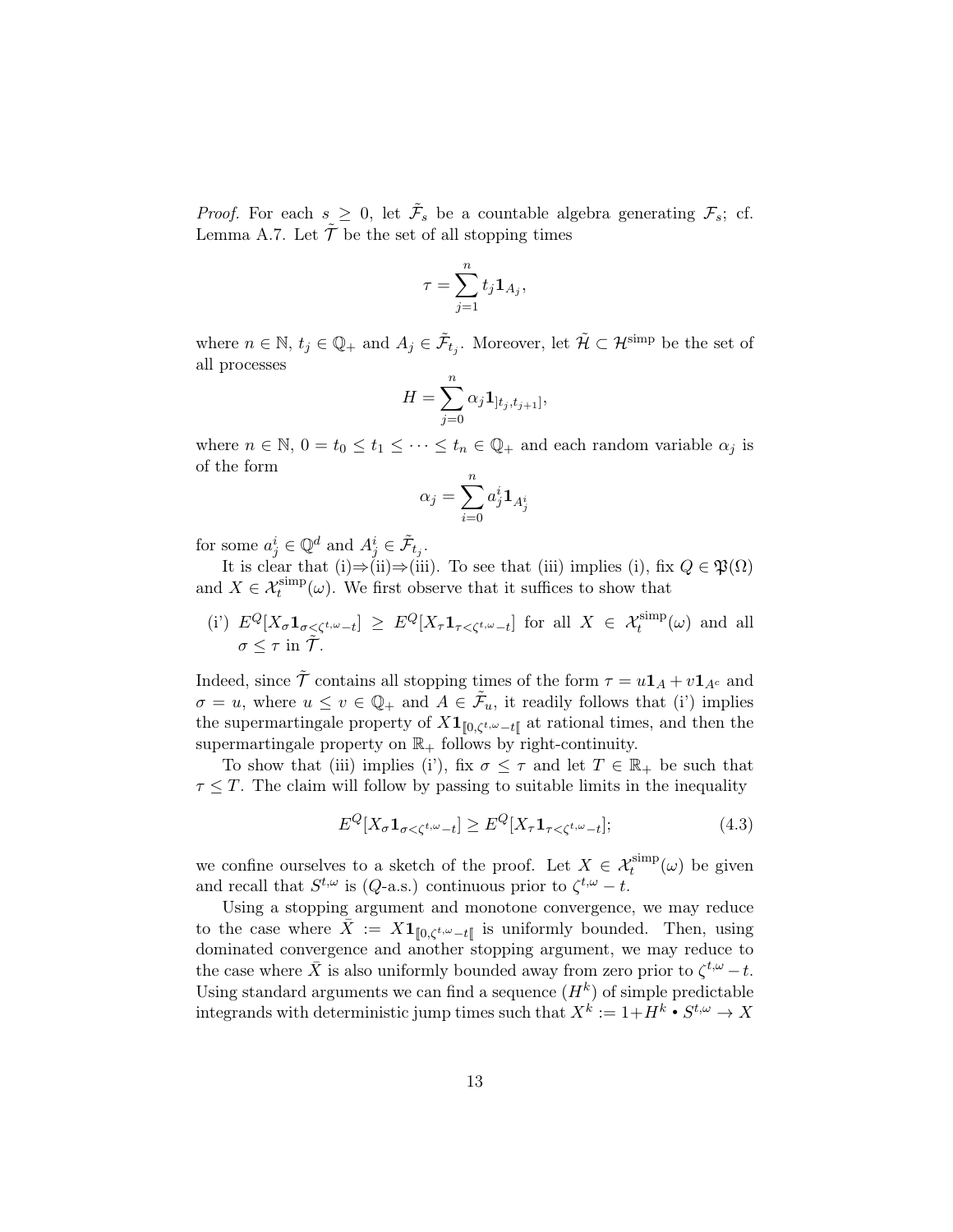uniformly on  $[0, \zeta^{t,\omega} - t]$  in Q-probability. Using that X is bounded and bounded away from zero, it follows that

$$
\bar{X}^k := 1 + {(H^k \bullet {S^{t,\omega}})}^{\tau^n_{H^k,S^{t,\omega}}} \mathbf{1}_{[\![ 0, \zeta^{t,\omega} - t[\![} \rightarrow \bar{X}
$$

uniformly on [0, T] in Q-probability, for a sufficiently large  $n \in \mathbb{N}$ . After an additional approximation, we may obtain the same property with  $H^k \in \tilde{\mathcal{H}}$ , and we may show using dominated convergence that the validity of [\(4.3\)](#page-12-0) for each  $\bar{X}^k$  implies the validity for  $\bar{X}$ .

If  $S^{t,\omega}$  is a semimartingale under  $Q$ , one shows that (iii) implies (iv) by using similar arguments as well as standard results about stochastic integrals, in particular [\[42,](#page-31-5) Theorems II.21 and IV.2].  $\Box$ 

<span id="page-13-1"></span>**Lemma 4.8.** The family  $\{Q_t(\omega)\}\$  satisfies (A1).

*Proof.* Fix  $t \geq 0$ . It suffices to show that the set

$$
\Gamma := \{(\omega, P, Q) : \omega \in \Omega, \ P \in \mathcal{P}_t(\omega), \ Q \in \mathcal{Q}_t(\omega, P)\} \subset \Omega \times \mathfrak{P}(\Omega) \times \mathfrak{P}(\Omega)
$$

is analytic. Indeed, once this is established, the graph of  $\mathcal{Q}_t(\cdot)$  is analytic as a projection of  $\Gamma$ ; that is,  $(A1)$  is satisfied.

As a first step, we show that

<span id="page-13-0"></span>
$$
\mathrm{graph}(\mathfrak{P}_{\zeta^{t,\cdot}}(\cdot)) := \{(\omega, P, Q) : \omega \in \Omega, \ P \in \mathfrak{P}(\Omega), \ Q \in \mathfrak{P}_{\zeta^{t,\omega}}(P)\} \quad \text{is Borel} \tag{4.4}
$$

and in particular analytic. Indeed, it follows from Lemma [A.1](#page-24-1) that

$$
\mathfrak{P}_{\zeta^{t,\omega}}(P)=\bigcap_{q\in\mathbb{Q}_+}\mathfrak{P}_{\zeta^{t,\omega}}(P,q),
$$

where

$$
\mathfrak{P}_{\zeta^{t,\omega}}(P,q):=\big\{Q\in\mathfrak{P}(\Omega):\,Q\ll P\text{ on }\mathcal{F}_q\cap\{q<\zeta^{t,\omega}-t\}\big\}.
$$

Hence, it suffices to show that

$$
\{(\omega, P, Q) \in \Omega \times \mathfrak{P}(\Omega) \times \mathfrak{P}(\Omega) : Q \in \mathfrak{P}_{\zeta^{t,\omega}}(P, q)\}
$$

is Borel for fixed q. Since  $\mathcal{F}_q$  is countably generated, cf. Lemma [A.7,](#page-27-0) a standard argument (see [\[14,](#page-29-14) Theorem V.58, p. 52] and the subsequent remarks) shows that we can construct a Borel function  $D_q : \Omega \times \mathfrak{P}(\Omega) \times \mathfrak{P}(\Omega) \to \mathbb{R}$  such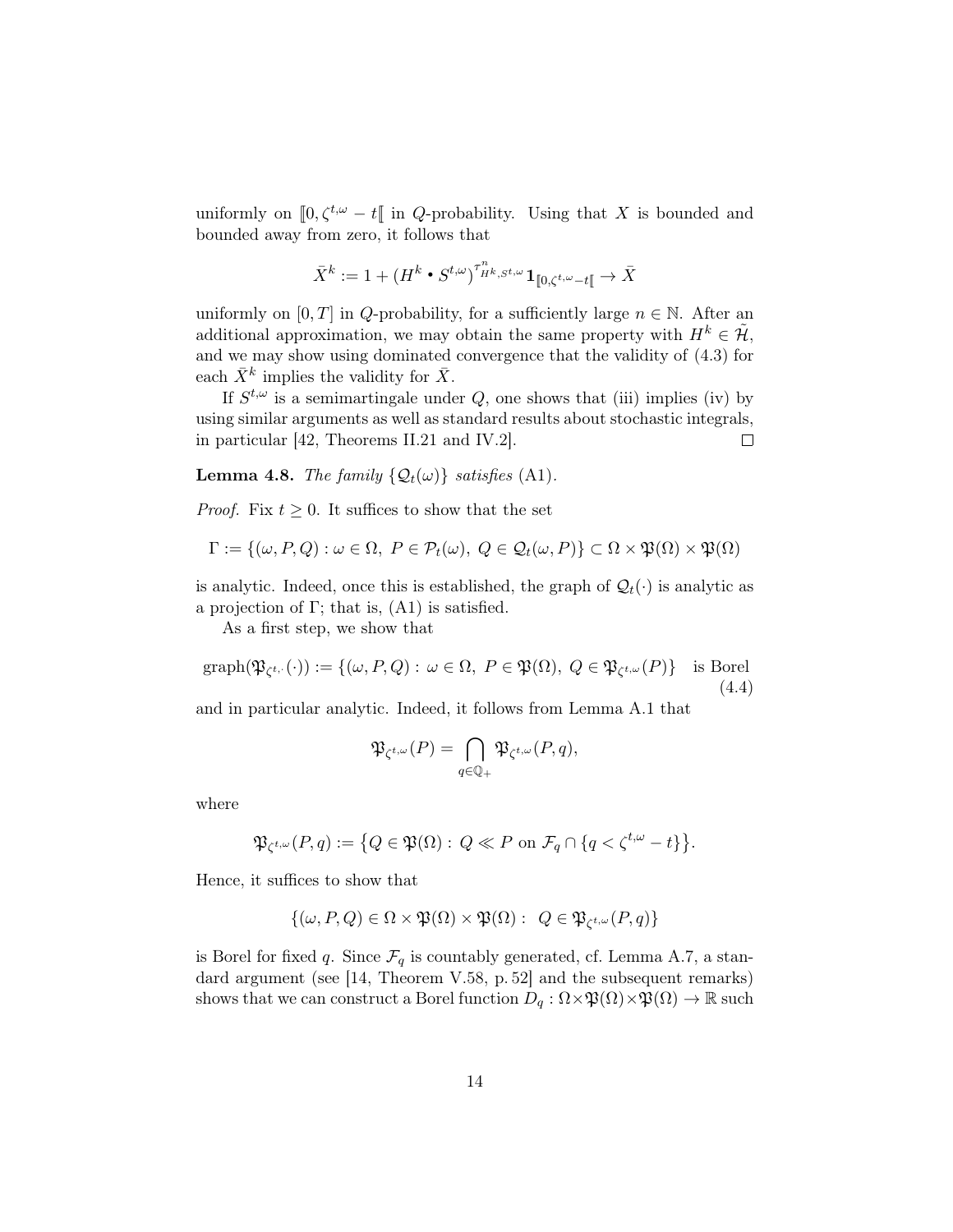that  $D_q(\cdot, Q, P)$  is a version of the Radon–Nikodym derivative of the absolutely continuous part of Q with respect to P on  $\mathcal{F}_q$ . Then,  $Q \in \mathfrak{P}_{\zeta^{t,\omega}}(P,q)$ if and only if  $E^P[D_q(Q, P) \mathbf{1}_{q < \zeta^{t,\omega}-t}] = Q\{q < \zeta^{t,\omega} - t\}$ . Using the fact that

$$
(\omega, P, Q) \mapsto E^P[D_q(Q, P) \mathbf{1}_{q < \zeta^{t, \omega} - t}] - Q\{q < \zeta^{t, \omega} - t\}
$$

is Borel by Lemmas [4.6](#page-11-0) and [A.7,](#page-27-0) we conclude that [\(4.4\)](#page-13-0) holds.

Let  $\sigma, \tau \in \mathcal{T}$  and let  $X \in \mathcal{X}_t^{\text{simp}}(\omega)$ ; recall that  $X = X^H$  is of the form [\(4.2\)](#page-10-0). Then the map

$$
(\omega, Q) \in \Omega \times \mathfrak{P}(\Omega) \mapsto \psi^{H, \sigma, \tau}(\omega, Q) := E^{Q}[X_{\tau} \mathbf{1}_{\tau < \zeta^{t, \omega} - t}] - E^{Q}[X_{\sigma} \mathbf{1}_{\sigma < \zeta^{t, \omega} - t}]
$$

is Borel as a consequence of Lemma [4.6.](#page-11-0) If  $(\omega, Q)$  are such that  $S^{t, \omega}$  is  $Q$ -a.s. continuous prior to  $\zeta^{t,\omega} - t$ , Lemma [4.7](#page-11-1) shows that

$$
Q \in \mathcal{Y}_t(\omega)
$$
 if and only if  $\psi^{H,\sigma,\tau}(\omega,Q) \leq 0 \ \forall H \in \tilde{\mathcal{H}}, \sigma \leq \tau \in \tilde{\mathcal{T}}.$ 

Using the obvious embeddings of graph $(\mathcal{P}_t)$  and graph $(\mathcal{Y}_t)$  into  $\Omega \times \mathfrak{P}(\Omega) \times$  $\mathfrak{P}(\Omega)$ , it follows that

$$
\Gamma = \text{graph}(\mathcal{P}_t) \cap \text{graph}(\mathfrak{P}_{\zeta^{t,\cdot}}(\cdot)) \cap \text{graph}(\mathcal{Y}_t)
$$
  
= 
$$
\text{graph}(\mathcal{P}_t) \cap \text{graph}(\mathfrak{P}_{\zeta^{t,\cdot}}(\cdot)) \cap \bigcap_{H \in \tilde{\mathcal{H}}, \sigma \leq \tau \in \tilde{\mathcal{T}}} {\psi^{H, \sigma, \tau} \leq 0}.
$$

Here we have used that if  $(\omega, P, Q)$  belong to the first intersection, then  $S^{t,\omega}$ is P-a.s. and hence Q-a.s. continuous prior to  $\zeta^{t,\omega} - t$ ; cf. Assumption [4.2.](#page-10-1) The above representation shows that  $\Gamma$  is analytic as a countable intersection of analytic sets.  $\Box$ 

## **Lemma 4.9.** The family  $\{Q_t(\omega)\}\$  satisfies (A2).

*Proof.* For simplicity of notation, we state the proof for  $s = 0$ ; the extension to the general case is immediate. Fix  $Q \in \mathcal{Q}_0$ ; then  $Q \in \mathcal{Q}_0(P)$  for some  $P \in \mathcal{P}$ . We shall show that

$$
Q^{t,\omega} \in \mathfrak{P}_{\zeta^{t,\omega}}(P^{t,\omega}) \cap \mathcal{Y}_t(\omega) \quad \text{for } Q\text{-a.e. } \omega \in \{\zeta > t\};
$$

this will imply the lemma because  $P^{t,\omega} \in \mathcal{P}_t(\omega)$  holds for P-a.e.  $\omega \in \Omega$ , cf. Assumption [4.2,](#page-10-1) and thus for  $Q$ -a.e.  $\omega \in \{\zeta > t\}$  as  $Q \in \mathcal{Q}_0(P)$ .

Let Y be the prior-to- $\zeta$  density process of Q with respect to P (see Remark [A.3](#page-25-2) for details on this notion) and set

$$
\tilde{Y} = \mathbf{1}_{[0,t)} + (Y/Y_t)\mathbf{1}_{[t,\infty)},
$$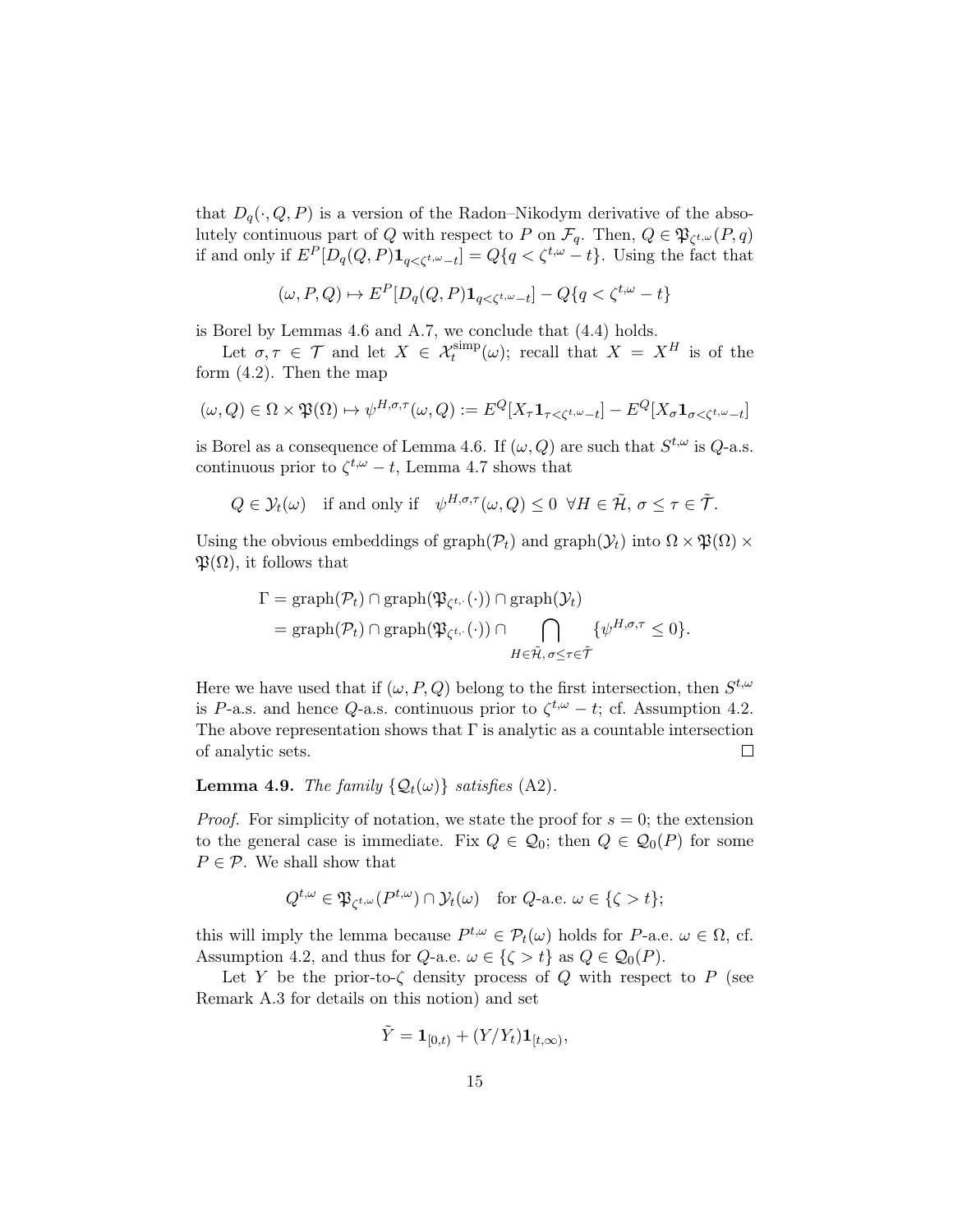where we use the convention  $0/0 = 0$ . We first establish that given  $s \geq 0$ , we have  $Q^{t,\omega} \ll P^{t,\omega}$  on  $\mathcal{F}_s \cap {\{\zeta^{t,\omega} - t > s\}}$  and in fact

$$
dQ^{t,\omega} = \tilde{Y}_s^{t,\omega} dP^{t,\omega} \quad \text{on} \quad \mathcal{F}_s \cap \{\zeta^{t,\omega} - t > s\}
$$

for Q-a.e.  $\omega \in \{\zeta > t\}$ . Indeed, let  $g \ge 0$  be an  $\mathcal{F}_s$ -measurable random variable; then there exists an  $\mathcal{F}_{s+t}$ -measurable random variable  $\bar{g}$  such that  $\bar{g}^{t,\omega} = g$ . Recalling [\(4.1\)](#page-9-2), we have for  $Q$ -a.e.  $\omega \in \{\zeta > t\}$  that

$$
E^{Q^{t,\omega}}[g\mathbf{1}_{\zeta^{t,\omega}-t>s}] = E^Q[\bar{g}\mathbf{1}_{\zeta>s+t}|\mathcal{F}_t](\omega)
$$
  
\n
$$
= E^P[(Y_{s+t}/Y_t)\bar{g}\mathbf{1}_{\zeta>s+t}|\mathcal{F}_t](\omega)
$$
  
\n
$$
= E^P[\tilde{Y}_{s+t}\bar{g}\mathbf{1}_{\zeta>s+t}|\mathcal{F}_t](\omega)
$$
  
\n
$$
= E^{P^{t,\omega}}[\tilde{Y}_s^{t,\omega}g\mathbf{1}_{\zeta^{t,\omega}-t>s}].
$$

We have shown in particular that  $Q^{t,\omega} \ll P^{t,\omega}$  on  $\mathcal{F}_s \cap {\{\zeta^{t,\omega} - t > s\}}$  for all  $s \in \mathbb{Q}_+$  holds for  $Q$ -a.e.  $\omega \in \{\zeta > t\}$ , which by Lemma [A.1](#page-24-1) implies that

$$
Q^{t,\omega} \in \mathfrak{P}_{\zeta^{t,\omega}}(P^{t,\omega}) \quad \text{for } Q\text{-a.e. } \omega \in \{\zeta > t\}.
$$

It remains to prove that

<span id="page-15-0"></span>
$$
Q^{t,\omega} \in \mathcal{Y}_t(\omega) \quad \text{for } Q\text{-a.e. } \omega \in \{\zeta > t\}. \tag{4.5}
$$

Let  $X \in \mathcal{X}_t^{\text{simp}}(\omega)$ , then we observe that  $X = \overline{X}^{t,\omega}$  for some  $\overline{X} \in \mathcal{X}_0^{\text{simp}}$ . Moreover, let  $\sigma \in \mathcal{T}$  be bounded, then  $\sigma = \bar{\sigma}^{t,\omega} - t$  for some bounded  $\bar{\sigma} \in \mathcal{T}$  satisfying  $\bar{\sigma} \geq t$  (both  $\bar{X}$  and  $\bar{\sigma}$  do not depend on  $\omega$ ). We have  $X_{\sigma} = (\bar{X}^{t,\omega})_{\bar{\sigma}^{t,\omega}-t} = (\bar{X}_{\bar{\sigma}})^{t,\omega}$  (where  $\bar{X}_{\bar{\sigma}}$  is considered as a random variable) and thus

$$
E^{Q^{t,\omega}}[X_{\sigma}\mathbf{1}_{\zeta^{t,\omega}-t>\sigma}]=E^{Q^{t,\omega}}[(\bar{X}_{\bar{\sigma}})^{t,\omega}\mathbf{1}_{\zeta^{t,\omega}>\bar{\sigma}^{t,\omega}}]=E^{Q}[\bar{X}_{\bar{\sigma}}\mathbf{1}_{\zeta>\bar{\sigma}}|\mathcal{F}_{t}](\omega)
$$

for Q-a.e.  $\omega \in \{\zeta > t\}$ . If  $\tau \geq \sigma \in \mathcal{T}$  is bounded and  $\bar{\tau} \geq \bar{\sigma}$  has the obvious meaning, we deduce from the supermartingale property of  $Q \in \mathcal{Y}_0$  that

$$
E^{Q^{t,\omega}}[X_{\sigma}\mathbf{1}_{\zeta^{t,\omega}-t>\sigma}] = E^{Q}[\bar{X}_{\bar{\sigma}}\mathbf{1}_{\zeta>\bar{\sigma}}|\mathcal{F}_{t}](\omega)
$$
  
\n
$$
\geq E^{Q}[\bar{X}_{\bar{\tau}}\mathbf{1}_{\zeta>\bar{\tau}}|\mathcal{F}_{t}](\omega)
$$
  
\n
$$
= E^{Q^{t,\omega}}[X_{\tau}\mathbf{1}_{\zeta^{t,\omega}-t>\tau}]
$$

for Q-a.e.  $\omega \in \{\zeta > t\}$ . Now Lemma [4.7](#page-11-1) implies [\(4.5\)](#page-15-0) and the proof is complete.  $\Box$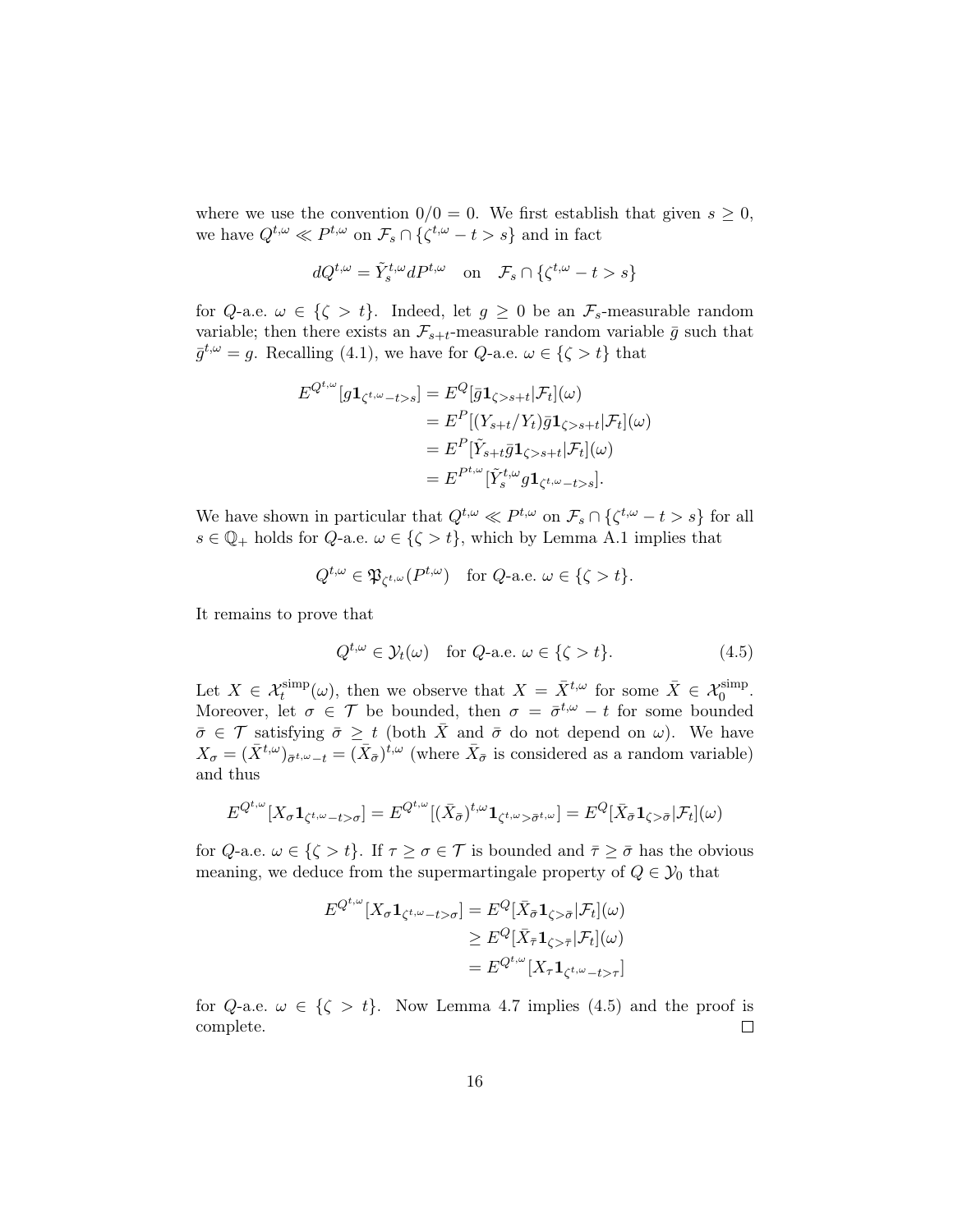**Lemma 4.10.** The family  $\{Q_t(\omega)\}\$  satisfies (A3).

*Proof.* Again, we state the argument for the case  $s = 0$ . Let  $Q \in \mathcal{Q}_0$ ; then  $Q \in \mathcal{Q}_0(P)$  for some  $P \in \mathcal{P} = \mathcal{P}_0$ . Moreover, let  $t \geq 0$  and let  $\nu$  be an  $\mathcal{F}_t$ -measurable kernel such that  $\nu(\omega) \in \mathcal{Q}_t(\omega)$  for  $Q$ -a.e.  $\omega \in {\{\zeta > t\}}$ . Using Assumption [4.2](#page-10-1) and the measurability results established in the proof of Lemma [4.8,](#page-13-1) it follows that the set

$$
\{(\omega, P', Q') : \omega \in \Omega, P' \in \mathcal{P}_t(\omega), Q' = \nu(\omega), Q' \in \mathcal{Q}_t(\omega, P')\}
$$

is analytic. Let  $\mathcal{F}_t^*$  be the universal completion of  $\mathcal{F}_t$ . Applying the mea-surable selection theorem, cf. [\[4,](#page-28-4) Proposition 7.49], we can find an  $\mathcal{F}_{t}^{*}$ measurable kernel  $\mu'$  such that  $\mu'(\omega) \in \mathcal{P}_t(\omega)$  and  $\nu(\omega) \in \mathcal{Q}_t(\omega, \mu'(\omega))$  for all  $\omega \in {\zeta > t}$  outside the  $\mathcal{F}_t^*$ -measurable Q-nullset

<span id="page-16-0"></span>
$$
N' := \{ \nu \notin \mathcal{Q}_t \} \cap \{ \zeta > t \}
$$

and, e.g.,  $\mu'(\omega) = P^{t,\omega}$  for  $\omega \in N'$ . We can then find an  $\mathcal{F}_t$ -measurable kernel  $\mu$  and a P-nullset N such that  $\mu(\omega) = \mu'(\omega)$  for all  $\omega \notin N$ ; cf. [\[4,](#page-28-4) Lemma 7.27]. Using Assumption [4.2](#page-10-1) and  $Q \ll_{\zeta} P$ , we have

$$
\mu(\omega) \in \mathcal{P}_t(\omega) \quad \text{for } P\text{-a.e. } \omega \in \{\zeta > t\};
$$
  

$$
\nu(\omega) \in \mathcal{Q}_t(\omega, \mu(\omega)) \quad \text{for } Q\text{-a.e. } \omega \in \{\zeta > t\}. \quad (4.6)
$$

By Assumption [4.2,](#page-10-1) the measure

$$
\bar{P}(A) := \iint (\mathbf{1}_A)^{t,\omega} (\omega') \,\mu^P(d\omega';\omega) \, P(d\omega), \quad A \in \mathcal{F}
$$

is an element of  $\mathcal{P}$ ; cf. Definition [4.1](#page-9-1) for the notation. Set

$$
\bar{Q}(A) := \iint (\mathbf{1}_A)^{t,\omega} (\omega') \, \nu^Q(d\omega';\omega) \, Q(d\omega), \quad A \in \mathcal{F}.
$$

Next, we show that  $\overline{Q} \ll_{\zeta} \overline{P}$ ; i.e., that

$$
\bar{Q} \ll \bar{P} \quad \text{on} \quad \mathcal{F}_s \cap \{ s < \zeta \}, \quad s \ge 0.
$$

This is clear for  $s \leq t$  since  $\overline{Q} = Q \ll_{\zeta} P = \overline{P}$  on  $\mathcal{F}_t$ . Let  $s > t$  and let  $A \in \mathcal{F}_s$  be such that  $\bar{P}(A \cap \{s < \zeta\}) = 0$ . Then

$$
\mu(\omega)\{(A \cap \{s < \zeta\})^{t,\omega}\} = \bar{P}^{t,\omega}\{(A \cap \{s < \zeta\})^{t,\omega}\} = 0
$$

and thus

$$
\overline{Q}^{t,\omega}\{(A\cap\{s<\zeta\})^{t,\omega}\}=\nu(\omega)\{(A\cap\{s<\zeta\})^{t,\omega}\}=0
$$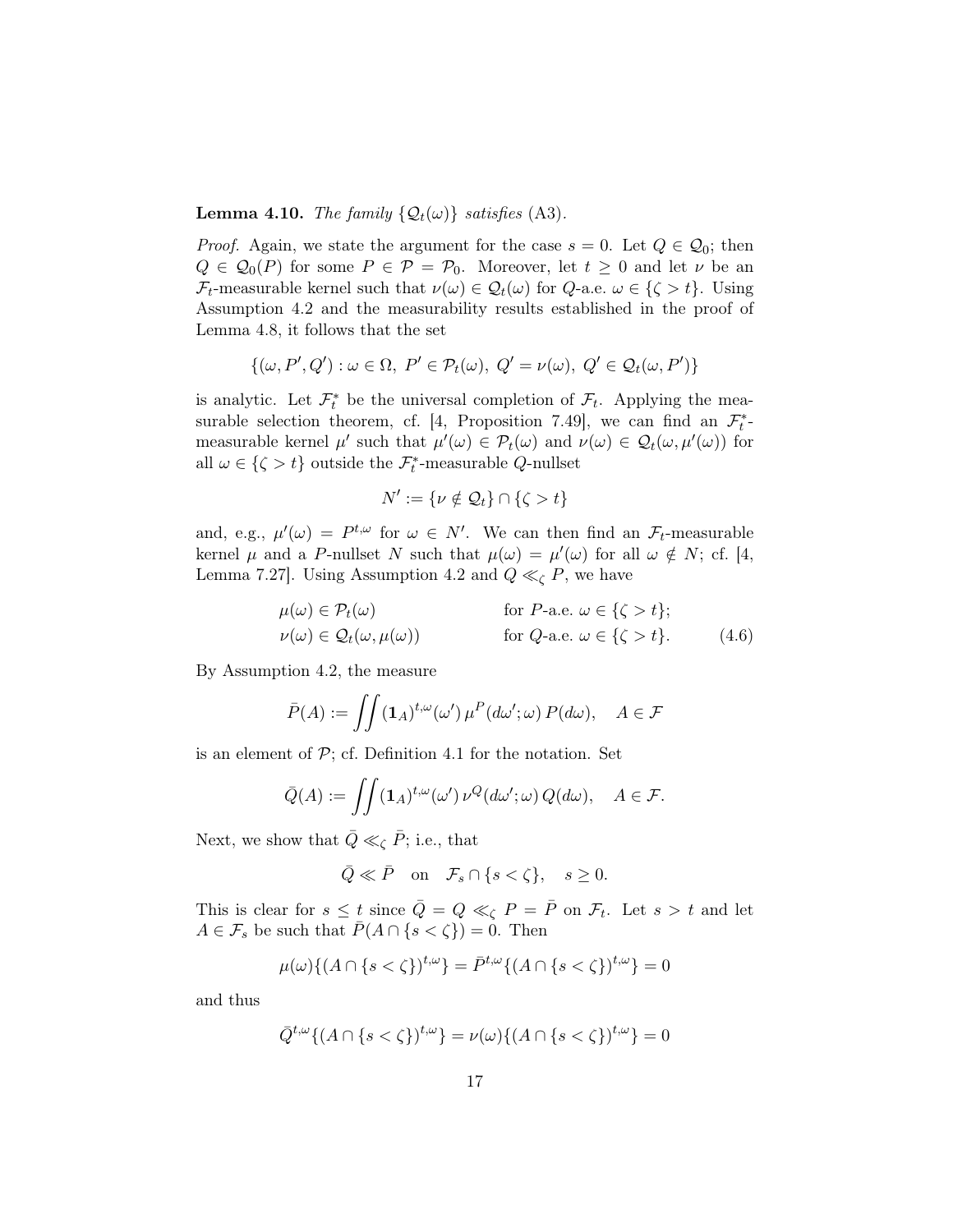for Q-a.e.  $\omega \in \{\zeta > t\}$ , by [\(4.6\)](#page-16-0). It follows that

$$
\bar{Q}(A \cap \{s < \zeta\}) = E^Q \big[ E^{\bar{Q}} \big[ \mathbf{1}_{A \cap \{s < \zeta\}} | \mathcal{F}_t \big] \big] = 0
$$

as desired.

To see that  $\overline{Q} \in \mathcal{Y}_0$ , let  $X \in \widetilde{\mathcal{X}}_0$  (recall the notation from Lemma [4.7\)](#page-11-1); then  $X\mathbf{1}_{[0,\zeta[}$  is a Q-supermartingale. Moreover, noting that  $X^{t,\omega}$  is an element of the scaled space  $X_t(\omega) \mathcal{X}_t^{\text{simp}}$  $t_t^{\text{simp}}(\omega)$ , we have that  $X^{t,\omega}\mathbf{1}_{\llbracket 0,\zeta^{t,\omega}-t\llbracket}$  is a  $\nu(\omega)$ -supermartingale for all  $\omega$  such that  $\nu(\omega) \in \mathcal{Q}_t(\omega)$ . Using Fubini's theorem, it then follows that  $X\mathbf{1}_{\llbracket 0,\zeta\llbracket}$  is a  $\bar{Q}$ -supermartingale as desired.

We have shown that  $\overline{Q} \in \mathfrak{P}_\zeta(\overline{P}) \cap \mathcal{Y}_0 \subset \mathcal{Q}_0$  and the proof is complete.  $\Box$ 

# <span id="page-17-0"></span>5 Superhedging Duality

In this section, we provide a superhedging duality and the existence of an optimal strategy. To this end, we require an enlargement of the set of admissible strategies, allowing for continuous trading. We first introduce the filtration  $\mathbb{G} = (\mathcal{G}_t)_{t>0}$ , where

$$
\mathcal{G}_t := \mathcal{F}_t^* \vee \mathcal{N}^{\mathcal{P}};
$$

here  $\mathcal{F}_t^*$  is the universal completion of  $\mathcal{F}_t$  and  $\mathcal{N}^{\mathcal{P}}$  is the collection of sets which are  $(\mathcal{F}, P)$ -null for all  $P \in \mathcal{P}$ . Moreover, Assumption [4.2](#page-10-1) is in force throughout this section.

Let  $NA_1(\mathcal{P})$  hold, then Corollary [3.5](#page-6-1) implies the  $(\mathbb{G}, P)$ -semimartingale property of S for each  $P \in \mathcal{P}$ . Therefore, we may introduce the class  $\mathcal{L}(\mathcal{P})$  of all predictable processes on  $(\Omega, \mathbb{G})$  that are S-integrable under every  $P \in \mathcal{P}$ . Given  $H \in \mathcal{L}(\mathcal{P})$  and  $P \in \mathcal{P}$ , we can construct the usual stochastic integral  $H \cdot S$  under P (the dependence on P is suppressed in the notation—but see also [\[33\]](#page-30-12)). For  $x \in \mathbb{R}_+$ , we denote by  $\mathcal{H}(x)$  the collection of all  $H \in \mathcal{L}(\mathcal{P})$ such that  $x + H \cdot S$  remains P-a.s. nonnegative for all  $P \in \mathcal{P}$ .

To be consistent with the classical literature, the following superhedging theorem is stated with the set

$$
\mathcal{Q}:=\bigcup_{P\in\mathcal{P}}\mathcal{Q}^P
$$

of prior-to-ζ local martingale measures; cf. Definition [3.3.](#page-5-0) The subsequent Lemma [5.2](#page-18-1) provides an equivalent version with the set  $\mathcal{Q}_0$  of supermartingale measures.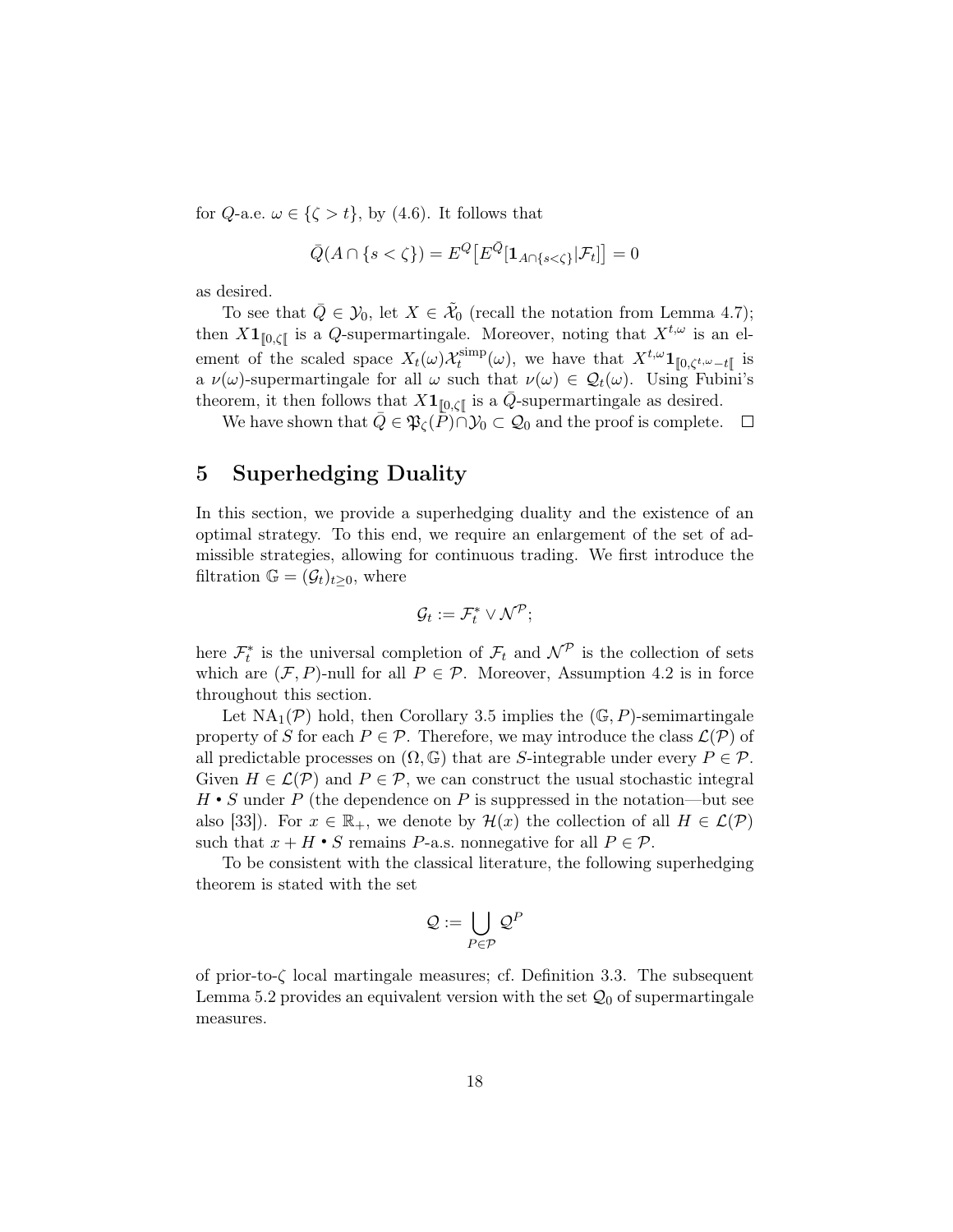<span id="page-18-0"></span>**Theorem 5.1.** Let  $NA_1(\mathcal{P})$  hold, let  $T \in \mathbb{R}_+$  and let  $f : \Omega \to [0, \infty]$  be an upper semianalytic <sup>[3](#page-18-2)</sup>,  $\mathcal{G}_T$ -measurable function with  $\sup_{Q \in \mathcal{Q}} E^Q[f \mathbf{1}_{\zeta>T}] < \infty$ . Then

$$
\sup_{Q \in \mathcal{Q}} E^{Q}[f \mathbf{1}_{\zeta > T}]
$$
  
= min  $\{x : \exists H \in \mathcal{H}(x) \text{ with } x + (H \cdot S)_{T} \ge f \text{ } P\text{-}a.s. \text{ for all } P \in \mathcal{P} \}.$ 

In order to prove this theorem, we first show that  $Q$  can equivalently be replaced by  $\mathcal{Q}_0$  in its statement.

<span id="page-18-1"></span>**Lemma 5.2.** Let  $NA_1(\mathcal{P})$  hold, let  $T \in \mathbb{R}_+$  and let  $f : \Omega \to [0, \infty]$  be a  $\mathcal{G}_T$ -measurable function. Then

$$
\sup_{Q \in \mathcal{Q}} E^Q[f \mathbf{1}_{\zeta > T}] = \sup_{Q \in \mathcal{Q}_0} E^Q[f \mathbf{1}_{\zeta > T}].
$$

*Proof.* Since  $Q \subseteq Q_0$ , we only have one non-trivial inequality to prove. Fix  $Q_0 \in \mathcal{Q}_0$ , and let  $P \in \mathcal{P}$  be such that  $Q_0 \ll_{\zeta} P$ . By Remark [A.3](#page-25-2) in the Appendix, one can construct a càdlàg adapted process  $Y^0 \geq 0$  which is the prior-to- $\zeta$  density of  $Q_0$  with respect to P. Then, the same arguments as in [\[28,](#page-30-13) Proposition 3.2] show that one may write  $Y^0 = YD$ , where D is an  $\mathbb{F}_{+}$ -predictable nonincreasing process with  $D_0 = 1$  and Y is a P-a.s. strictly positive càdlàg  $(\mathbb{F}_{+}, P)$ -local martingale such that YS is also an  $(\mathbb{F}_{+}, P)$ local martingale. Applying Theorem [A.6](#page-26-0) from the Appendix, we construct  $Q \sim_\zeta P$  whose prior-to- $\zeta$  density with respect to P is Y. Clearly,

$$
E^{Q}[f\mathbf{1}_{\zeta>T}] = E^{P}[Y_T f] \ge E^{P}[Y_T^0 f] = E^{Q_0}[f\mathbf{1}_{\zeta>T}]
$$

since  $f \geq 0$ . It remains to show that  $Q \in \mathcal{Q}^P$ , which follows in a straightforward way from the fact that YS is an  $(\mathbb{F}_{+}, P)$ -local martingale and that  $\zeta$  is foretellable under Q; see Definition [A.4](#page-25-0) and Theorem [A.6](#page-26-0) in the Ap- $\Box$ pendix.

The remainder of this section is devoted to the proof of Theorem [5.1.](#page-18-0) In the course of this proof,  $T > 0$  is fixed and f satisfies the assumptions stated in the theorem. We will use Lemma [5.2](#page-18-1) without further mention. To simplify the notation, we may assume that

$$
S = S\mathbf{1}_{\llbracket 0,\zeta\rrbracket}
$$

<span id="page-18-2"></span><sup>3</sup>The definition of an upper semianalytic function is recalled in Section [A.1](#page-23-0) of the Appendix. In particular, any Borel function is upper semianalytic.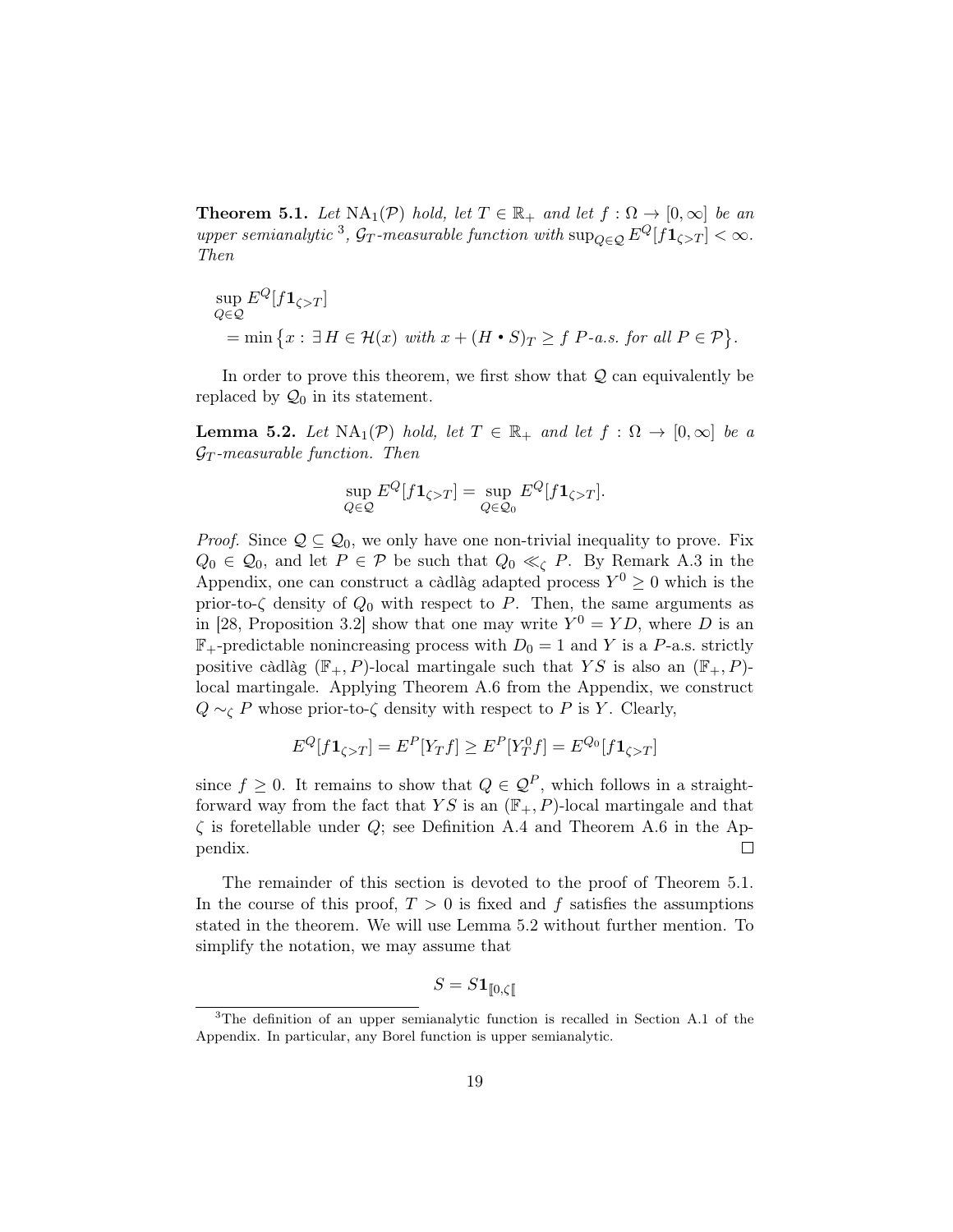and moreover we set

$$
g:=f\mathbf{1}_{\zeta>T};
$$

note that  $g$  is upper semianalytic like  $f$ .

We begin by proving the easy inequality of the theorem. Let  $x \in \mathbb{R}$  and suppose there exists  $H \in \mathcal{H}(x)$  such that  $x + H \bullet S_T \geq g$  P-a.s. for all  $P \in \mathcal{P}$ . Fix  $Q \in \mathcal{Q}$ ; then there exists  $P \in \mathcal{P}$  such that  $Q \sim_{\zeta} P$ . Remark [A.5](#page-25-3) from the Appendix shows that  $\zeta$  is a predictable stopping time in the  $Q$ augmentation  $\mathbb{G}^Q_+$  of  $\mathbb{G}_+$ . It follows that  $H' := H1_{[0,\zeta[}$  is predictable in  $\mathbb{G}^Q_+$ , and thus  $x + H' \bullet S$  is a nonnegative local martingale under Q; in particular, a Q-supermartingale. Using that  $g = 0$  on  $\{\zeta \leq T\}$ , we see that  $x+H' \bullet S_T \geq g \ Q$ -a.s., and now taking expectations yields  $x \geq E^Q[g]$ . Since  $Q\in\mathcal{Q}$  was arbitrary, the inequality " $\geq$  " of the theorem follows.

To complete the proof of the theorem, we shall construct in the remainder of this section a strategy  $H$  satisfying

<span id="page-19-2"></span>
$$
\sup_{Q \in \mathcal{Q}} E^Q[g] + H \bullet S_T \ge g \quad P\text{-a.s.} \quad \text{for all} \quad P \in \mathcal{P}. \tag{5.1}
$$

Given  $t \geq 0$  and an upper semianalytic function  $h \geq 0$  on  $\Omega$ , we define

$$
\mathcal{E}_t(h)(\omega) := \sup_{Q \in \mathcal{Q}_t(\omega)} E^Q[h^{t,\omega}], \quad \omega \in \Omega.
$$

Moreover, we denote  $\mathbb{F}^* = (\mathcal{F}_t^*)_{t \in \mathbb{R}_+}.$ 

<span id="page-19-1"></span>**Lemma 5.3.** The process  $\{\mathcal{E}_t(g)\}_{t\in[0,T]}$  is a  $(Q, \mathbb{F}^*)$ -supermartingale for all  $Q \in \mathcal{Q}_0$ , and in particular for all  $Q \in \mathcal{Q}$ .

*Proof.* Let  $s \leq t$ . In view of Proposition [4.5](#page-11-2) and Lemma [A.7,](#page-27-0) we may adapt the proof of [\[37,](#page-30-10) Theorem 2.3] to establish that  $\mathcal{E}_t(g)$  is  $\mathcal{F}_t^*$ -measurable and upper semianalytic, that

$$
\mathcal{E}_s(g\mathbf{1}_{\zeta>t})(\omega) = \mathcal{E}_s(\mathcal{E}_t(g)\mathbf{1}_{\zeta>t})(\omega) \quad \text{for all} \quad \omega \in \Omega,
$$

and that

$$
\mathcal{E}_s(g\mathbf{1}_{\zeta>t}) = \underset{Q' \in \mathcal{Q}_s^Q}{\text{ess sup}} \,^Q E^{Q'}[\mathcal{E}_t(g)\mathbf{1}_{\zeta>t}|\mathcal{F}_s] \quad Q\text{-a.s.} \quad \text{for all} \quad Q \in \mathcal{Q},
$$

where  $\mathcal{Q}_s^Q = \{Q' \in \mathcal{Q} : Q' = Q \text{ on } \mathcal{F}_s\}$ . Since  $\{\zeta > T\} \subseteq \{\zeta > t\}$  for  $t \leq T$ , we have  $g1_{\zeta>t} = f1_{\zeta>t} = f1_{\zeta>t} = f1_{\zeta>t} = g$ . Hence, the above simplifies to

<span id="page-19-0"></span>
$$
\mathcal{E}_s(g) = \mathcal{E}_s(\mathcal{E}_t(g)), \quad s \le t \le T \tag{5.2}
$$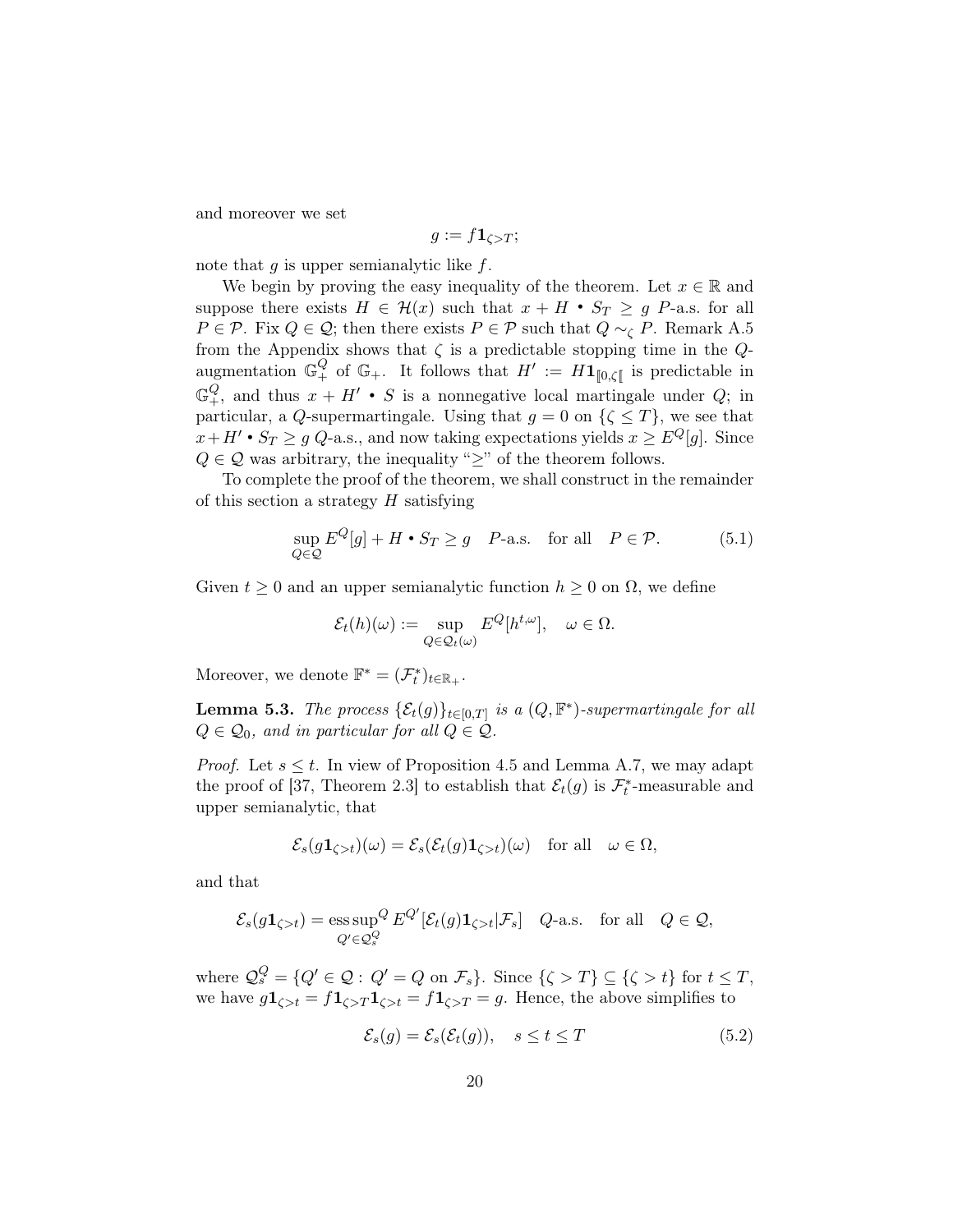and

<span id="page-20-0"></span>
$$
\mathcal{E}_s(g) = \underset{Q' \in \mathcal{Q}_s^Q}{\text{ess sup}} \, \mathcal{E}^{Q'}[\mathcal{E}_t(g)|\mathcal{F}_s] \quad Q\text{-a.s.} \quad \text{for all} \quad Q \in \mathcal{Q}, \quad s \le t \le T. \tag{5.3}
$$

Our assumption that  $\mathcal{E}_0(g) < \infty$  and [\(5.2\)](#page-19-0) applied with  $s = 0$  yield that  $\sup_{Q\in\mathcal{Q}} E^Q[\mathcal{E}_t(g)] < \infty$  for all t; in particular,  $\mathcal{E}_t(g)$  is integrable under all  $\dot{Q} \in \mathcal{Q}$ . Moreover, [\(5.3\)](#page-20-0) yields that

$$
\mathcal{E}_s(g) \ge E^Q[\mathcal{E}_t(g)|\mathcal{F}_s] = E^Q[\mathcal{E}_t(g)|\mathcal{F}_s^*] \quad Q\text{-a.s.} \quad \text{for all} \quad Q \in \mathcal{Q}, \quad s \le t \le T,
$$

 $\Box$ 

which is the desired supermartingale property.

#### <span id="page-20-2"></span>Lemma 5.4. Define

$$
Z'_t:=\limsup_{r\downarrow t,\,r\in\mathbb{Q}}\mathcal{E}_r(g)\quad\text{for}\quad t
$$

let N be the set of all  $\omega \in \Omega$  such that  $Z'(\omega)$  is not càdlàg, and

$$
Z:=Z'{\bf 1}_{N^c}.
$$

Then  $(Z_t)_{t\in[0,T]}$  is a càdlàg,  $\mathbb{G}_+$ -adapted process which is a Q-supermartingale for all  $Q \in \mathcal{Q}$ . Moreover,

<span id="page-20-1"></span>
$$
Z_0 \le \sup_{Q \in \mathcal{Q}} E^Q[g] \quad and \quad Z_T = g \quad P-a.s. \quad \text{for all} \quad P \in \mathcal{P}. \tag{5.4}
$$

Proof. Recall Lemma [5.3.](#page-19-1) The modification theorem for supermartingales [\[15,](#page-29-15) Theorem VI.2] yields that N is  $Q$ -polar, the limit superior in its definition is actually a limit outside a  $Q$ -polar set, and moreover that  $Z'$  is a  $(\mathbb{G}_{+}, Q)$ -supermartingale for all  $Q \in \mathcal{Q}$ .

To see that  $N \in \mathcal{N}^{\mathcal{P}}$ , we fix an arbitrary  $P \in \mathcal{P}$  and show that N is P-null. Indeed, we may decompose  $N$  as

$$
N = (N \cap \{\zeta \le T\}) \cup (N \cap \{\zeta > T\}).
$$

The first set is P-null because  $\{\zeta < \infty\}$  was assumed to be P-polar. We know that there exists  $Q \in \mathcal{Q}$  such that  $P \sim_{\zeta} Q$ . Since N is Q-null relative to  $\mathcal{F}_T^*$ , there exists an  $\mathcal{F}_T$ -measurable Q-nullset  $N^Q$  such that  $N \subseteq N^Q$ . Now  $P \sim_{\zeta} Q$  implies that  $N^Q \cap {\zeta > T}$  is P-null, and then so is  $N \cap {\zeta > T}$ . As a result, we have  $N \in \mathcal{N}^{\mathcal{P}}$  and in particular  $N \in \mathcal{G}_0$ . This implies that  $Z := Z' \mathbf{1}_{N^c}$  is still a  $(\mathbb{G}_+, Q)$ -supermartingale for all  $Q \in \mathcal{Q}$ , while in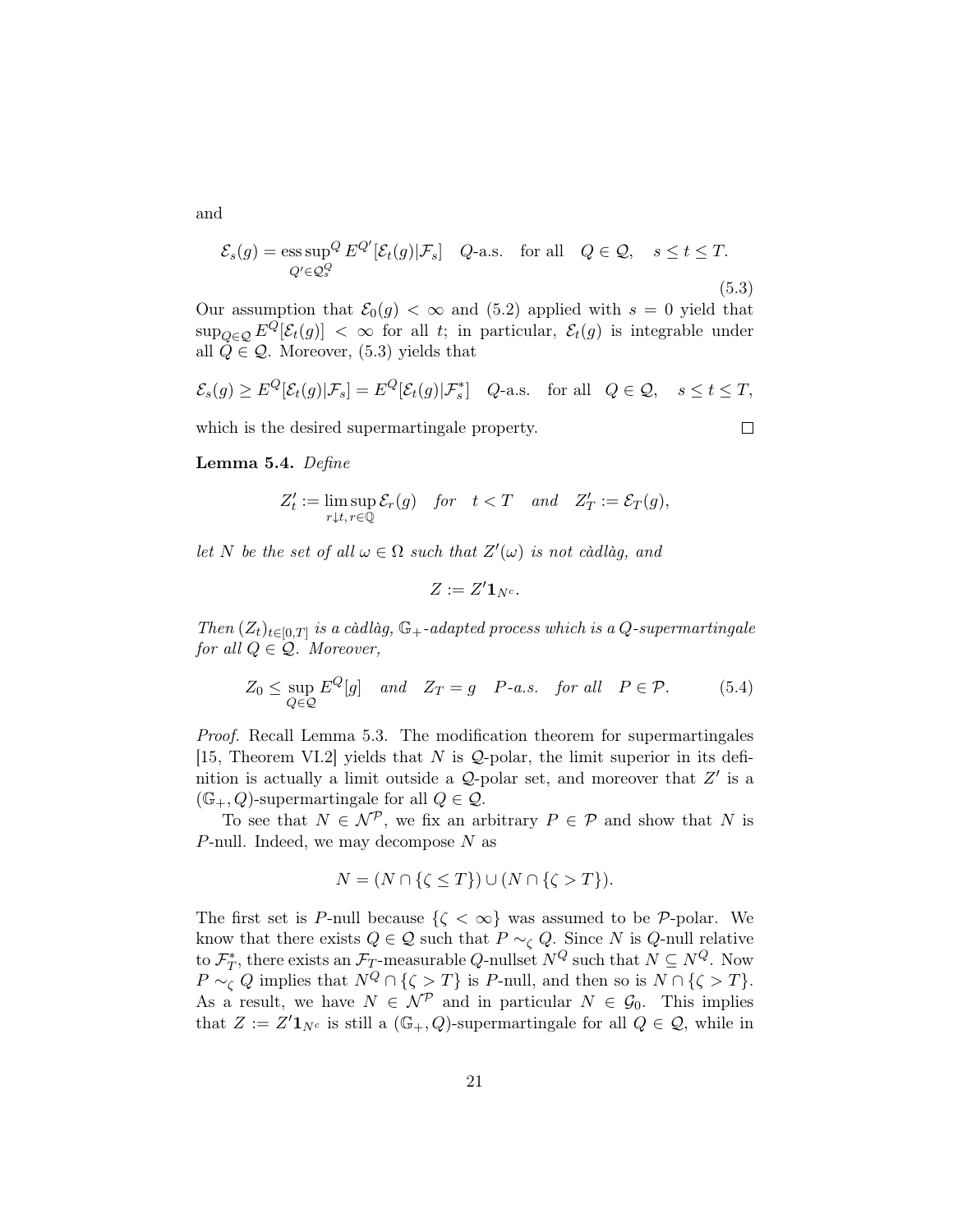addition all paths of Z are càdlàg. Moreover, for any  $P \in \mathcal{P}$ , it follows from  $\mathcal{G}_T = \mathcal{F}_T$  P-a.s. and [\(5.3\)](#page-20-0) that  $Z_T = Z'_T = \mathcal{E}_T(g) = g$  P-a.s.

It remains to show the first part of  $(5.4)$ . Since  $Z_0$  is  $\mathcal{G}_{0+}$ -measurable,  $\mathcal{G}_{0+}$  is equal to  $\mathcal{F}_{0+}$  up to P-nullsets for any  $P \in \mathcal{P}$ , and any  $P \in \mathcal{P}$  is dominated on  $\mathcal{F}_{0+}$  by some  $Q \in \mathcal{Q}$ , it suffices to show that

$$
Z_0 \le \sup_{Q' \in \mathcal{Q}} E^{Q'}[g] \equiv \mathcal{E}_0(g) \quad Q\text{-a.s.}
$$

for all  $Q \in \mathcal{Q}$ . The proof of this fact is similar to the proof of [\[34,](#page-30-1) Inequality (3.3)]. Namely, it follows from Lemma [5.3](#page-19-1) and the construction of Z that

$$
\sup_{Q' \in \mathcal{Q}} E^{Q'}[Z_0] \le \sup_{Q' \in \mathcal{Q}} E^{Q'}[g].
$$

Then, one shows that  $\sup_{Q' \in \mathcal{Q}} E^{Q'}[Z_0]$  dominates the Q-essential supremum of  $Z_0$  for any  $Q \in \mathcal{Q}$  by verifying that  $\mathcal Q$  is stable under  $\mathcal{F}_{0+}$ -measurable, equivalent changes of measure—see Theorem [A.6.](#page-26-0) We omit the details.  $\Box$ 

<span id="page-21-0"></span>**Lemma 5.5.** Let  $Q \in \mathcal{Q}$ . Then there exists a  $\mathbb{G}^Q_+$ -predictable process  $H^Q$ which is S-integrable under Q such that

$$
Z - H^Q \cdot S
$$
 is nonincreasing Q-a.s. on  $[0, \zeta] \cap [0, T].$ 

*Proof.* Let  $\sigma_n$  be an announcing sequence for  $\zeta$  associated with Q and set  $\tau_n := \sigma_n \wedge T$ . Let  $Q'$  be a probability on  $\mathcal{F}_T$  which is equivalent to Q and such that  $S^{\tau_n}$  is a  $Q'$ -local martingale; we show that  $Z^{\tau_n}$  is a  $Q'$ -supermartingale. Indeed, let  $Y' = (Y'_t)_{t \in [0,T]}$  be the density process of  $Q'$  with respect to  $Q$ and the filtration  $\mathbb{G}^Q_+$ , a strictly positive Q-martingale with unit expectation. Define

$$
Y_t'':=Y_{t\wedge\tau_n}',\quad t\geq 0;
$$

then  $Y''$  is the density process of a probability  $Q''$  with respect to  $Q$  and it is elementary to verify that  $Q'' \in \mathcal{Q}$ . Thus, Z is a  $Q''$ -supermartingale by Lemma [5.4.](#page-20-2) As  $Q'' = Q'$  on  $\mathcal{G}_{\tau_n+}$ , it follows that  $Z^{\tau_n}$  is a  $Q'$ -supermartingale as desired. As a result, we may apply the classical optional decomposition theorem (see [\[22\]](#page-29-16)) to obtain an integrand  $H^{Q,n}$  such that

$$
Z^{\tau_n} - H^{Q,n} \bullet S^{\tau_n} \quad \text{is nonincreasing } Q\text{-a.s.}
$$

The result follows by a passage to the limit  $n \to \infty$ .

 $\Box$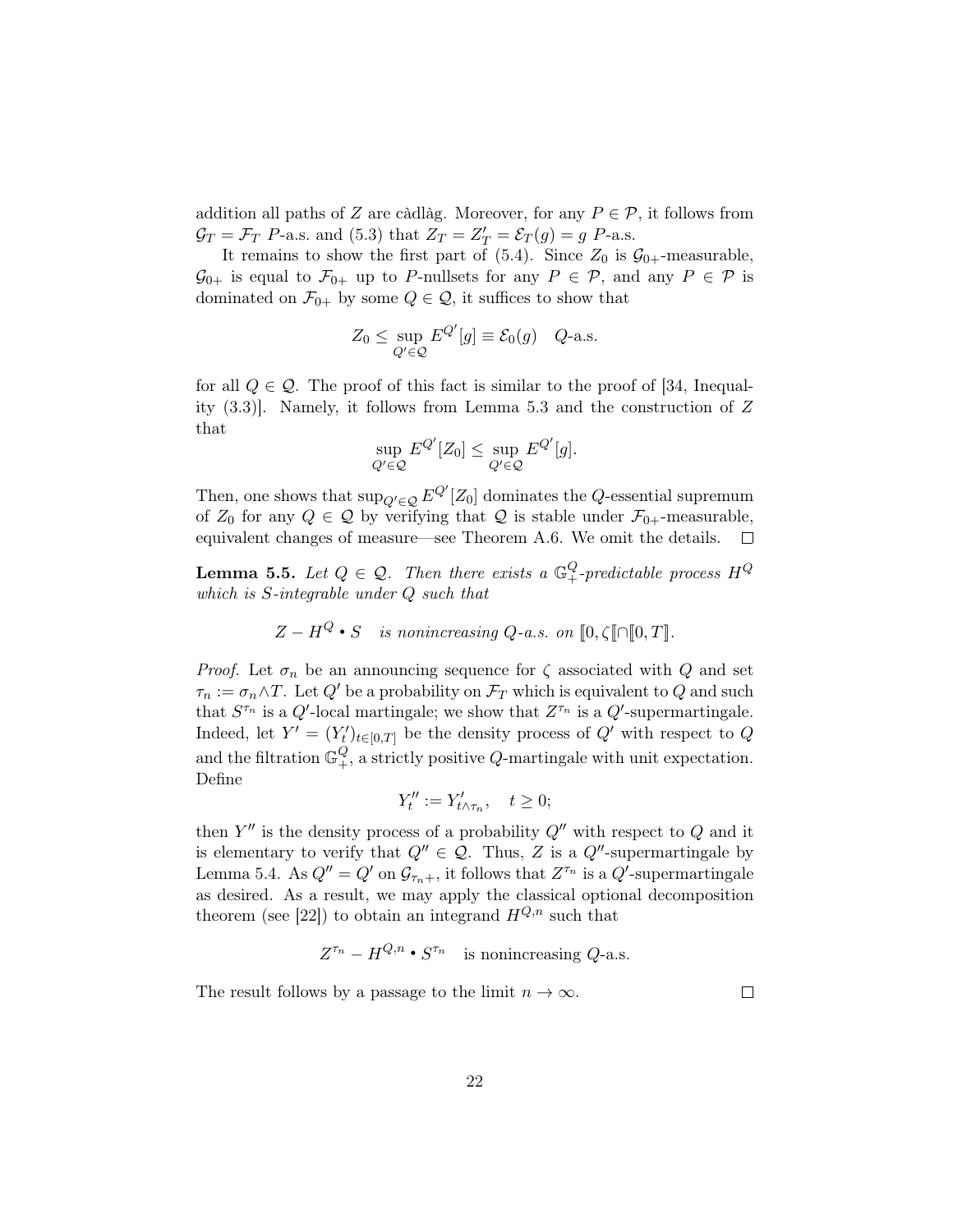End of the Proof of Theorem [5.1.](#page-18-0) We can now construct H as in  $(5.1)$  by arguments similar to the proof of [\[34,](#page-30-1) Theorem 2.4]. To this end, we recall that  $S = S1_{[0,\zeta]}$ . Moreover, as we will be working in the filtration G and  $\mathcal{N}^{\mathcal{P}} \subset \mathcal{G}_0$ , we may assume without loss of generality that all paths of S are continuous prior to  $\zeta$ .

The  $(d+1)$ -dimensional process  $(S, Z)$  is essentially a  $\mathbb{G}_+$ -semimartingale under all  $Q \in \mathcal{Q}$ ; that is, modulo the fact that S may fail to have a left limit at  $\zeta$ . Following the construction of [\[31,](#page-30-8) Proposition 6.6]<sup>[4](#page-22-0)</sup>, there exists a  $\mathbb{G}_{+}$ -predictable (and hence  $\mathbb{G}_{-}$ predictable) process  $C^{(S,Z)}$  with values in  $\mathbb{S}^{d+1}_+$  (the set of nonnegative definite symmetric matrices), having  $\mathcal{Q}$ -q.s. continuous and nondecreasing paths prior to  $\zeta$ , and which coincides  $Q$ -a.s. with  $\langle (S, Z)^c \rangle^Q$  under each  $Q \in \mathcal{Q}$ , prior to  $\zeta$ . Here  $\langle (S, Z)^c \rangle^Q$  denotes the usual second characteristic of  $(S, Z)$  under  $Q$ ; i.e., the quadratic covariation process of the continuous local martingale part of  $(S, Z)$ .

Let  $C^S$  be the  $d \times d$  submatrix corresponding to S and let  $C^{SZ}$  be the d-dimensional vector corresponding to the quadratic covariation of S and Z. Let  $A_t := \text{tr } C_t^S$  be the trace of  $C^S$ ; then, prior to  $\zeta$ ,  $C^S \ll A$  Q-q.s. and  $C^{SZ} \ll A$  Q-q.s. (i.e., absolute continuity holds outside a polar set). Thus, we have  $dC^S = c^S dA$  Q-q.s. and  $dC^{SZ} = c^{SZ} dA$  Q-q.s. for the derivatives defined by

$$
c_t^S := \tilde{c}_t^S \mathbf{1}_{\{\tilde{c}_t^S \in \mathbb{S}_+^d\}}, \quad \tilde{c}_t^S := \limsup_{n \to \infty} \frac{C_t^S - C_{(t-1/n)\vee 0}^S}{A_t - A_{(t-1/n)\vee 0}}
$$

and

$$
c_t^{SZ}:=\tilde{c}_t^{SZ}\mathbf{1}_{\{\tilde{c}_t^{SZ}\in\mathbb{R}^d\}},\quad \tilde{c}_t^{SZ}:=\limsup_{n\to\infty}\frac{C_t^{SZ}-C_{(t-1/n)\vee 0}^{SZ}}{A_t-A_{(t-1/n)\vee 0}},
$$

where all operations are componentwise and  $0/0 := 0$ . Let  $(c^S)^{\oplus}$  be the Moore–Penrose pseudoinverse of  $c^S$  and define the G-predictable process

$$
H := \begin{cases} c^{SZ}(c^S)^{\oplus} & \text{on } [0, \zeta[\![\cap[\![0,T]\!], \\ 0 & \text{otherwise}; \end{cases}
$$

we show that  $H$  satisfies  $(5.1)$ .

Fix  $Q \in \mathcal{Q}$ . By Lemma [5.5,](#page-21-0) there exist an S-integrable process  $H^Q$  and a nondecreasing process  $K^Q$  such that

<span id="page-22-1"></span>
$$
Z = Z_0 + H^Q \bullet S - K^Q \quad Q\text{-a.s. on } [0, \zeta[ \cap [0, T]]. \tag{5.5}
$$

<span id="page-22-0"></span><sup>&</sup>lt;sup>4</sup>That proposition does not use the separability assumptions on the filtration that are imposed for the main results of [\[31\]](#page-30-8).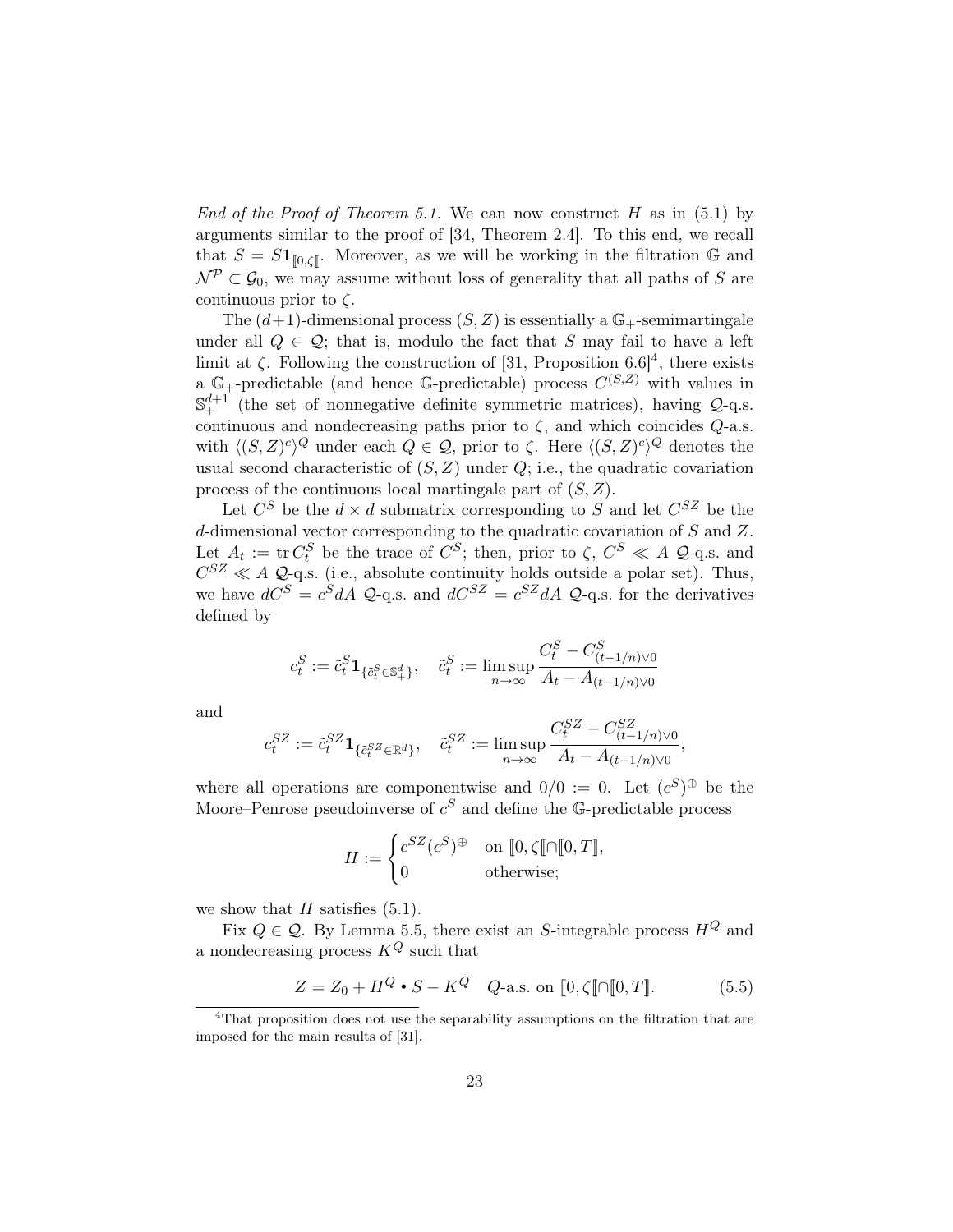It follows that

$$
d\langle S, Z \rangle = H^Q d\langle S \rangle \quad Q\text{-a.s.},
$$

or equivalently

$$
c^{SZ} = H^Q c^S \quad Q \times dA
$$
-a.e.

By Itô's isometry, this implies that  $H$  is S-integrable under  $Q$  and

 $H \bullet S = H^Q \bullet S$  Q-a.s. on  $[0, \zeta] \cap [0, T]$ .

Now [\(5.5\)](#page-22-1) implies that

 $Z - Z_0 - H \cdot S$  is nonincreasing and nonpositive Q-a.s. on  $[0, \zeta] \cap [0, T]$ .

Noting that

$$
Z_t \mathbf{1}_{\zeta \le t} = \mathcal{E}_{t+}(f \mathbf{1}_{\zeta > T}) \mathbf{1}_{\zeta \le t} = \mathcal{E}_{t+}(f \mathbf{1}_{\zeta > T} \mathbf{1}_{\zeta \le t}) = \mathcal{E}_{t+}(0) = 0 \quad Q\text{-a.s.},
$$

we see that  $Z = 0$  on  $[0, T] \setminus [0, \zeta]$ . Since H also vanishes on that set, we conclude that

 $Z - Z_0 - H \cdot S$  is nonincreasing and nonpositive  $Q$ -a.s. on [0, T].

In particular,  $Z_0 + H \cdot S \geq 0$  Q-a.s. As  $Q \in \mathcal{Q}$  was arbitrary, it easily follows that  $Z_0 + H \cdot S \geq 0$  *P*-a.s. and that

 $Z - Z_0 - H \cdot S$  is nonincreasing P-a.s. on  $[0, T]$ 

for all  $P \in \mathcal{P}$ . Thus, we have

$$
\sup_{Q \in \mathcal{Q}} E^Q[g] + H \bullet S_T \ge Z_0 + H \bullet S_T \ge Z_T = g \quad P\text{-a.s.} \quad \text{for all} \quad P \in \mathcal{P}
$$

and  $H \in \mathcal{H}(x)$  for  $x = \sup_{Q \in \mathcal{Q}} E^Q[g]$ . This completes the proof of [\(5.1\)](#page-19-2) and thus of Theorem [5.1.](#page-18-0)  $\Box$ 

# A Appendix

## <span id="page-23-0"></span>A.1 Notions from Measure Theory

Given a measurable space  $(\Omega, \mathcal{A})$ , let  $\mathfrak{P}(\Omega)$  the set of all probability measures on A. The universal completion of A is the  $\sigma$ -field  $\cap_{P \in \mathfrak{P}(\Omega)} \mathcal{A}^P$ , where  $\mathcal{A}^P$ denotes the P-completion of A. When  $\Omega$  is a topological space with Borel  $\sigma$ field  $\mathcal{B}(\Omega)$ , we endow  $\mathfrak{P}(\Omega)$  with the topology of weak convergence. Suppose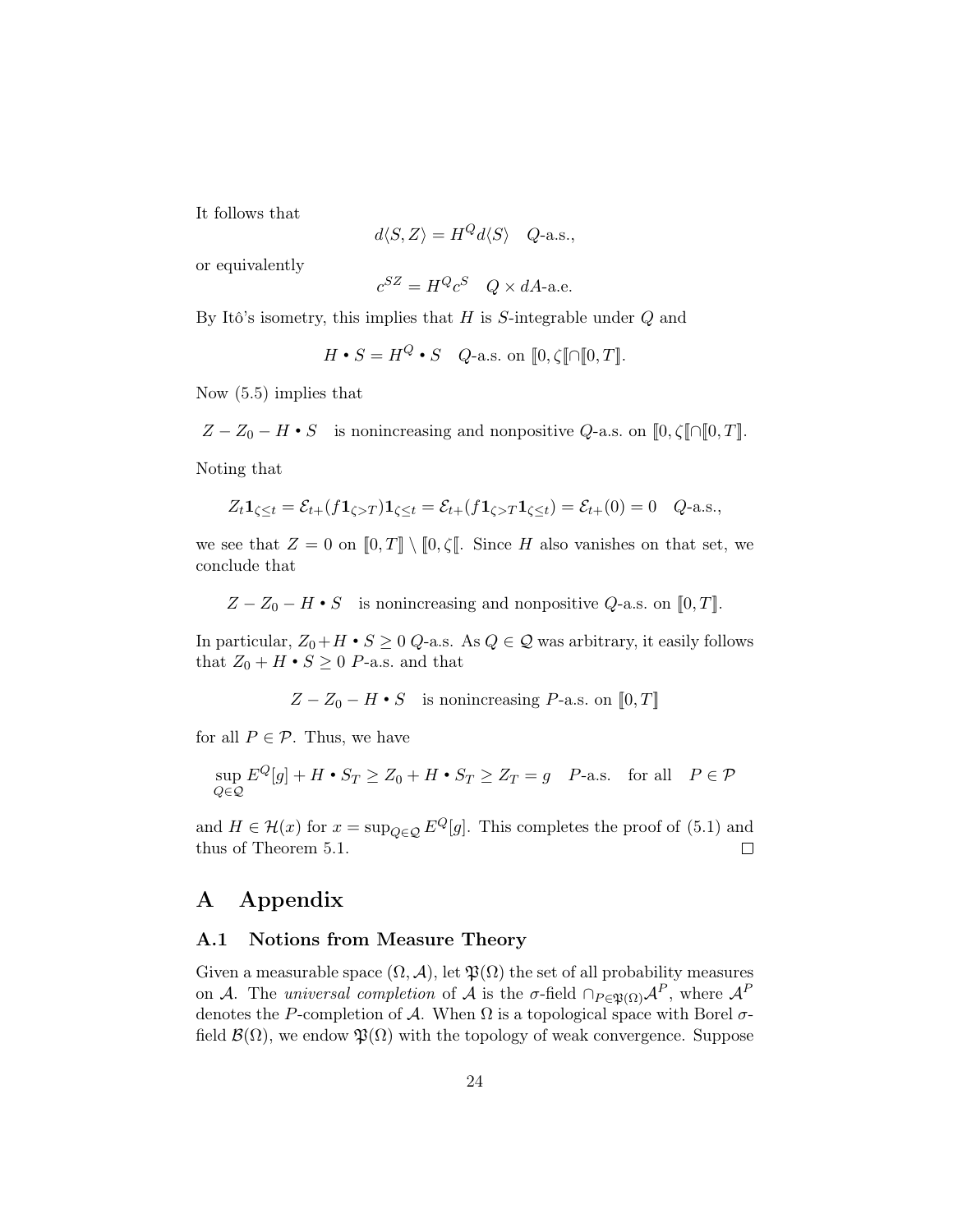that  $\Omega$  is Polish, then  $\mathfrak{P}(\Omega)$  is Polish as well. A subset  $A \subset \Omega$  is called analytic if it is the image of a Borel subset of another Polish space under a Borel-measurable mapping. Analytic sets are stable under countable union and intersection, and under forward and inverse images of Borel functions. Any Borel set is analytic, and any analytic set is universally measurable. A function  $f : \Omega \to [-\infty, \infty]$  is upper semianalytic if  $\{f \geq c\}$  is analytic for every  $c \in \mathbb{R}$ . In particular, any Borel function is upper semianalytic. We refer to [\[4,](#page-28-4) Chapter 7] for these results and further background.

#### <span id="page-24-0"></span>A.2 Föllmer's Exit Measure

Important references on Föllmer's exit measure are [\[21\]](#page-29-17) and [\[29\]](#page-30-14); see also [\[40\]](#page-31-6) and the references therein for recent developments. The first result of this section provides an alternative, seemingly stronger characterization of the notion of prior-to- $\zeta$  absolute continuity—compare with Definition [3.1.](#page-5-2)

<span id="page-24-1"></span>**Lemma A.1.** Let  $\xi$  be a random time and  $P, Q \in \mathfrak{P}(\Omega)$ . Then

<span id="page-24-2"></span>
$$
P(A \cap \{\tau < \xi\}) = 0 \quad \Rightarrow \quad Q(A \cap \{\tau < \xi\}) = 0 \quad \forall \ \tau \in \mathcal{T}_{+}, \ A \in \mathcal{F}_{\tau+} \ (A.1)
$$

holds if and only if

<span id="page-24-3"></span>
$$
P(A \cap \{q < \xi\}) = 0 \quad \Rightarrow \quad Q(A \cap \{q < \xi\}) = 0 \quad \forall \ q \in \mathbb{Q}_+, \ A \in \mathcal{F}_q. \ (A.2)
$$

*Proof.* It is clear that  $(A.1)$  implies  $(A.2)$ . For the converse, we first note that it suffices to check  $(A.1)$  for  $\mathbb{F}$ -stopping times taking finitely many values in  $\mathbb{Q}_+ \cup \{\infty\}$ . Indeed, let  $\tau \in \mathcal{T}_+$  be given; then

$$
\tau_n := \inf \left\{ (k+1)2^{-n} : 0 \le k \le n2^n, \, \tau \le k2^{-n} \right\}
$$

(where inf  $\emptyset = \infty$ ) is a sequence of such stopping times and  $\tau_n \downarrow \tau$ . Now  $A \cap {\tau_n < \xi}$  increases to  $A \cap {\tau < \xi}$  for  $A \in \mathcal{F}_{\tau+} \subset \mathcal{F}_{\tau_n}$ ; therefore, if [\(A.1\)](#page-24-2) is valid for each  $\tau_n$ , then  $P(A \cap {\tau < \xi}) = 0$  implies  $P(A \cap {\tau_n < \xi}) = 0$ which in turn implies  $Q(A \cap {\tau_n < \xi}) = 0$  and thus  $Q(A \cap {\tau < \xi}) = 0$  by monotone convergence.

Any F-stopping time  $\tau$  with finitely many values in  $\mathbb{Q}_+ \cup \{ \infty \}$  is of the form  $\tau = \sum_{i=1}^n t_i \mathbf{1}_{A_i}$ , where  $n \in \mathbb{N}$ ,  $t_i \in \mathbb{Q}_+ \cup \{\infty\}$  and  $A_i \in \mathcal{F}_{t_i}$  are disjoint. Hence,

$$
R(A \cap \{\tau < \xi\}) = \sum_{i=1}^{n} R(A \cap \{\tau \le t_i\} \cap A_i \cap \{t_i < \xi\}), \quad R \in \{P, Q\}
$$

and it follows that [\(A.2\)](#page-24-3) implies [\(A.1\)](#page-24-2).

 $\Box$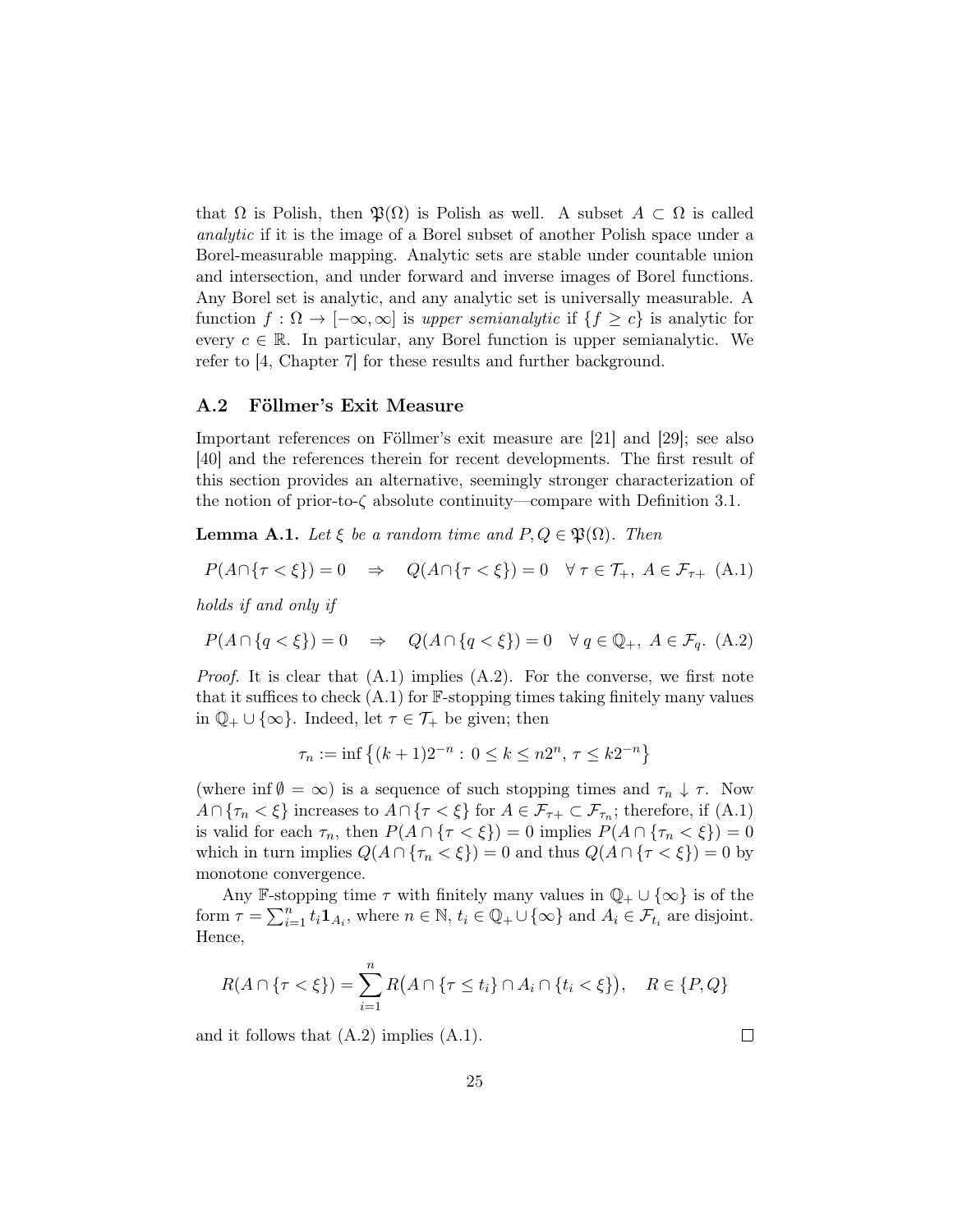<span id="page-25-1"></span>**Remark A.2.** Let  $Q \sim_{\mathcal{C}} P$ . It is a consequence of Lemma [A.1](#page-24-1) that  $Q$  and P are equivalent on  $\mathcal{F}_{\tau+} \cap {\tau < \zeta}$  for any  $\tau \in \mathcal{T}$ . Suppose now that  $(\tau_n)_{n \in \mathbb{N}}$ is a nondecreasing T-valued sequence such that  $\tau := \lim_{n \to \infty} \tau_n \ge \zeta$  holds in the Q-a.s. sense. Since  $\{\tau < \zeta\} \in \mathcal{F}_{\tau+} \cap \{\tau < \zeta\}$  has zero Q-measure, we conclude that  $P\{\tau < \zeta\} = 0$ , i.e., that  $\tau \ge \zeta$  also holds in the P-a.s. sense. In particular, if  $\zeta = \infty$  P-a.s., it follows that  $\tau = \infty$  P-a.s.

<span id="page-25-2"></span>**Remark A.3.** Let P and Q be two probability measures on  $(\Omega, \mathcal{F})$  with  $Q \ll_{\mathcal{C}} P$  and  $\zeta = \infty$  P-a.s. By utilizing appropriate versions of the Radon– Nikodym theorem and a càdlàg modification procedure, one may establish the existence of a  $P$ -a.s. nonnegative càdlàg adapted process Y such that

<span id="page-25-4"></span>
$$
Q(A_{\tau} \cap \{\tau < \zeta\}) = E^P \left[ Y_{\tau} \mathbf{1}_{A_{\tau}} \mathbf{1}_{\tau < \zeta} \right] \quad \text{for all} \quad \tau \in \mathcal{T}_+ \text{ and } A_{\tau} \in \mathcal{F}_{\tau+}. \tag{A.3}
$$

The above process Y will be called the *prior-to-* $\zeta$  density process of Q with respect to P. It is strictly positive under P when  $Q \sim_{\mathcal{C}} P$ . Note that [\(A.3\)](#page-25-4) uniquely specifies Q, since the class of sets  $A_T \cap \{T < \zeta\}, T \in \mathbb{R}_+, A_T \in \mathcal{F}_T$ generates  $\mathcal{F}_{\zeta-} = \mathcal{F}$  and is also a  $\pi$ -system. Therefore, the specification of the prior-to- $\zeta$  density process of Q with respect to P is uniquely defined up to P-evanescent sets.

Suppose that  $Q \sim_{\mathcal{C}} P$  and Y is the prior-to- $\zeta$  density process of Q with respect to P. In particular, since Q and P are equivalent on  $\mathcal{F}_{0+}$  and  $\zeta > 0$ , [\(A.3\)](#page-25-4) gives  $E^P[Y_0] = 1$ . Furthermore, for  $0 \le s < t < \infty$  and  $A_s \in \mathcal{F}_{s+}$ , note that

$$
E^{P}[Y_{t}\mathbf{1}_{A_{s}}] = Q(A_{s} \cap \{t < \zeta\}) \leq Q(A_{s} \cap \{s < \zeta\}) = E^{P}[Y_{s}\mathbf{1}_{A_{s}}],
$$

which implies that Y is an  $(\mathbb{F}_{+}, P)$ -supermartingale.

Theorem [A.6](#page-26-0) that follows, essentially due to Föllmer in [\[21\]](#page-29-17), is a converse to the previous observation: starting with a probability  $P$  and a candidate density process Y, a probability Q is constructed that has Y as a prior-to- $\zeta$ density with respect to Q. The statement requires the following notion.

<span id="page-25-0"></span>**Definition A.4.** We say that  $\zeta$  is *foretellable* under a probability Q if there exists a  $\mathcal{T}_+$ -valued sequence  $(\tau_n)_{n\in\mathbb{N}}$  such that  $Q\{\tau_n < \zeta\} = 1$  for all n and  $Q\{\lim_{n\to\infty}\tau_n=\zeta\}=1.$ 

It is clear that the above sequence of stopping times can be chosen to be nondecreasing. Also, note that foretellability of  $\zeta$  does not remain invariant under prior-to- $\zeta$  equivalent probability changes.

<span id="page-25-3"></span>**Remark A.5.** By [\[24,](#page-30-15) Theorem 4.16],  $\zeta$  is foretellable under Q if and only if  $\zeta$  is  $Q$ -a.s. equal to a predictable stopping time on  $(\Omega, \mathbb{F}_{+})$ .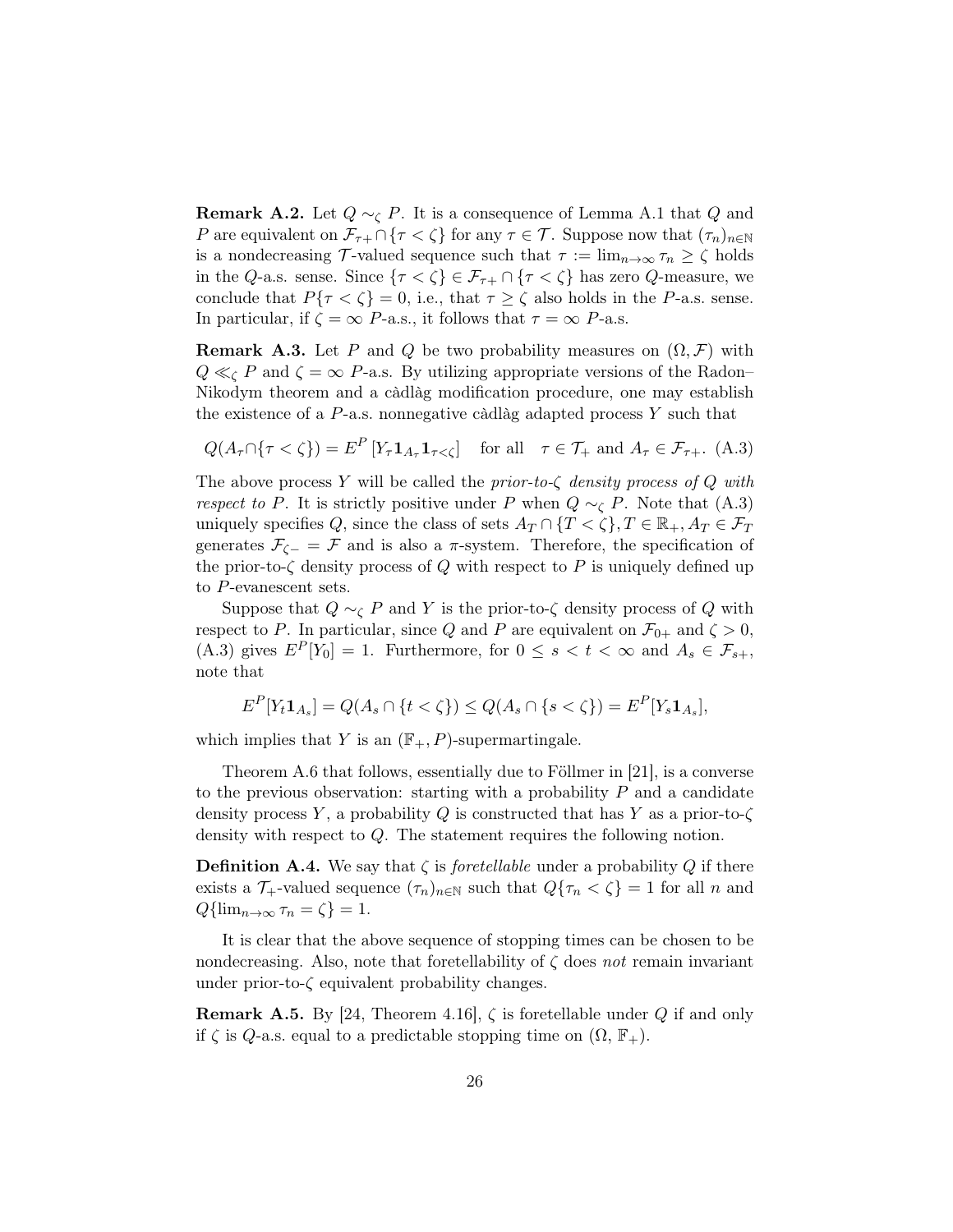<span id="page-26-0"></span>**Theorem A.6.** Let Y be a strictly positive  $(\mathbb{F}_{+}, P)$ -supermartingale with  $E<sup>P</sup>[Y<sub>0</sub>] = 1$ . Then, there exists  $Q \sim_{\zeta} P$  such that Y is the prior-to- $\zeta$  density process of Q with respect to P. Furthermore, if Y is actually an  $(\mathbb{F}_{+}, P)$ -local martingale,  $\zeta$  is foretellable under  $Q$ .

*Proof.* Recall that for  $\xi \in \mathcal{T}_+$ , the  $\sigma$ -field  $\mathcal{F}_{\xi-}$  is generated by the collection  ${A_s \cap {s < \xi} : s \ge 0, A_s \in \mathcal{F}_s}.$  With this definition in place, we observe that  $\mathcal{F} = \mathcal{F}_{\zeta-}$ , because  $B_t$  is  $\mathcal{F}_{\zeta-}$ -measurable for all  $t \geq 0$ . Indeed, Borel subsets of  $E \cup {\{\triangle\}}$  are of the form A or  $A \cup {\{\triangle\}}$ , where  $A \in \mathcal{B}(E)$ , and for any such A, we have  $\{B_t \in A\} = \{B_t \in A\} \cap \{t < \zeta\} \in \mathcal{F}_{\zeta-}$  and  ${B_t \in A \cup {\{\triangle\}} = ({B_t \in A} \cap {t < \zeta\}}) \cup {\zeta \le t} \in {\mathcal{F}_{\zeta-}}.$ 

By [\[40,](#page-31-6) Section 4.2], one can construct  $\xi \in \mathcal{T}_+$  with  $P\{\xi < \infty\} = 0$  and a probability  $Q^0$  on  $(\Omega, \mathcal{F}_{\xi-})$ , such that

$$
Q^{0}(A_{\tau}\cap\{\tau<\xi\})=E^{P}[Y_{\tau}\mathbf{1}_{A_{\tau}}\mathbf{1}_{\tau<\xi}]
$$

holds for all  $\tau \in \mathcal{T}_+$  and  $A_{\tau} \in \mathcal{F}_{\tau+}$ . In particular,  $Q^0\{\xi > 0\} = E^P[Y_0] = 1$ . Since  $A_{\tau} \cap {\tau < \xi \wedge \zeta} \in \mathcal{F}_{\tau+}$  for all  $A_{\tau} \in \mathcal{F}_{\tau+}$ , the above formula also holds for  $\xi' := (\xi \wedge \zeta) \mathbf{1}_{\xi>0} + \zeta \mathbf{1}_{\xi=0}$ . Thus, we may assume that  $\xi \in \mathcal{T}_+$ satisfies  $0 < \xi \le \zeta$  and  $P\{\xi = \zeta\} = 1$ , and that  $Q^0(A_\tau \cap {\tau < \xi}) =$  $E^P[Y_\tau \mathbf{1}_{A_\tau} \mathbf{1}_{\tau \leq \xi}]$  holds for all  $\tau \in \mathcal{T}_+$  and  $A_\tau \in \mathcal{F}_{\tau+}$ . We shall extend  $Q^0$ to a probability Q on  $\mathcal{F} = \mathcal{F}_{\zeta^-}$  such that  $Q\{\xi = \zeta\} = 1$  holds; this will immediately establish [\(A.3\)](#page-25-4). Define a map  $\psi : \Omega \to \Omega$  as follows: for  $\omega \in \Omega$ , set  $\psi_t(\omega) = \omega_t$  when  $t < \xi(\omega)$  and  $\psi_t(\omega) = \Delta$  when  $\xi(\omega) \leq t$ . Since F is generated by the coordinate projections and

$$
\{\psi \in \Lambda\} = (\{\omega : \omega_t \in \Lambda \cap E\} \cap \{t < \xi\}) \cup \{t \geq \xi\} \in \mathcal{F}_{\xi-}
$$

holds for all  $t \in \mathbb{R}_+$  and Borel subsets  $\Lambda$  of  $\overline{E} = E \cup \{\Delta\}$ , it follows that  $\psi$  is  $(\mathcal{F}_{\xi-}/\mathcal{F})$ -measurable. By construction,  $\zeta \circ \psi = \xi$ . We claim that  $\xi \leq \xi \circ \psi$  holds as well. Indeed, since  $\xi \wedge t$  is  $\mathcal{F}_{t-}$ -measurable for all  $t \in \mathbb{R}_+$ , [\[14,](#page-29-14) Theorem 96, Chapter IV] implies that  $\xi \wedge t = (\xi \wedge t) \circ k_t$ , where k is the killing operator defined via  $k_t(\omega) = \omega \mathbf{1}_{[0,t)} + \Delta \mathbf{1}_{[t,\infty)}$  for  $\omega \in \Omega$ . Since  $\xi(\omega) \wedge t = \xi \circ k_t(\omega) \wedge t$  holds for all  $(\omega, t) \in \Omega \times \mathbb{R}_+$ , plugging in  $t = \xi(\omega)$ gives

$$
\xi(\omega) = \xi \circ k_{\xi(\omega)}(\omega) \wedge \xi(\omega) = \xi \circ \psi(\omega) \wedge \xi(\omega), \quad \omega \in \Omega,
$$

where we have used that  $k_{\xi(\omega)}(\omega) = \psi(\omega)$  holds for all  $\omega \in \Omega$ . Therefore,  $\xi \leq \xi \circ \psi$ . The last inequality, combined with  $\xi \leq \zeta$  and  $\zeta \circ \psi = \xi$ , gives  $\zeta \circ \psi = \xi \circ \psi$ . Define Q on F via  $Q(A) = Q^0(\psi^{-1}(A))$  for all  $A \in \mathcal{F}$ . By construction,  $Q$  is an extension of  $Q^0$ , and  $(A.3)$  follows since

$$
Q\{\xi < \zeta\} = Q^0\{\xi(\psi) < \zeta(\psi)\} = Q^0(\emptyset) = 0.
$$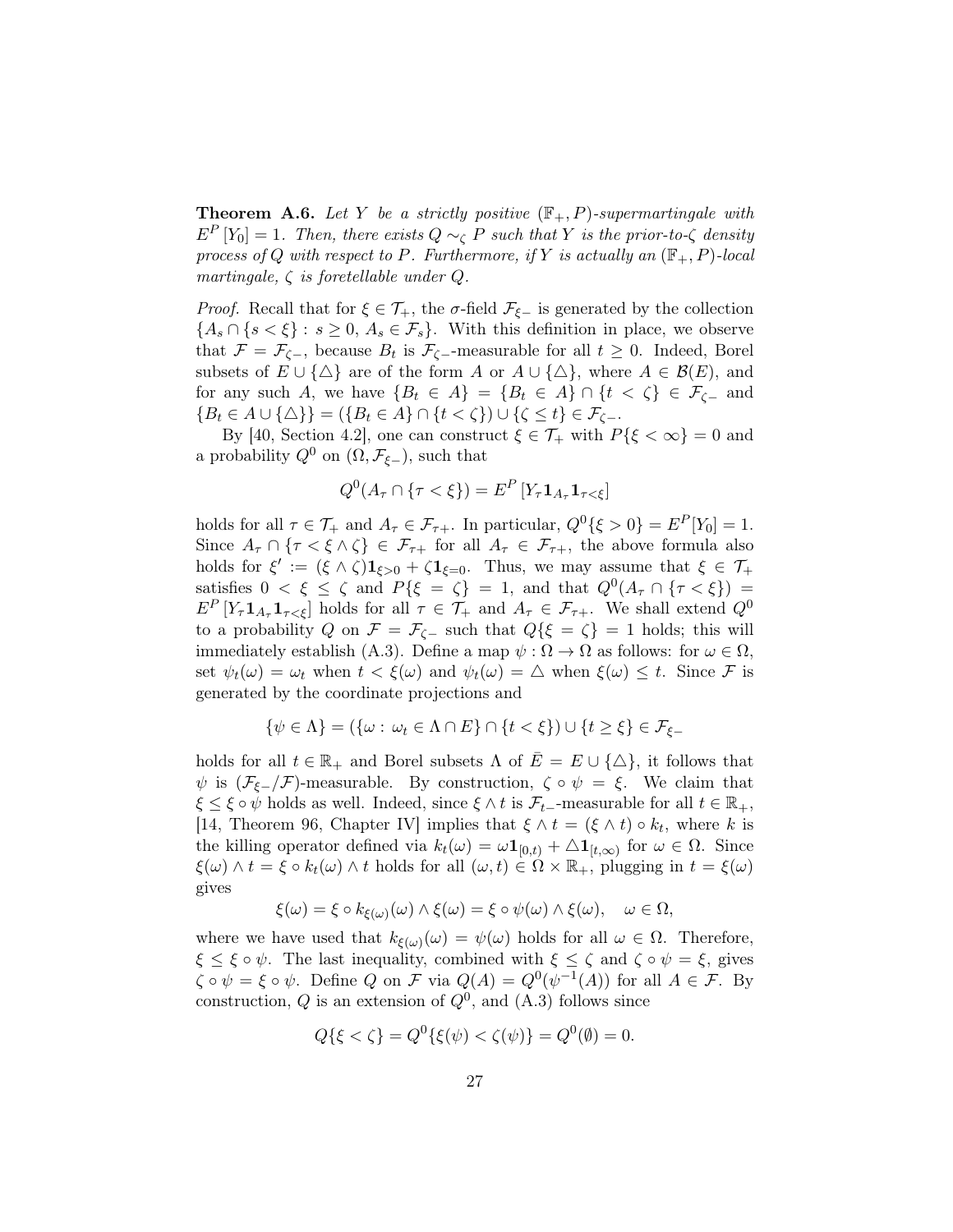Finally, if Y is an  $(\mathbb{F}_{+}, P)$ -local martingale, let  $(\tau_n)$  be a localizing sequence and call  $\tau := \lim_{n \to \infty} \tau_n$ . Note that  $\tau = \infty = \zeta$  holds in the P-a.s. sense. By Remark [A.2,](#page-25-1)  $\tau \geq \zeta$  holds in the Q-a.s. sense. Furthermore, from [\(A.3\)](#page-25-4), we obtain  $Q\{\tau_n < \tau\} = E_P[Y_{\tau_n}] = 1$  for all  $n \in \mathbb{N}$ . Therefore,  $\zeta$ is foretellable under Q.  $\Box$ 

#### A.3 On the Path Space Ω

The goal of this section is to show that  $\Omega$  carries a natural Polish topology, which is required for the measurable selection arguments in Sections [4](#page-8-0) and [5.](#page-17-0) To the best of our knowledge, this result is not contained in the previous literature—only the Lusin property is mentioned; see, e.g., [\[29\]](#page-30-14).

Let  $\mathbb{D} = \mathbb{D}_{x_*}([0,\infty);E)$  be the usual Skorokhod space of E-valued càdlàg paths on  $[0, \infty)$  starting at the point  $x_* \in E$  and let  $\delta_{\infty}$  be its usual metric, rendering  $\mathbb D$  a Polish space. We may think of a path  $\omega \in \Omega$  as consisting of a path  $\tilde{\omega} \in \mathbb{D}$  and a lifetime  $z \in (0,\infty]$ ; in this context, it is useful to equip  $(0, \infty]$  with the complete metric  $d_{(0,\infty]}(z, z') := |z^{-1} - z'^{-1}|$ , where  $\infty^{-1} := 0$ . More precisely, given  $z \in (0, \infty]$ , let

$$
e_z(t) := \begin{cases} t & \text{if } z = \infty, \\ z(1 - e^{-t}) & \text{if } z < \infty. \end{cases}
$$

We note that  $e_z : [0, \infty) \to [0, z)$  is a monotone bijection; thus, precomposition with  $e_z$  turns a path  $\omega \in \Omega$  with lifetime  $z = \zeta(\omega)$  into an element of  $\mathbb{D}$ . As a result, we can define

$$
\delta_\Omega(\omega,\omega'):=d_{(0,\infty]}\big(\zeta(\omega),\zeta(\omega')\big)+\delta_\infty\big(\omega\circ e_{\zeta(\omega)},\omega'\circ e_{\zeta(\omega')}\big),\quad \omega,\omega'\in\Omega.
$$

<span id="page-27-0"></span>**Lemma A.7.** The space  $(\Omega, \delta_{\Omega})$  is Polish and its Borel  $\sigma$ -field coincides with F. Moreover,  $\mathcal{F}_{\tau} = \sigma(B_{t \wedge \tau}, t \in \mathbb{R}_{+})$  for any F-stopping time  $\tau$ ; in particular,  $\mathcal{F}_{\tau}$  is countably generated.

*Proof.* It is clear that  $\delta_{\Omega}$  defines a metric on  $\Omega$ . Moreover, the mapping

$$
\Omega \to \mathbb{D} \times (0, \infty], \quad \omega \mapsto (\omega \circ e_{\zeta(\omega)}, \zeta(\omega))
$$

admits the inverse

$$
\mathbb{D} \times (0,\infty] \to \Omega, \quad (\tilde{\omega}, z) \mapsto (\tilde{\omega} \circ e_z^{-1}) \mathbf{1}_{[0,z)} + \Delta \mathbf{1}_{[z,\infty)}.
$$

By the definition of  $\delta_{\Omega}$ , these mappings constitute an isometric isomorphism between  $\Omega$  and  $\mathbb{D} \times (0,\infty]$ ; in particular,  $\Omega$  is Polish like  $\mathbb{D} \times (0,\infty]$ .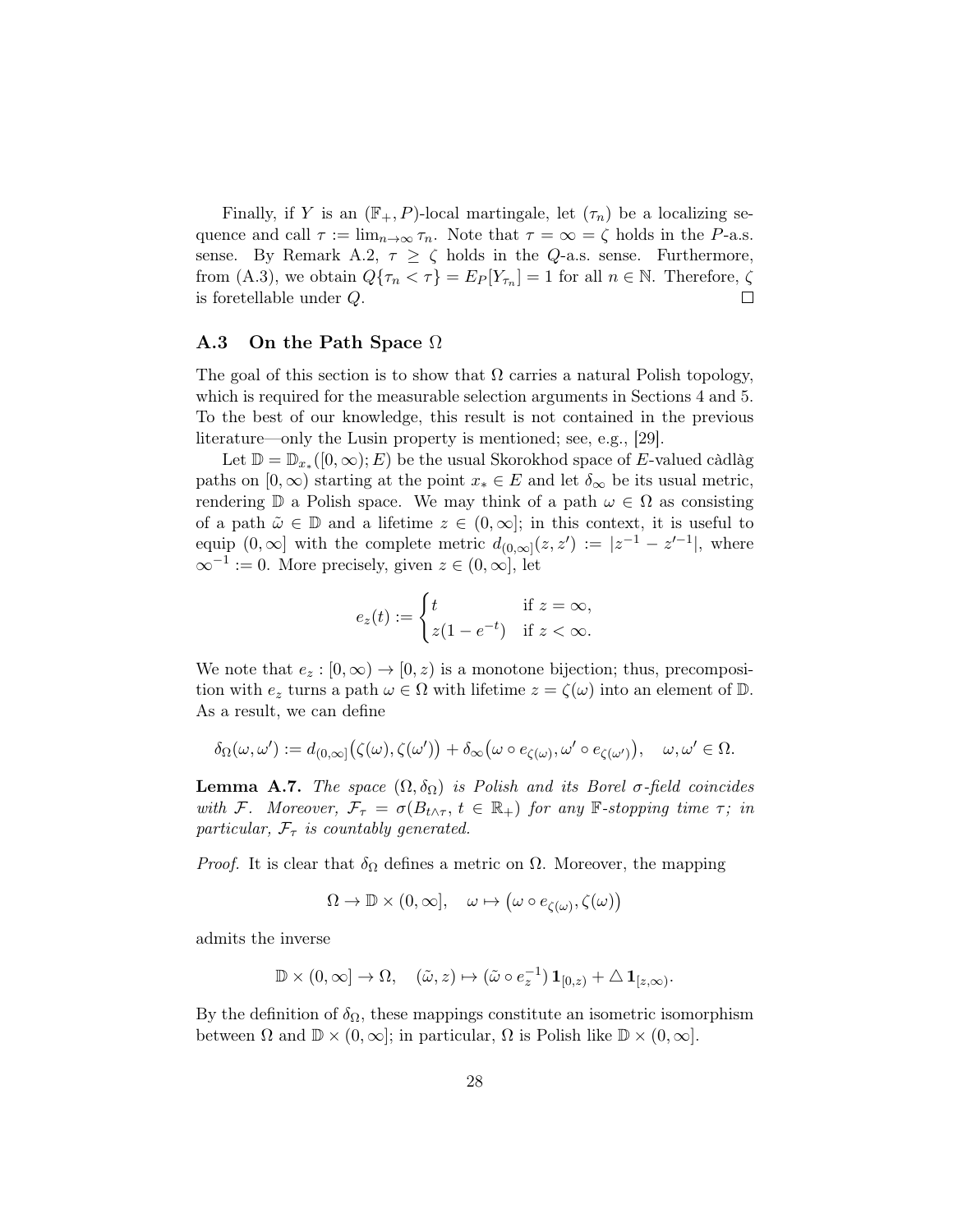Let  $\mathcal{B}(\Omega)$  be the Borel  $\sigma$ -field on  $\Omega$ . To prove that  $\mathcal{F} \subset \mathcal{B}(\Omega)$ , it suffices to show that the evaluation  $B_t: \omega \mapsto \omega_t$  is Borel-measurable for any fixed  $t \geq 0$ . To this end, note that the functions

$$
\omega \mapsto \zeta(\omega) \in (0,\infty], \quad \omega \mapsto \omega \circ e_{\zeta(\omega)} \in \mathbb{D}, \quad \omega \mapsto e_{\zeta(\omega)}^{-1}(t) \in [0,\infty)
$$

are continuous on  $\Omega$ . Let  $\tilde{B}$  be the canonical process on  $\mathbb D$  and recall that  $(t, \tilde{\omega}) \mapsto \tilde{B}_t(\tilde{\omega})$  is jointly Borel-measurable. It then follows that

$$
\omega \mapsto B_t(\omega) = \tilde{B}_{e^{-1}_{\zeta(\omega)}(t)}\big(\omega \circ e_{\zeta(\omega)}\big) \mathbf{1}_{[0,\zeta(\omega))}(t) + \Delta \mathbf{1}_{[\zeta(\omega),\infty)}(t)
$$

is Borel-measurable as well.

To prove the reverse inclusion  $\mathcal{B}(\Omega) \subset \mathcal{F}$ , it suffices to show that any continuous function  $f : \Omega \to \mathbb{R}$  is *F*-measurable. Indeed, the maps

$$
\omega \mapsto \zeta(\omega) \in (0, \infty], \quad \omega \mapsto \omega \circ e_{\zeta(\omega)} \in \mathbb{D}
$$

are clearly F-measurable. Moreover, any function f on  $\Omega$  induces a unique function  $f$  on  $\mathbb{D} \times (0,\infty]$  satisfying

$$
f(\omega) = \tilde{f}(\omega \circ e_{\zeta(\omega)}, \zeta(\omega)), \quad \omega \in \Omega.
$$

If f is continuous, it follows that  $\tilde{f}$  is continuous and hence the composition  $\omega \mapsto f(\omega) = \tilde{f}(\omega \circ e_{\zeta(\omega)}, \zeta(\omega))$  is F-measurable. This completes the proof that  $\mathcal{F} = \mathcal{B}(\Omega)$ .

The last claim follows from the fact that  $\overline{E}$  is Polish and standard arguments; see [\[46,](#page-31-4) Lemma 1.3.3 and Exercise 1.5.6].  $\Box$ 

# References

- <span id="page-28-0"></span>[1] B. Acciaio, M. Beiglböck, F. Penkner, and W. Schachermayer. A model-free version of the fundamental theorem of asset pricing and the super-replication theorem. To appear in Math. Finance, 2013.
- <span id="page-28-1"></span>[2] E. Bayraktar and Y. Zhang. Fundamental theorem of asset pricing under transaction costs and model uncertainty. Preprint arXiv:1309.1420v2, 2013.
- <span id="page-28-2"></span>[3] E. Bayraktar, Y. Zhang, and Z. Zhou. A note on the fundamental theorem of asset pricing under model uncertainty. Risks, 2(4):425–433, 2014.
- <span id="page-28-4"></span>[4] D. P. Bertsekas and S. E. Shreve. Stochastic Optimal Control. The Discrete-Time Case. Academic Press, New York, 1978.
- <span id="page-28-3"></span>[5] B. Bouchard, L. Moreau, and M. Nutz. Stochastic target games with controlled loss. Ann. Appl. Probab., 24(3):899–934, 2014.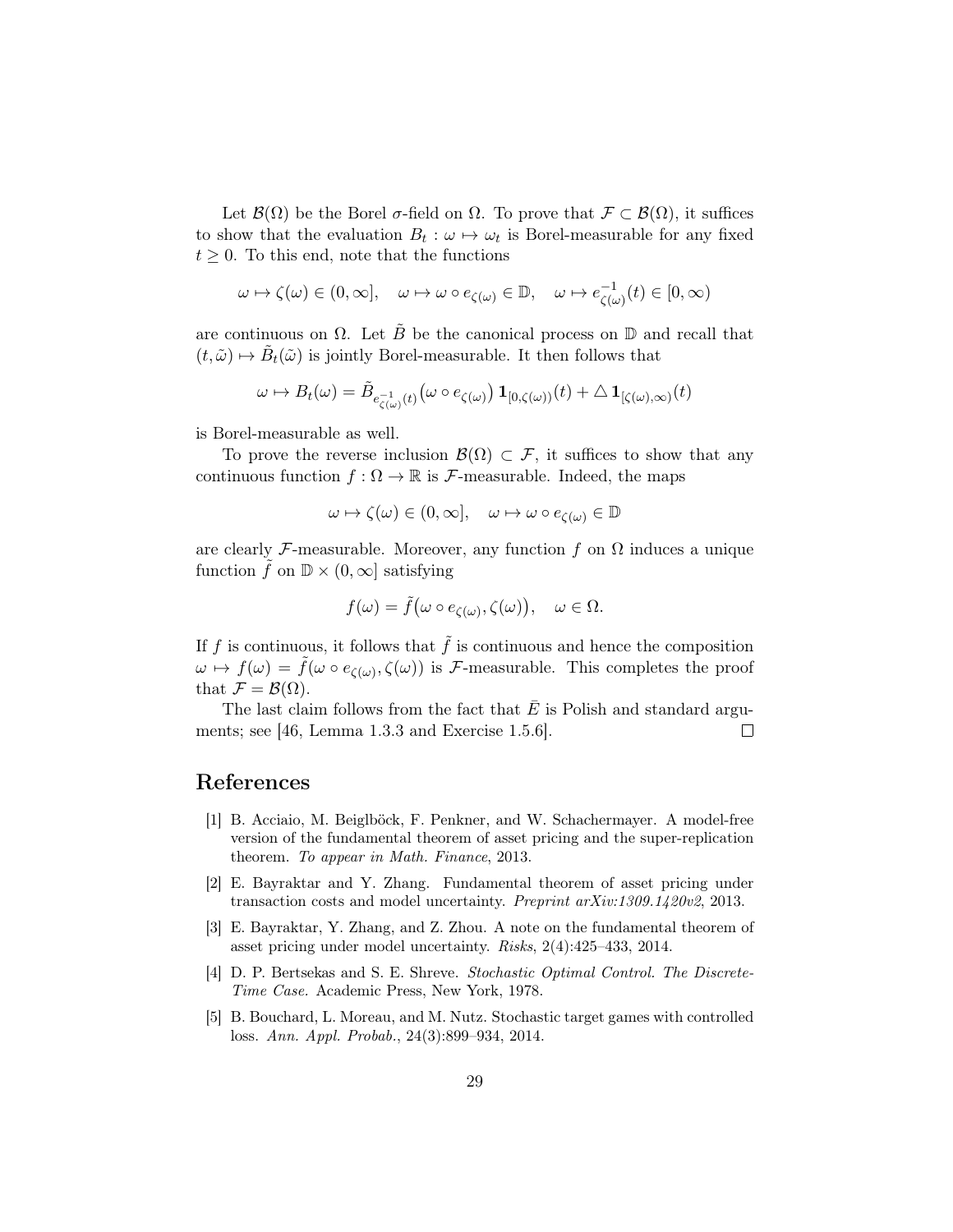- <span id="page-29-7"></span>[6] B. Bouchard and M. Nutz. Consistent price systems under model uncertainty. Preprint arXiv:1408.5510v1, 2014.
- <span id="page-29-2"></span>[7] B. Bouchard and M. Nutz. Arbitrage and duality in nondominated discretetime models. Ann. Appl. Probab., 25(2):823–859, 2015.
- <span id="page-29-6"></span>[8] M. Burzoni, M. Frittelli, and M. Maggis. Universal arbitrage aggregator in discrete time markets under uncertainty. To appear in Finance Stoch., 2014.
- <span id="page-29-13"></span>[9] P. Cheridito, M. Kupper, and L. Tangpi. Representation of increasing convex functionals with countably additive measures. Preprint arXiv:1502.05763v1, 2015.
- <span id="page-29-11"></span>[10] A. M. G. Cox and J. Obłój. Robust pricing and hedging of double no-touch options. Finance Stoch., 15(3):573–605, 2011.
- <span id="page-29-0"></span>[11] R. C. Dalang, A. Morton, and W. Willinger. Equivalent martingale measures and no-arbitrage in stochastic securities market models. Stochastics Stochastics Rep.,  $29(2):185-201$ , 1990.
- <span id="page-29-5"></span>[12] M. H. A. Davis and D. Hobson. The range of traded option prices. Math. Finance, 17(1):1–14, 2007.
- <span id="page-29-1"></span>[13] F. Delbaen and W. Schachermayer. A general version of the fundamental theorem of asset pricing. Math. Ann., 300:463–520, 1994.
- <span id="page-29-14"></span>[14] C. Dellacherie and P. A. Meyer. Probabilities and Potential A. North Holland, Amsterdam, 1978.
- <span id="page-29-15"></span>[15] C. Dellacherie and P. A. Meyer. Probabilities and Potential B. North Holland, Amsterdam, 1982.
- <span id="page-29-9"></span>[16] L. Denis and C. Martini. A theoretical framework for the pricing of contingent claims in the presence of model uncertainty. Ann. Appl. Probab., 16(2):827– 852, 2006.
- <span id="page-29-3"></span>[17] Y. Dolinsky and H. M. Soner. Martingale optimal transport and robust hedging in continuous time. Probab. Theory Related Fields, 160(1–2):391–427, 2014.
- <span id="page-29-4"></span>[18] Y. Dolinsky and H. M. Soner. Martingale optimal transport in the Skorokhod space. To appear in Stochastic Process. Appl., 2014.
- <span id="page-29-8"></span>[19] Y. Dolinsky and H. M. Soner. Robust hedging with proportional transaction costs. Finance Stoch., 18(2):327–347, 2014.
- <span id="page-29-10"></span>[20] D. Fernholz and I. Karatzas. Optimal arbitrage under model uncertainty. Ann. Appl. Probab., 21(6):2191–2225, 2011.
- <span id="page-29-17"></span>[21] H. Föllmer. The exit measure of a supermartingale. Z. Wahrscheinlichkeitstheorie und Verw. Gebiete, 21:154–166, 1972.
- <span id="page-29-16"></span>[22] H. Föllmer and Yu. Kabanov. Optional decomposition and Lagrange multipliers. Finance Stoch., 2(1):69–81, 1998.
- <span id="page-29-12"></span>[23] A. Galichon, P. Henry-Labordère, and N. Touzi. A stochastic control approach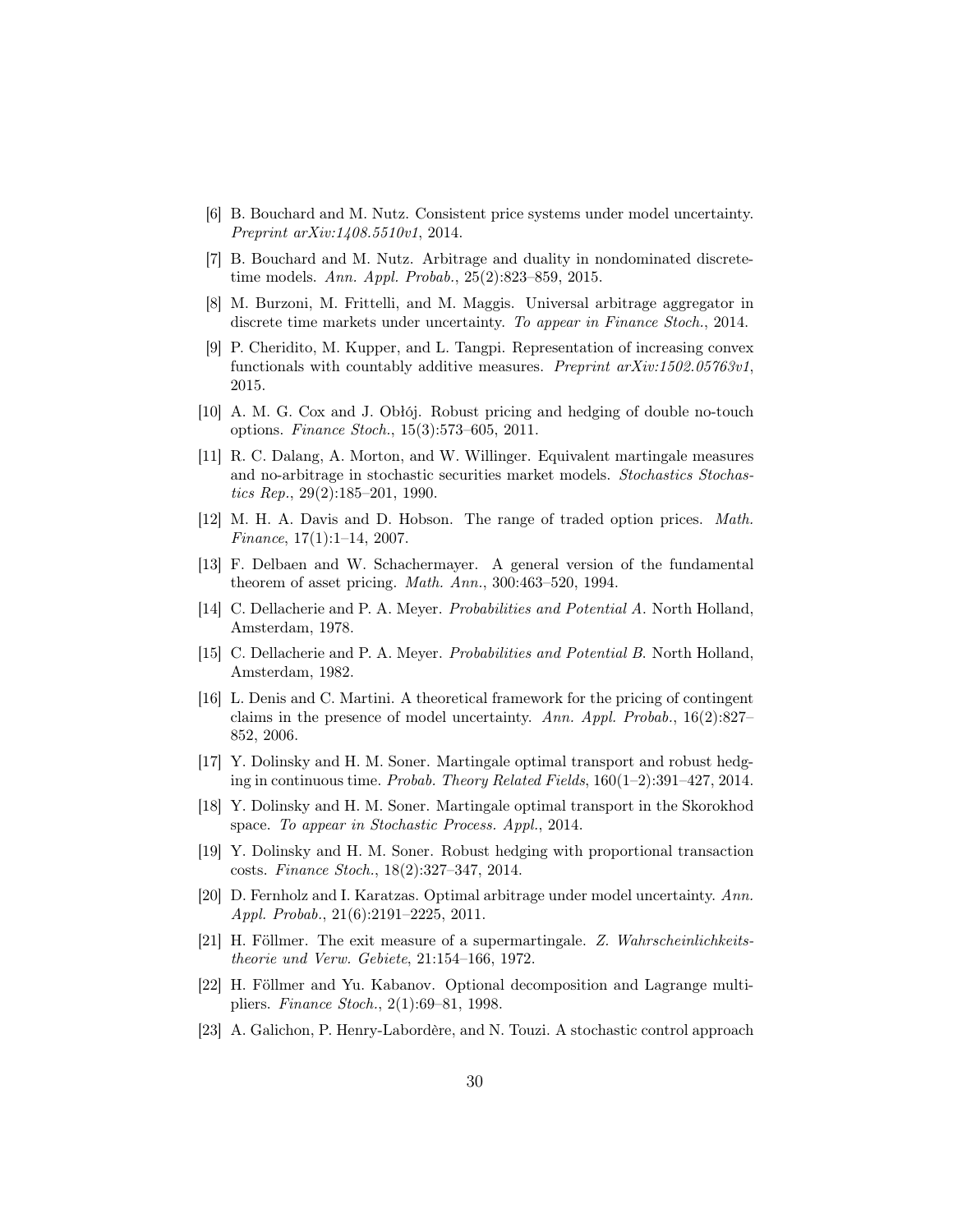to no-arbitrage bounds given marginals, with an application to lookback options. Ann. Appl. Probab., 24(1):312–336, 2014.

- <span id="page-30-15"></span>[24] S. W. He, J. G. Wang, and J. A. Yan. Semimartingale Theory and Stochastic Calculus. Kexue Chubanshe (Science Press), Beijing; CRC Press, Boca Raton, FL, 1992.
- <span id="page-30-6"></span>[25] D. Hobson. Robust hedging of the lookback option. Finance Stoch., 2(4):329– 347, 1998.
- <span id="page-30-0"></span>[26] C. Kardaras. Finitely additive probabilities and the fundamental theorem of asset pricing. In Contemporary quantitative finance, pages 19–34. Springer, Berlin, 2010.
- <span id="page-30-9"></span>[27] C. Kardaras. On the closure in the Emery topology of semimartingale wealthprocess sets. Ann. Appl. Probab., 23(4):1355–1376, 2013.
- <span id="page-30-13"></span>[28] K. Larsen and G. Žitković. Stability of utility-maximization in incomplete markets. Stochastic Process. Appl., 117(11):1642–1662, 2007.
- <span id="page-30-14"></span>[29] P. A. Meyer. La mesure de H. Föllmer en théorie des surmartingales. In Séminaire de Probabilités, VI (Univ. Strasbourg, année universitaire 1970– 1971; Journées Probabilistes de Strasbourg, 1971), pages 118–129. Lecture Notes in Math., Vol. 258. Springer, Berlin, 1972.
- <span id="page-30-2"></span>[30] A. Neufeld and M. Nutz. Superreplication under volatility uncertainty for measurable claims. Electron. J. Probab., 18(48):1–14, 2013.
- <span id="page-30-8"></span>[31] A. Neufeld and M. Nutz. Measurability of semimartingale characteristics with respect to the probability law. Stochastic Process. Appl., 124(11):3819–3845, 2014.
- <span id="page-30-11"></span>[32] A. Neufeld and M. Nutz. Nonlinear Lévy processes and their characteristics. To appear in Trans. Amer. Math. Soc., 2014.
- <span id="page-30-12"></span>[33] M. Nutz. Pathwise construction of stochastic integrals. Electron. Commun. Probab., 17(24):1–7, 2012.
- <span id="page-30-1"></span>[34] M. Nutz. Robust superhedging with jumps and diffusion. To appear in Stochastic Process. Appl., 2014.
- <span id="page-30-7"></span>[35] M. Nutz. Superreplication under model uncertainty in discrete time. Finance Stoch., 18(4):791–803, 2014.
- <span id="page-30-3"></span>[36] M. Nutz and H. M. Soner. Superhedging and dynamic risk measures under volatility uncertainty. SIAM J. Control Optim., 50(4):2065–2089, 2012.
- <span id="page-30-10"></span>[37] M. Nutz and R. van Handel. Constructing sublinear expectations on path space. Stochastic Process. Appl., 123(8):3100–3121, 2013.
- <span id="page-30-4"></span>[38] M. Nutz and J. Zhang. Optimal stopping under adverse nonlinear expectation and related games. To appear in Ann. Appl. Probab., 2012.
- <span id="page-30-5"></span>[39] S. Peng. Nonlinear expectations and stochastic calculus under uncertainty.